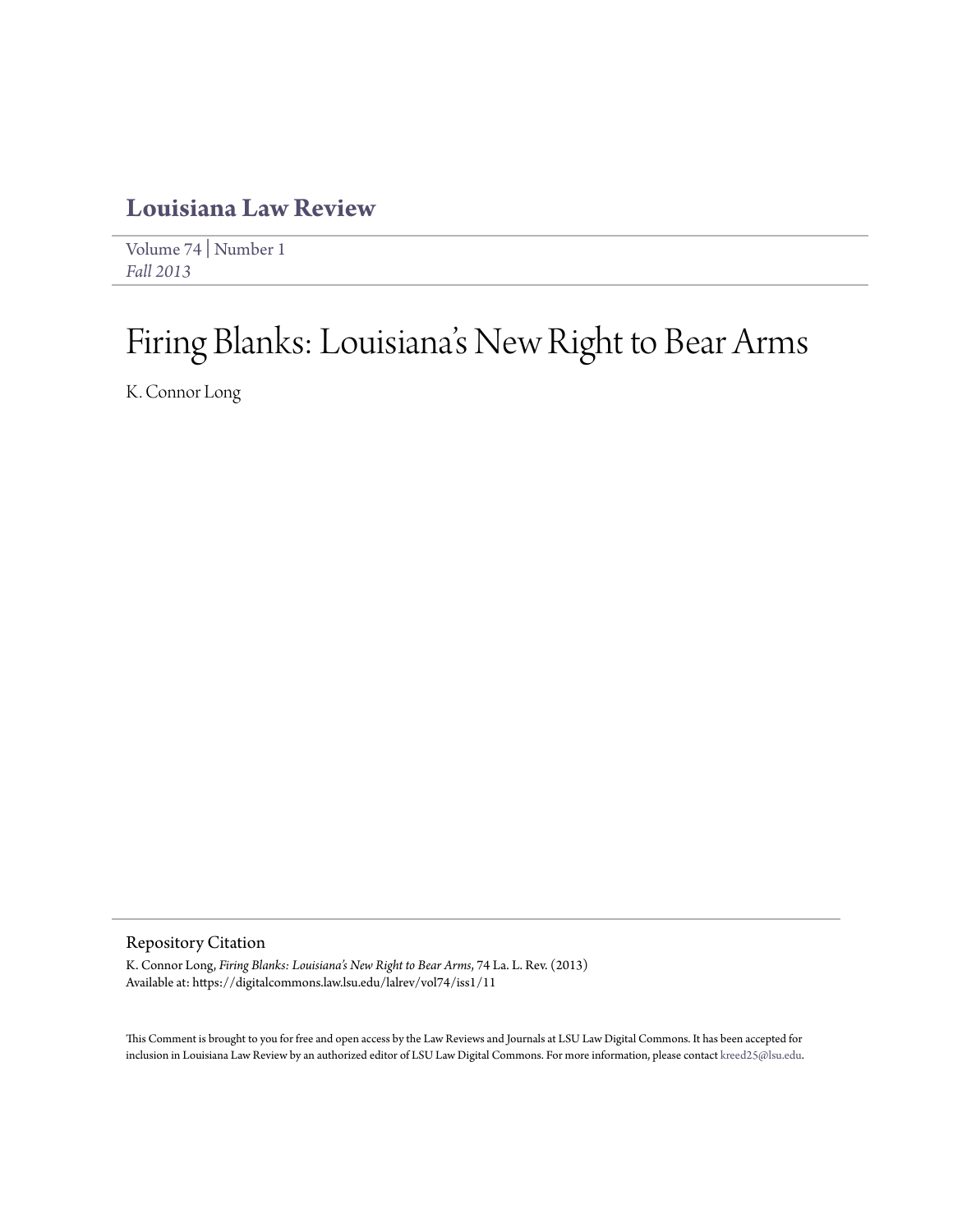# **Firing Blanks: Louisiana's New Right to Bear Arms**

#### **INTRODUCTION**

On December 14, 2012, a young man gunned down 20 students and six faculty members of Sandy Hook Elementary School in Newtown, Connecticut, before taking his own life.<sup>1</sup> Unfortunately, news stories similar to this one have become all too common across the United States. Not only do public slayings and fatal gun violence dominate the news headlines and stain our national conscience, but they also stoke the fire of a debate that rages across our nation's political landscape—To what extent should firearms be regulated? In 2010, there were 12,996 murders in the United States, 8,775  $(67.5%)$  of which were caused by firearms.<sup>2</sup> Louisiana alone is responsible for 437 of those murders, 351 (80%) of which can be attributed to firearms.<sup>3</sup> Based on this astounding data, it is clear that guns are a dangerous force in our society. However, it is also clear that guns hold a special place in the history and traditions of our nation. Indeed, the Bill of Rights explicitly guarantees the right to keep and bear arms to Americans, $4$  and since the nation's founding, many Americans have come to cherish that right.<sup>5</sup> The juxtaposition of a constitutionally protected right to keep and bear arms with a daunting violent crime rate has created a uniquely complex political and legal environment within the United States, which lawmakers must carefully navigate.

In 2012, the Louisiana Legislature decided to wholly reconstruct its constitutional provision expressing the right to bear arms.<sup>6</sup>

Copyright 2013, by K. CONNOR LONG.

 <sup>1.</sup> Kevin Dolak, *Newtown Shooting: Residents Shocked by Mass Shooting in*  'Adorable Little Town,' ABC NEWS (Dec. 14, 2012), http://abcnews.go.com/US /newtown-shooting-residents-shocked-mass-killing-adorable-town/story?id=1797 6401.

<sup>2</sup>*.* U.S. DEP'T OF JUSTICE FED. BUREAU OF INVESTIGATION, UNIFORM CRIME REPORTS: CRIME IN THE UNITED STATES (2010), *available at* http://www.fbi.gov /about-us/cjis/ucr/crime-in-the-u.s/2010/crime-in-the-u.s.-2010/tables/10shrtbl11 .xls. 2010 crime rates are the most recent data available.

 <sup>3.</sup> *Id.* This is the highest percentage of firearm murders of any state in the country. Louisiana also has the highest murder rate, 7.75 murders per 100,000 people, in the country outside of Washington D.C. *Id.*

 <sup>4.</sup> U.S. CONST. amend. II.

 <sup>5.</sup> *See generally* David T. Hardy, *Historical Bases of the Right to Bear Arms*, *in* REPORT OF THE SUBCOMMITTEE ON THE CONSTITUTION OF THE COMMITTEE ON THE JUDICIARY, UNITED STATES SENATE, 97TH CONG., 2D SESS., THE RIGHT TO KEEP AND BEAR ARMS, 45–67 (1982), *available at* http://www .guncite.com /journals/senrpt/senhardy.html.

 <sup>6.</sup> LA. CONST. art. 1, § 11. The proposed amendment was included on the ballot of the statewide election held on November 6, 2012. The official ballot read: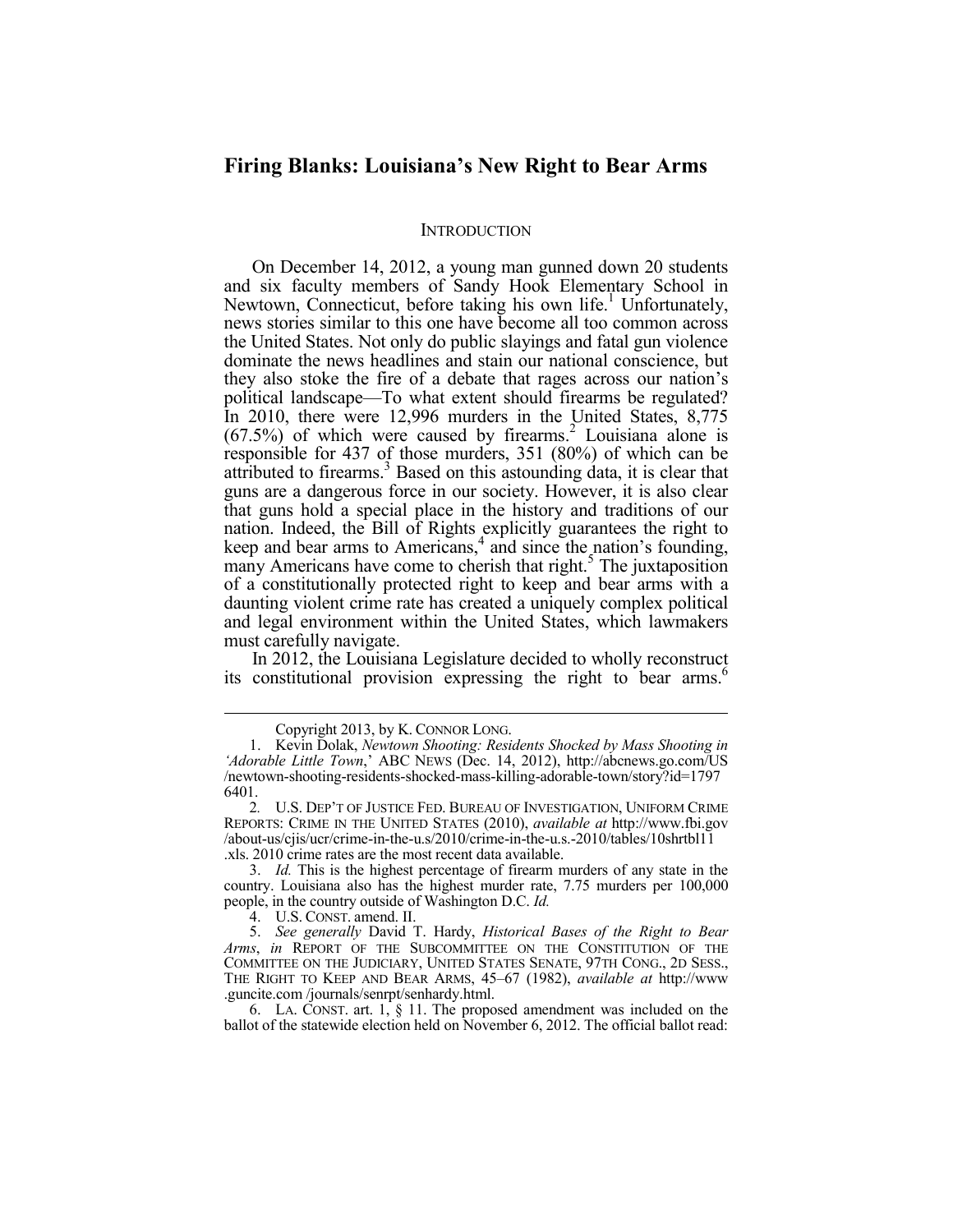Guided by two recent U.S. Supreme Court decisions, *District of*  Columbia v. Heller<sup>7</sup> and *McDonald v. City of Chicago*,<sup>8</sup> the Louisiana Legislature drafted an amendment creating the strongest right to bear arms provision in the entire country.<sup>9</sup> The amendment, which became effective on December 10, 2012, declares a Louisiana citizen's right to bear arms to be fundamental, and any infringement on this right shall be subject to strict scrutiny judicial review.<sup>10</sup> Thus, Louisiana has now become the first state to protect its right to bear arms using strict scrutiny, which is the most demanding level of judicial review.11 Because of this exceptionally powerful language, certain existing Louisiana firearm regulations could very well be stricken down under the new amendment.<sup>12</sup> Yet, this legislative mandate does not inevitably spell the demise of Louisiana firearm regulations. According to U.S. Supreme Court jurisprudence, strict scrutiny review only poses a threat to firearm regulations that are not narrowly drawn to serve compelling state interests.<sup>13</sup> By analyzing two Louisiana firearm regulations, this Comment argues that in spite of the legislative bolstering of Louisiana's right to bear arms, the state's existing firearm regulations are safe from judicial rebuff.

Part I of this Comment sets forth the intricacies of the constitutional amendment and explains the meaning of the new

8. 130 S. Ct. 3020 (2010).

 9. *Vote Yes on 2: Support the Second Amendment*, NRA-ILA INST. FOR LEGIS. ACTION, http://nraila.org/yeson2 (last visited Oct. 9, 2012).

10. LA. CONST. art. 1, § 11. *See infra* Part I.A–B.

 11. Marsha Shuler, *Gun Rights Amendment Passes Easily*, THE ADVOCATE, Dec. 5, 2012, http://theadvocate .com/home/4351688-125/gun-rights-amendmentpasses-easily. In a 2007 analysis, Professor Adam Winkler found that no state court had employed strict scrutiny to review gun rights cases. Adam Winkler, *Scrutinizing the Second Amendment*, 105 MICH. L. REV. 683 (2007).

 12. *Constitutional Amendment 2 Would Put Public Safety at Risk: Leon Cannizzaro*, THE TIMES-PICAYUNE, Nov. 4, 2012, http://www.nola.com/opinions /index.ssf/2012/11/amendment\_2\_is\_a\_risky\_idea\_fo.html. *See infra* Part III.A–B.

13. *See infra* Part I.B.

<sup>&</sup>quot;Do you support an amendment to the Constitution of the State of Louisiana to provide that the right to keep and bear arms is a fundamental right and any restriction of that right requires the highest standard of review by a court? (Amends Article I, § 11)." Act No. 874, 2012 La. Acts 3525–26. The Senate approved the amendment by a 31–6 margin on April 6, 2012. The House amended the bill and voted in favor by a 77–24 margin on May 24, 2012. The Senate approved the amendments made by the House and passed the measure by a 34–4 margin on May 29, 2012, thereby placing the amendment on the statewide ballot. *SB303 - 2012 Regular Session (Act 874)*, LOUISIANA ST. LEGISLATURE WEB PORTAL, http://www.legis.la.gov/legis /BillInfo.aspx?s=12RS&b=SB303&sbi=y (last visited Sept. 26, 2013).

 <sup>7. 554</sup> U.S. 570 (2008).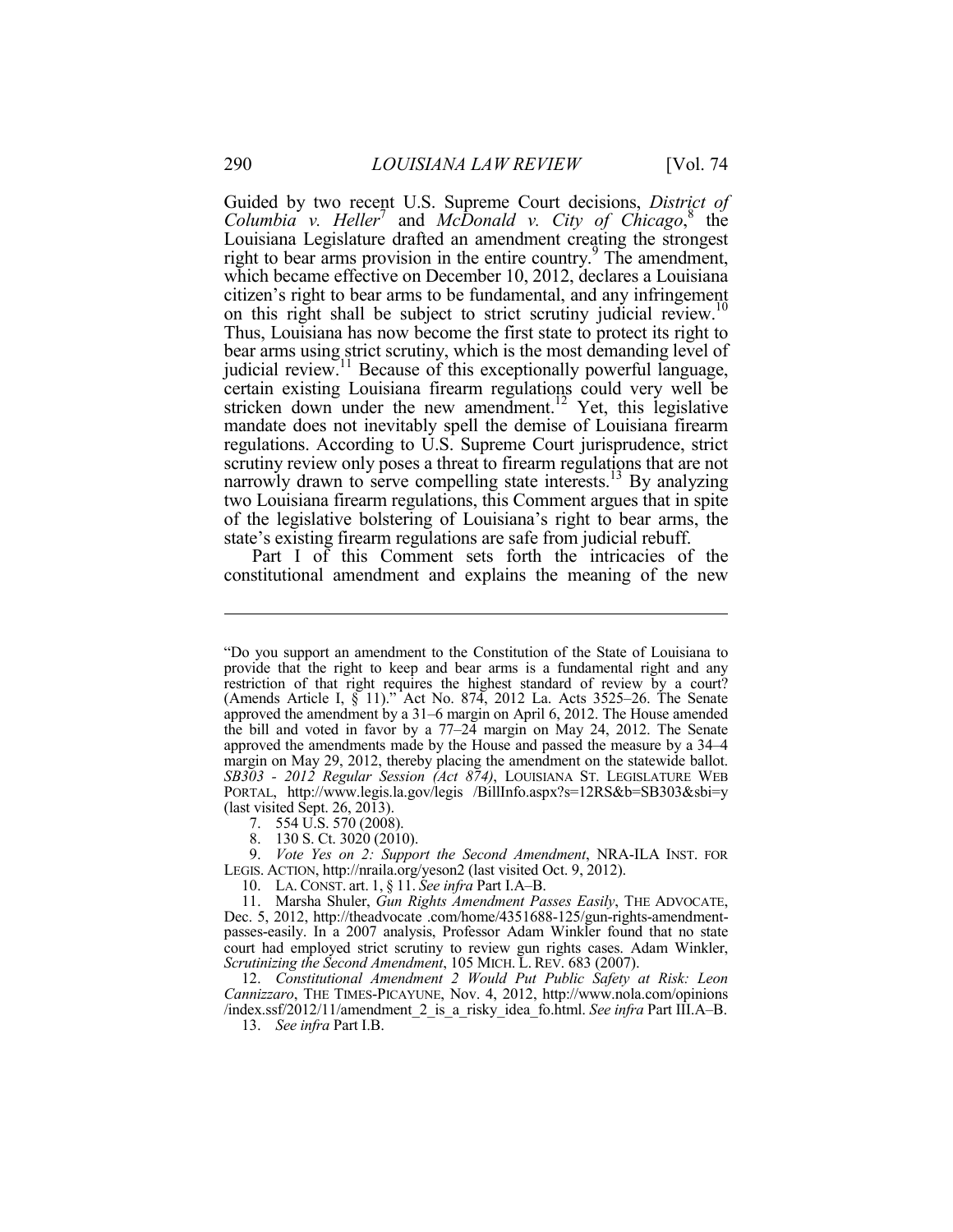language set forth in the amendment. This Section focuses specifically on the significance of the amendment's classification of the right to keep and bear arms as "fundamental" and therefore subject to a strict scrutiny standard of review. Next, Part II examines the recent course of Second Amendment jurisprudence in the wake of *Heller* and *McDonald*, illustrating that gun regulations have generally survived judicial scrutiny after *Heller* and *McDonald*. Part III provides a brief survey of Louisiana's right to bear arms jurisprudence, and Part IV analyzes the consequences of the amendment by applying strict scrutiny to two especially controversial Louisiana firearm regulations: Louisiana Revised Statutes section 40:1379.3 prohibiting concealed handguns on school campuses and Louisiana Revised Statutes section 14:95.1 prohibiting certain felons from possessing firearms.14 Part IV will demonstrate that by serving a compelling state interest and being narrowly tailored to that interest, Louisiana's gun regulations are capable of withstanding strict scrutiny judicial review. Although this amendment gives Louisiana the strongest right to bear arms in the nation, it will not overturn existing gun regulations nor will it necessarily preclude other regulations from taking effect.

#### I. THE AMENDMENT

A Louisiana citizen's right to keep and bear arms is expressly enumerated in article I, section 11 of the Constitution of Louisiana.<sup>15</sup> Until November 2012, section 11 read: "The right of each citizen to keep and bear arms shall not be abridged, but this provision shall not prevent the passage of laws to prohibit the carrying of weapons concealed on the person."16 The Louisiana Legislature, however, found this current provision to be an inadequate expression of the right to keep and bear arms and thus passed an amendment to section  $11$ .<sup>17</sup> The Legislature included the amendment on the ballot of the statewide elections held on November 6, 2012.<sup>18</sup> The

 <sup>14.</sup> These particular regulations are analyzed because they stand out as contested regulations that could likely become the subject of constitutional challenges in the wake of the amendment. *See* Alina Mogilyanskaya, *Louisiana Ballot Measure Could Mean More Guns on Campuses, Professor Says*, THE CHRON. OF HIGHER EDUCATION (Nov. 1, 2012, 1:05 PM) http://chronicle .com/blogs/decision2012/2012/11/01/louisiana-ballot-measure-could-mean-moreguns-on-campuses-professor-says/.

 <sup>15.</sup> LA. CONST. art. I, § 11.

 <sup>16.</sup> LA. CONST. art. I, § 11 (amended 2012).

 <sup>17.</sup> S. Res. 303, 38th Leg. Sess. (La. 2012).

 <sup>18.</sup> *Amendments to the Constitution of 1974*, LOUISIANA ST. LEGISLATURE, http://legis.la.gov/lss/Constitution%20Amendments%20Table.pdf (last visited Sept. 26, 2013).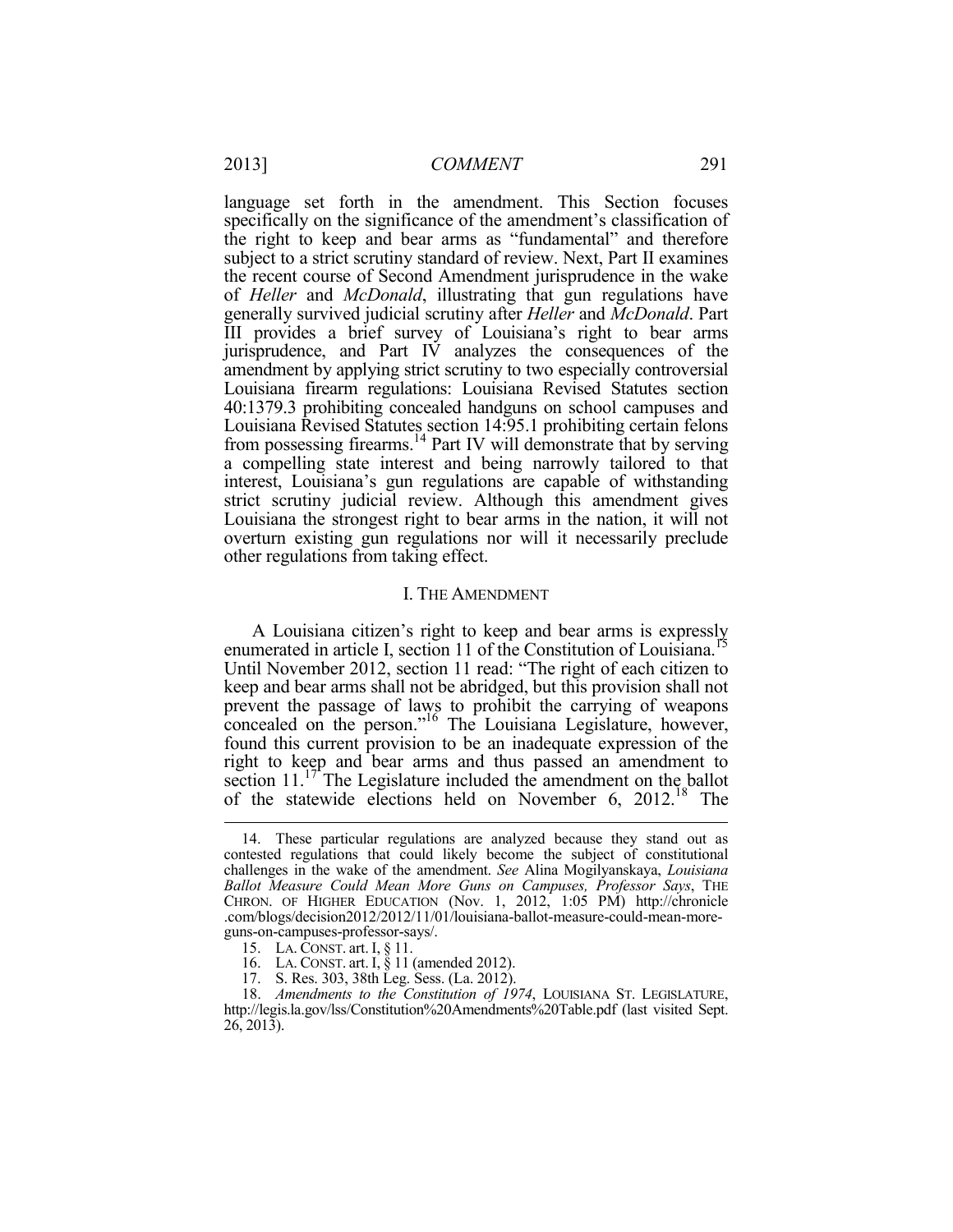amendment passed by an overwhelming majority, $19$  and as a result, the new language of article I, section 11 of the Constitution of Louisiana reads as follows:

§ 11. Right to Keep and Bear Arms

Section 11. The right of each citizen to keep and bear arms is fundamental and shall not be infringed. Any restriction on this right shall be subject to strict scrutiny.<sup>20</sup>

The new provision sets forth two major substantive changes to Louisiana's constitutional right to keep and bear arms. First, article I, section 11 now expressly declares the right to keep and bear arms to be "fundamental," and second, it mandates that any infringement upon the right shall hereafter be subject to a strict scrutiny standard of judicial review.<sup>21</sup> The amendment also removed the former provision that expressly preserved for the Legislature the power to regulate weapons concealed on the person.<sup>22</sup> Each of these new features combines to form a substantial revision of article I, section 11 of the Constitution of Louisiana, the meaning and effects of which will be examined in the following Sections.

#### *A. Fundamental Right*

The amended section 11 declares the right to keep and bear arms to be "fundamental."<sup>23</sup> This is a designation that stems from recent federal jurisprudence interpreting the Second Amendment, which the Louisiana Legislature has chosen to codify.<sup>24</sup> The notion of a fundamental right has arisen over time from the U.S. Supreme Court's interpretation of the Bill of Rights.<sup>25</sup> In so doing, the Supreme Court has recognized that some liberties are "so rooted in the traditions and conscience of our people as to be ranked as fundamental."<sup>26</sup> Most often, such rights are not expressly enumerated in the U.S. Constitution; rather, the Court draws them

 <sup>19.</sup> The election results were as follows: 73.45% YES to 26.55% NO. LA. SEC'Y OF STATE, STATEWIDE ELECTION RESULTS (2012), *available at* http://static results.sos.la.gov/11062012/11062012\_Statewide.html.

 <sup>20.</sup> LA CONST. art. I, § 11.

 <sup>21.</sup> *Id.*

 <sup>22.</sup> S. Res. 303, 38th Leg. Sess. (La. 2012).

 <sup>23.</sup> LA CONST. art. I, § 11.

 <sup>24.</sup> However, the Louisiana Legislature went beyond the rulings of *Heller* and *McDonald* by mandating strict scrutiny review. *See* discussion *infra* Part II.A–B.

 <sup>25.</sup> Adam B. Wolf, *Fundamentally Flawed: Tradition and Fundamental Rights*, 57 U. MIAMI L. REV. 101, 105–08 (2002).

 <sup>26.</sup> Snyder v. Massachusetts, 291 U.S. 97, 105 (1934). See *infra* Part II.A for a discussion of the United States Supreme Court's recognition of the right to bear arms as a fundamental right.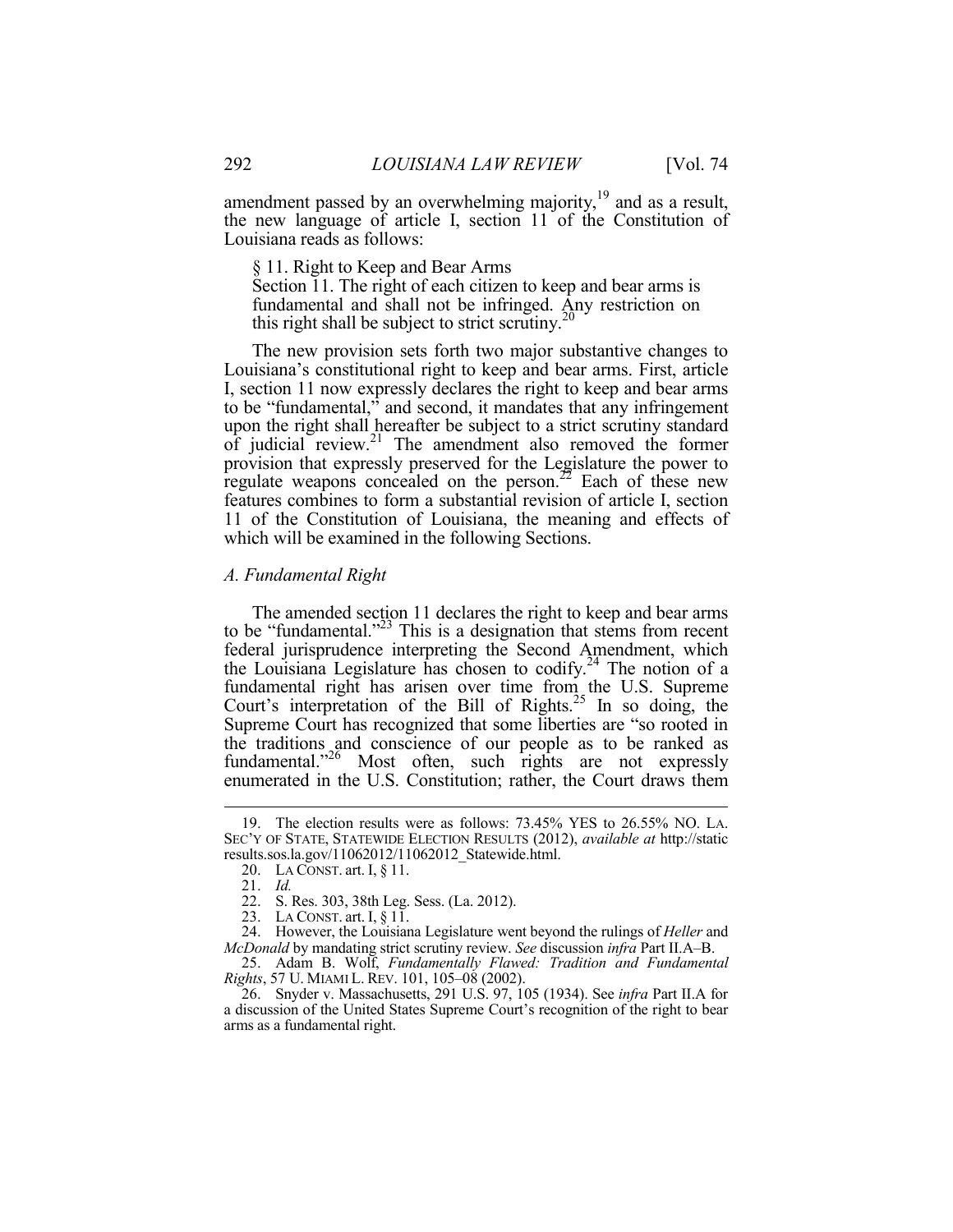out of the Due Process Clauses of the Fifth and Fourteenth Amendments.<sup>27</sup> Using such methodologies as tradition, social values, and abstract notions of liberty, $28$  the Court has identified a number of fundamental rights, such as the right of privacy, $^{29}$  the right to marry,<sup>30</sup> and the right of peaceful assembly.<sup>31</sup> Because fundamental rights are considered the most valuable for Americans, the Supreme Court has reviewed any restriction on a fundamental right with the highest degree of judicial scrutiny.<sup>32</sup> Generally, any alleged infringement of a fundamental right must satisfy strict scrutiny in order to pass constitutional muster.<sup>33</sup>

#### *B. Strict Scrutiny*

1

The notion of heightened scrutiny in judicial review was first introduced by Justice Stone in the now famous footnote 4 of *United States v. Carolene Products Co.*<sup>34</sup> Since Justice Stone penned this footnote in 1938, the Supreme Court has developed three levels of judicial scrutiny: rational basis, intermediate scrutiny, and strict scrutiny. Rational basis review is the standard most deferential to legislative action.<sup>35</sup> Strict is the most searching, and intermediate

 33. Although largely the accepted practice, this is not a firm rule that the federal courts must follow. In fact, there are fundamental rights that the Supreme Court does not subject to strict scrutiny. For instance, the Court has identified the right to an abortion as a fundamental right, yet it does not uniformly subject an infringement on this right to a strict scrutiny review. *See* Planned Parenthood of S.E. Pa. v. Casey, 505 U.S. 833, 874 (1992) (plurality opinion) (applying the "undue burden" test to restrictions on a woman's fundamental right to abortion).

 34. United States v. Carolene Prods. Co., 304 U.S. 144, 152 n.4 (1938) ("It is unnecessary to consider now whether legislation which restricts those political processes which can ordinarily be expected to bring about repeal of undesirable legislation, is to be subjected to *more exacting judicial scrutiny* under the general prohibitions of the Fourteenth Amendment than are most other types of legislation." (emphasis added)). The Supreme Court first used the precise term "strict scrutiny" in the 1942 case *Skinner v. Oklahoma*, 316 U.S. 535 (1942). Adam Winkler, *Fatal in Theory and Strict in Fact: An Empirical Analysis of Strict Scrutiny in the Federal Courts*, 59 VAND. L. REV. 793, 799 (2006).

 35. *See* Fullilove v. Klutznick, 448 U.S. 448, 517 (1980) (Marshall, J. concurring) (describing rational basis as the "minimally rigorous" standard of review). Rational basis review demands that a law be rationally related to a legitimate government interest. *See* Nebbia v. New York, 291 U.S. 502, 556 (1934).

 <sup>27.</sup> *See, e.g.*, Griswold v. Connecticut, 381 U.S. 479, 486 (1965).

 <sup>28.</sup> Wolf, *supra* note 25, at 110.

 <sup>29.</sup> *See Griswold*, 381 U.S. 479 (holding that a Connecticut law forbidding the use of contraceptives unconstitutionally intruded on the right of marital privacy).

 <sup>30.</sup> *See* Loving v. Virginia, 388 U.S. 1, 12 (1967).

 <sup>31.</sup> *See* De Jonge v. Oregon, 299 U.S. 353, 364 (1937).

 <sup>32.</sup> Wolf, *supra* note 25, at 110.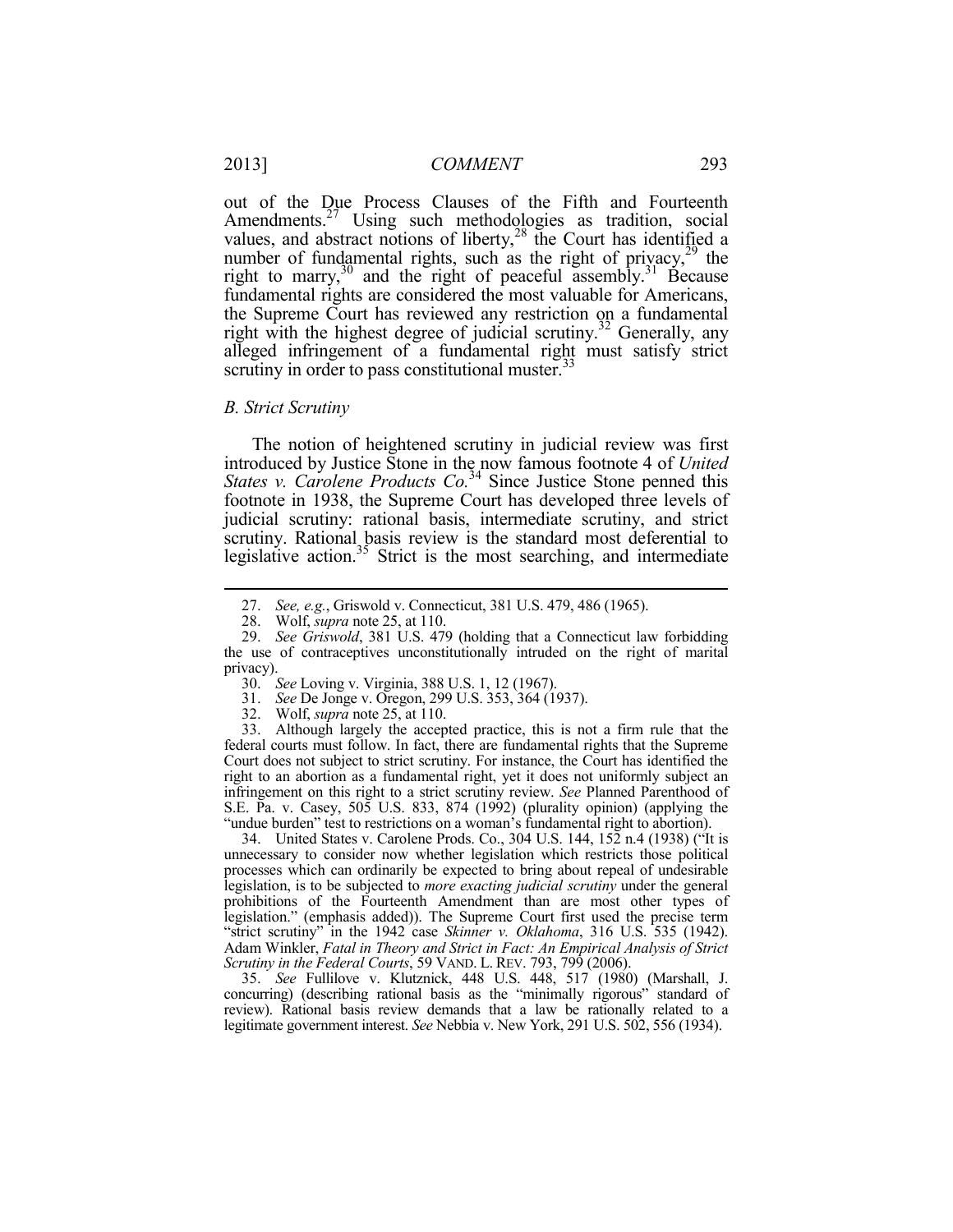falls somewhere between the two. $36$  In a constitutional challenge, the Court typically examines the interest at stake and adjusts the level of scrutiny according to the constitutional weight of that interest.<sup>37</sup>

In the past, a strict scrutiny standard of review has been likened to a death sentence for laws that infringe upon a constitutionally protected right.<sup>38</sup> As the most rigid standard of judicial scrutiny administered by the Supreme Court, it sets the highest bar for restrictions on fundamental rights.<sup>39</sup> In order to pass strict scrutiny, not only must the government articulate a compelling interest, the law must be narrowly tailored to the pursuit of that compelling interest.<sup>40</sup> This searching standard, which has been coined "strict in theory but fatal in fact, $\overline{a}$  has led to the rebuke of countless federal and state laws that infringe on constitutionally protected rights.<sup>41</sup>

Despite its demanding requirements, a more recent history of the Court's application of the strict scrutiny standard has evidenced that it may not be as "fatal in fact" as it once was.42 The Supreme Court has recently made an effort to clarify that strict scrutiny, although a strenuous test, is not meant to be an impossible barrier for legislation.43 In *Grutter v. Bollinger*, the Court declared that "strict

 38. *See* Winkler, *supra* note 34, at 805–07. Some laws that the Supreme Court found to further a compelling state interest have nonetheless been stricken down by the Supreme Court under strict scrutiny. *See* Palmore v. Sidoti, 466 U.S. 429, 432 (1984).

39. Winkler, *supra* note 34, at 798–804.

 40. *See, e.g.*, *Adarand*, 515 U.S. at 227 ("We hold today that all racial classifications . . . must be analyzed by a reviewing court under strict scrutiny. In other words, such classifications are constitutional only if they are narrowly tailored measures that further compelling governmental interests.").

41. *See* Regents of Univ. of Cal. v. Bakke, 438 U.S. 265, 362 (1978).

42. *See* Winkler, *supra* note 34, at 808.

 43. *See Adarand*, 515 U.S. at 237 ("[W]e wish to dispel the notion that strict scrutiny is 'strict in theory, but fatal in fact.'").

 <sup>36.</sup> *See* Woollard v. Sheridan, 863 F. Supp. 2d 462, 467 (D. Md. 2012) (explaining that intermediate scrutiny requires that a law be substantially related to an important government interest). The Supreme Court has not presented these three tiers of scrutiny as hard and fast standards that apply uniformly to each particular case, rather they represent ranges that vary based on the context and circumstances of a case. *See* Wolf, *supra* note 25, at 107.

 <sup>37.</sup> Judicial scrutiny levels have been shaped largely by the Supreme Court's analysis of the Equal Protection Clause of the Fourteenth Amendment. For instance, the Court subjects race-based distinctions to strict scrutiny. *See* Adarand Constructors, Inc. v. Pena, 515 U.S. 200, 227 (1995) ("We hold today that all racial classifications, imposed by whatever federal, state, or local governmental actor, must be analyzed by a review court under strict scrutiny."). On the other hand, gender-based distinctions are subject to intermediate scrutiny. Craig v. Boren, 429 U.S. 190, 197 (1976) ("To withstand constitutional challenge, previous cases establish that classifications by gender must serve important governmental objectives and must be substantially related to achievement of those objectives.").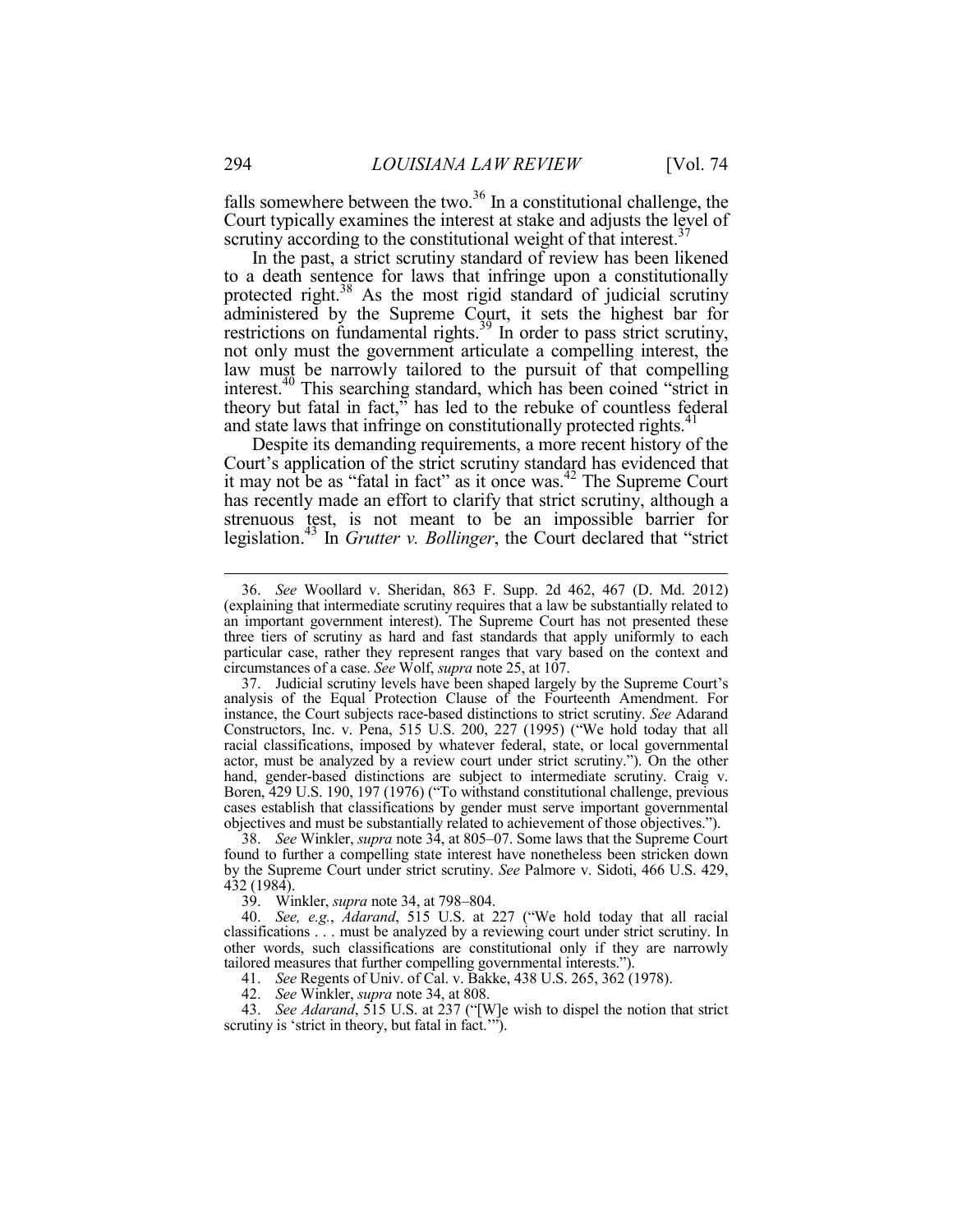scrutiny is designed to provide a framework for carefully examining the importance and the sincerity of the reasons advanced by the governmental decision maker."<sup>44</sup> With this principle in mind, the Court has more readily considered the broader circumstances and factual contexts facing legislatures and other government actors when making policy choices.<sup>45</sup> As a result, the use of strict scrutiny at the Supreme Court level is trending toward a less resolute standard than that of past decades.<sup>46</sup> Although it remains a formidable opponent for any policy that burdens a fundamental right, the Supreme Court has expanded the range of strict scrutiny analysis and clarified that it is not an impossible standard to meet.

#### II. SECOND AMENDMENT JURISPRUDENCE

Until very recently, there had been little Supreme Court jurisprudence interpreting the Second Amendment. In fact, in the 20th century, the Supreme Court addressed the Second Amendment only twice, and these decisions did not settle larger looming questions concerning the right to bear arms. $47$  Consequently, the lion's share of Second Amendment legal interpretation has developed through doctrinal and scholarly works. In the past, scholarly debate raged over whether the right to bear arms secured a collective right (a right reserved for military defense) or an individual right (a right belonging to the people en masse).<sup>48</sup> This debate hinged on the interpretation of the Amendment's prefatory clause, which states: "A well regulated [m]ilitia, being necessary to the security of a free [s]tate . . . . "<sup>49</sup> Collectivists assert that the clause narrows the scope of the right to bear arms to those persons in the military or common defense

 <sup>44.</sup> Grutter v. Bollinger, 539 U.S. 306, 308 (2003).

 <sup>45.</sup> *See id.* at 326–27 (explaining that context matters when reviewing racebased governmental action under strict scrutiny); *see also Adarand*, 515 U.S. at 237 ("The unhappy persistence of both the practice and the lingering effects of racial discrimination against minority groups in this country is an unfortunate reality, and government is not disqualified from acting in response to it.").

 <sup>46.</sup> Winkler, *supra* note 34, at 808–13. After aggregating 459 cases that applied strict scrutiny between 1990 and 2003, this study found that a total 137 applications upheld the challenged laws. *Id.* This amounts to a 30% survival rate under strict scrutiny—illustrating that strict scrutiny is hardly fatal.

 <sup>47.</sup> *See* United States v. Miller, 307 U.S. 174 (1939); Lewis v. United States, 445 U.S. 55 (1980). The Supreme Court has addressed the Second Amendment only five times total in its history. *Supreme Court Cases,* GUNCITE, http://www .guncite.com/gc2ndsup.html (last updated Aug. 28, 2010).

 <sup>48.</sup> Randy E. Barnett & Don B. Kates, *Under Fire: The New Consensus on the Second Amendment*, 45 EMORY L.J. 1139 (1996). *See also* U.S. Dept. of Justice, *Whether the Second Amendment Secures an Individual Right*, 2004 WL 2930974 (U.S.A.G. 2004).

 <sup>49.</sup> U.S. CONST. amend. II.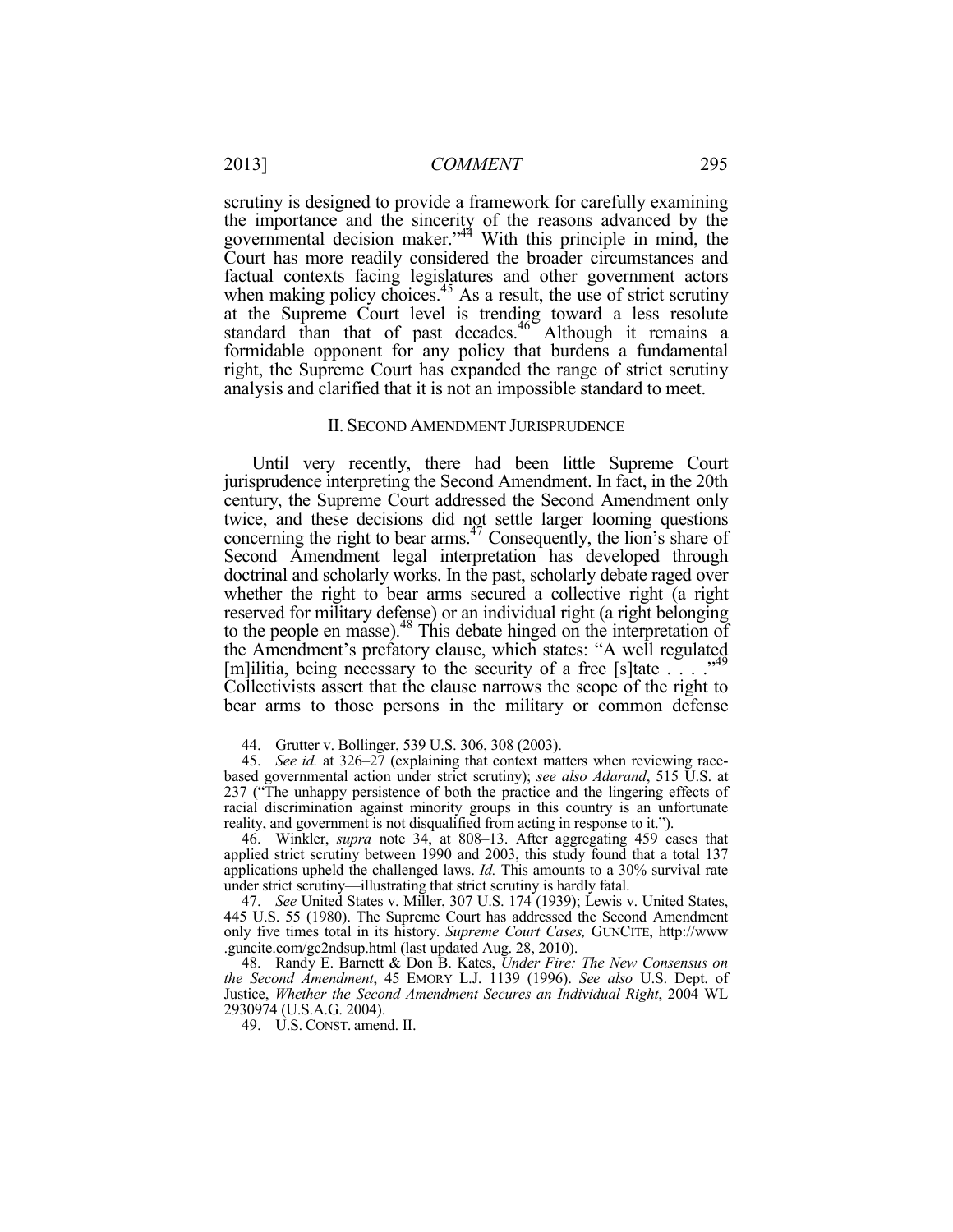capacity. But individualists maintain that the Framers contemplated a militia of the whole, and thus every individual person has the right to bear arms.<sup>50</sup>

# *A.* District of Columbia v. Heller

The debate between individualists and collectivists came to a head in the 2008 Supreme Court case, *District of Columbia v. Heller.*51 In *Heller*, the Court evaluated the constitutionality of a handgun and trigger-lock restriction issued by the District of Columbia.52 D.C. imposed a ban on handguns and mandated that any lawful firearm in the home be disassembled or bound by a trigger lock.<sup>53</sup> In its holding, the Court concluded that the Second Amendment protects an individual's right to possess firearms unconnected with service in a militia and to use that firearm for traditionally lawful purposes, such as self-defense within the home.<sup>54</sup> The outright ban of handguns and the trigger-lock mandate directly contradicted the right to possess firearms for self-defense, thus the Court found the laws unconstitutional.<sup>55</sup>

*Heller* was the first Supreme Court case to expressly address whether the Second Amendment entails an individual right to keep and bear arms as opposed to a collective right reserved for militia and military purposes.<sup>56</sup> In the majority opinion, Justice Scalia confirmed that the text and history of the Second Amendment's operative clause demonstrates that it establishes an individual right to keep and bear arms.<sup>57</sup> He reasoned that the right to bear arms is intimately tied to the natural right of self-defense.<sup>58</sup> Thus, the Second Amendment is an embodiment of the right that every person

1

 56. Prior to 2008, the Supreme Court decided only three cases addressing the Second Amendment, and the Court never determined that it guaranteed an individual right to keep and bear arms. Amy Hetzner, *Where Angels Tread: Gun-Free School Zone Law and an Individual Right to Bear Arms*, 95 MARQ. L. REV. 359, 365 n.30 (2011).

57. *Heller*, 554 U.S. at 595.

58. *Id.* at 599.

 <sup>50.</sup> *Whether the Second Amendment Secures an Individual Right*, 2004 WL 2930974 at 1. The consequences of both interpretations have great impacts on the government's ability to regulate firearms. *Id.* at 46. For instance, a collectivist interpretation allows for heightened regulation of any firearm not used for military defense. *Id.* at 2. Because so few citizen-led militias exist today, it is conceivable that a collective interpretation could pave the way for large-scale firearm regulation outside of the military. *Id.* at 2.

 <sup>51. 554</sup> U.S. 570 (2008).

 <sup>52.</sup> *Id.*

 <sup>53.</sup> *Id.* at 574.

 <sup>54.</sup> *Id.* at 570.

 <sup>55.</sup> *Id.*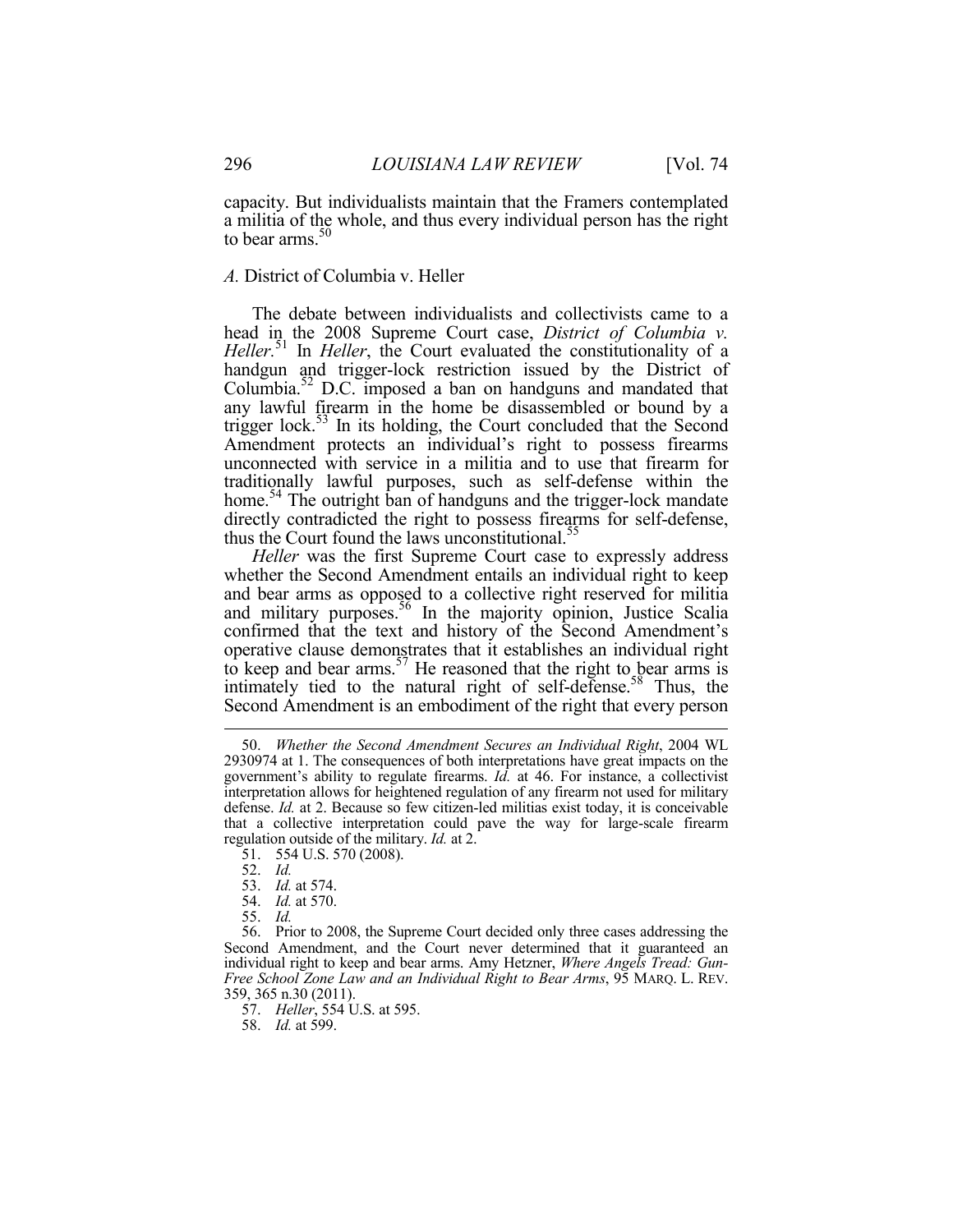naturally possesses to defend oneself and one's property against an aggressor, and any law that obstructs the ability to defend oneself with a firearm is repugnant to the Second Amendment.<sup>59</sup>

The Supreme Court did recognize, however, that the right of self-defense is not absolute, and thus, "[l]ike most rights, the right secured by the Second Amendment is not unlimited.<sup>560</sup> According to the Court, the right granted by the Second Amendment is not "a right to keep and carry any weapon whatsoever in any manner whatsoever and for whatever purpose."<sup>61</sup> The Court even condoned certain gun regulations in existence today.<sup>62</sup> It expressly laid out a number of gun regulations that it considered presumptively lawful, such as restricting the possession of firearms by felons and the mentally ill, as well as laws forbidding the carrying of firearms in sensitive places like schools and government buildings.<sup>63</sup>

Most importantly, the *Heller* opinion effectively reshaped Second Amendment analysis for future firearm regulation challenges. The Court not only established an individual right to bear arms for selfdefense, but it acknowledged a scope of behavior to which this right always applies.<sup>64</sup> The Court narrowed the right to bear arms to a core right: self-defense within the home "where the need for defense of self, family, and property is most acute."65 The Court, however, did not fully develop the scope of the core right; rather it left it to the lower courts to determine what activities and regulations fall within this core right.66 Finally, the *Heller* opinion did not clarify a standard of review to be implemented in future Second Amendment cases. The Court ultimately determined that the D.C. handgun ban amounted to the prohibition of an entire class of arms that Americans use for the lawful purpose of self-defense,  $67$  and for that reason, the ban would fail any level of scrutiny.<sup>68</sup>

 <sup>59.</sup> *Id.* at 626.

 <sup>60.</sup> *Id.*

 <sup>61.</sup> *Id.*

 <sup>62.</sup> *Id.* at 626–27.

 <sup>63.</sup> *Id.* at 626–27 n.26. It is not clear whether these regulatory measures are considered presumptively lawful because they fall outside the scope of the conduct protected by the Second Amendment or because they survive under the appropriate standard of scrutiny. Either way, the Court determined that they should be considered exceptions to the Second Amendment guarantee, and this list is not exhaustive. *Id. See* United States v. Marzzarella, 614 F.3d 85, 91 (3d Cir. 2010).

 <sup>64.</sup> *Heller*, 554 U.S. at 628.

 <sup>65.</sup> *Id.*

 <sup>66.</sup> *Id.*

 <sup>67.</sup> *Id.*

 <sup>68.</sup> *Id.* at 628–29. Nevertheless, scholars and practitioners have criticized the *Heller* opinion for its practical deficiencies. Many think that the Court's broad language has opened the door to future Second Amendment challenges, and the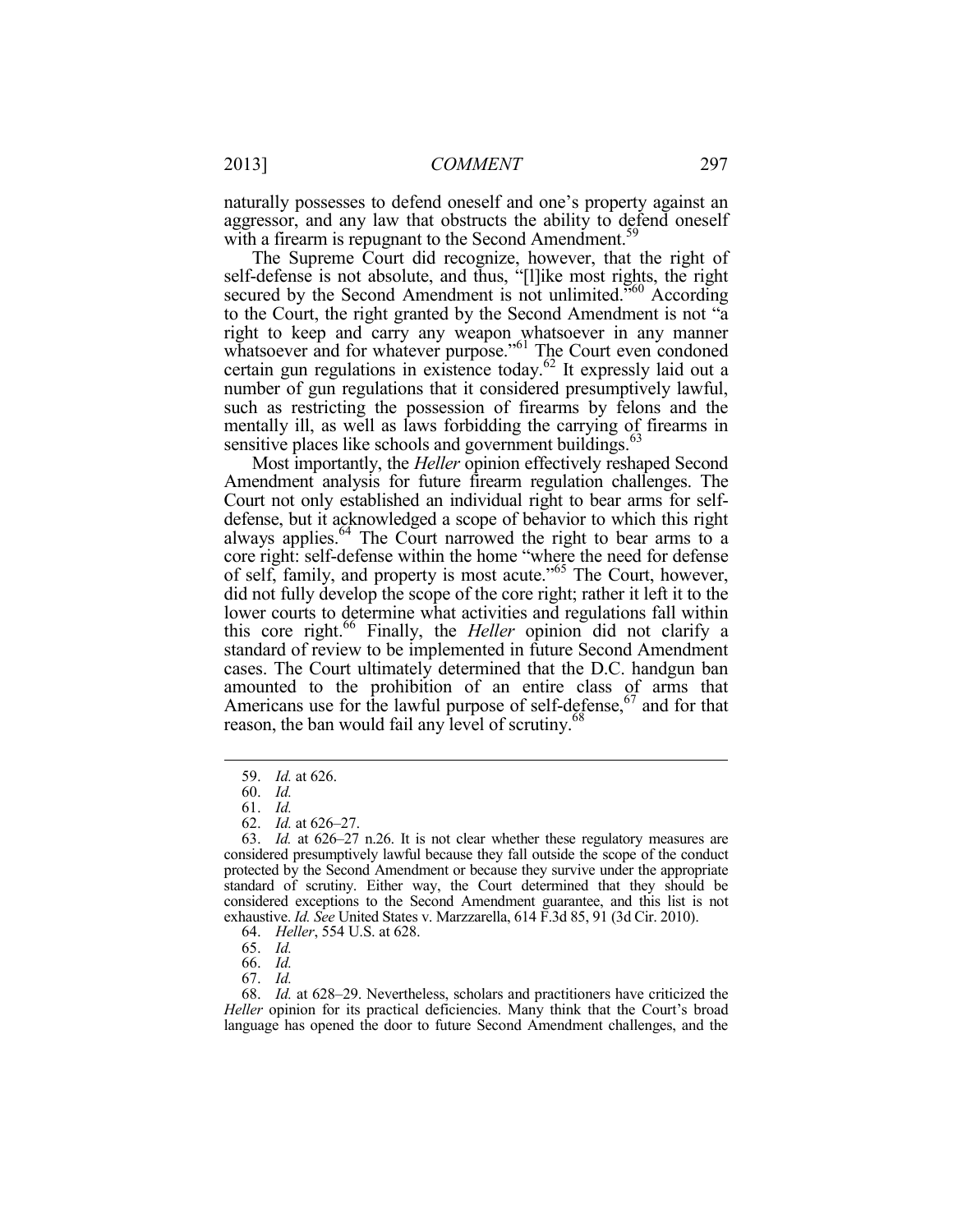# *B.* McDonald v. City of Chicago

Two years after *Heller*, the Supreme Court further developed its Second Amendment jurisprudence by applying it to the states in *McDonald v. City of Chicago*. 69 In *McDonald*, the Court once again assessed the validity of a handgun ban implemented in Chicago.<sup>70</sup> However, unlike *Heller*, *McDonald* involved a municipal weapons ban, thus marking the first Supreme Court ruling on whether the Second Amendment applies to the states through incorporation.<sup>71</sup> In reaching its determination, the Court first declared that the Second Amendment sets forth a fundamental right to keep and bear arms.<sup>72</sup> Subsequently, a plurality of justices concluded that this right applies to the states through the Due Process Clause of the Fourteenth Amendment.<sup>73</sup> As a result, a majority concluded that Chicago's handgun ban was unconstitutional.<sup>74</sup> Further, the Supreme Court reaffirmed the validity of presumptively lawful longstanding regulatory measures, and as in *Heller*, the Court declined to establish a standard of review for Second Amendment cases.<sup>75</sup>

Through *Heller* and *McDonald*, the Supreme Court reaffirmed the legal significance of the Second Amendment. The Court in *Heller* finally resolved the debate between collectivists and individualists, stating conclusively that every American has the right to keep and bear arms for self-defense.<sup>76</sup> Moreover, a plurality in *McDonald* agreed that the Second Amendment does, in fact, apply to the states through incorporation, $\frac{7}{7}$  and despite any doubts remaining after *Heller*, the *McDonald* Court clarified that the right to bear arms is indeed a fundamental right.78 However, in neither case did the Supreme Court firmly assert which level of scrutiny

opinion will create confusion and inconsistency in the lower courts. *See* J. Harvie Wilkinson III, *Of Guns, Abortions, and the Unraveling Rule of Law*, 95 VA. L. REV. 253, 280 (2009).

 <sup>69. 130</sup> S. Ct. 3020 (2010).

 <sup>70.</sup> *Id.* at 3021.

 <sup>71.</sup> *Id.* at 3031.

 <sup>72.</sup> *Id.* at 3042.

 <sup>73.</sup> *Id.* at 3050. Justice Thomas concurred arguing that incorporation should occur through the Privileges and Immunities Clause of the Fourteenth Amendment, rather than the Due Process Clause. *Id.* at 3059–87 (Thomas, J. concurring).

 <sup>74.</sup> *Id.* at 3021.

 <sup>75.</sup> *Id.* at 3042.

 <sup>76.</sup> District of Columbia v. Heller, 554 U.S. 570 (2008).

 <sup>77.</sup> *McDonald,* 130 S. Ct. at 3031.

 <sup>78.</sup> *Id.* at 3042.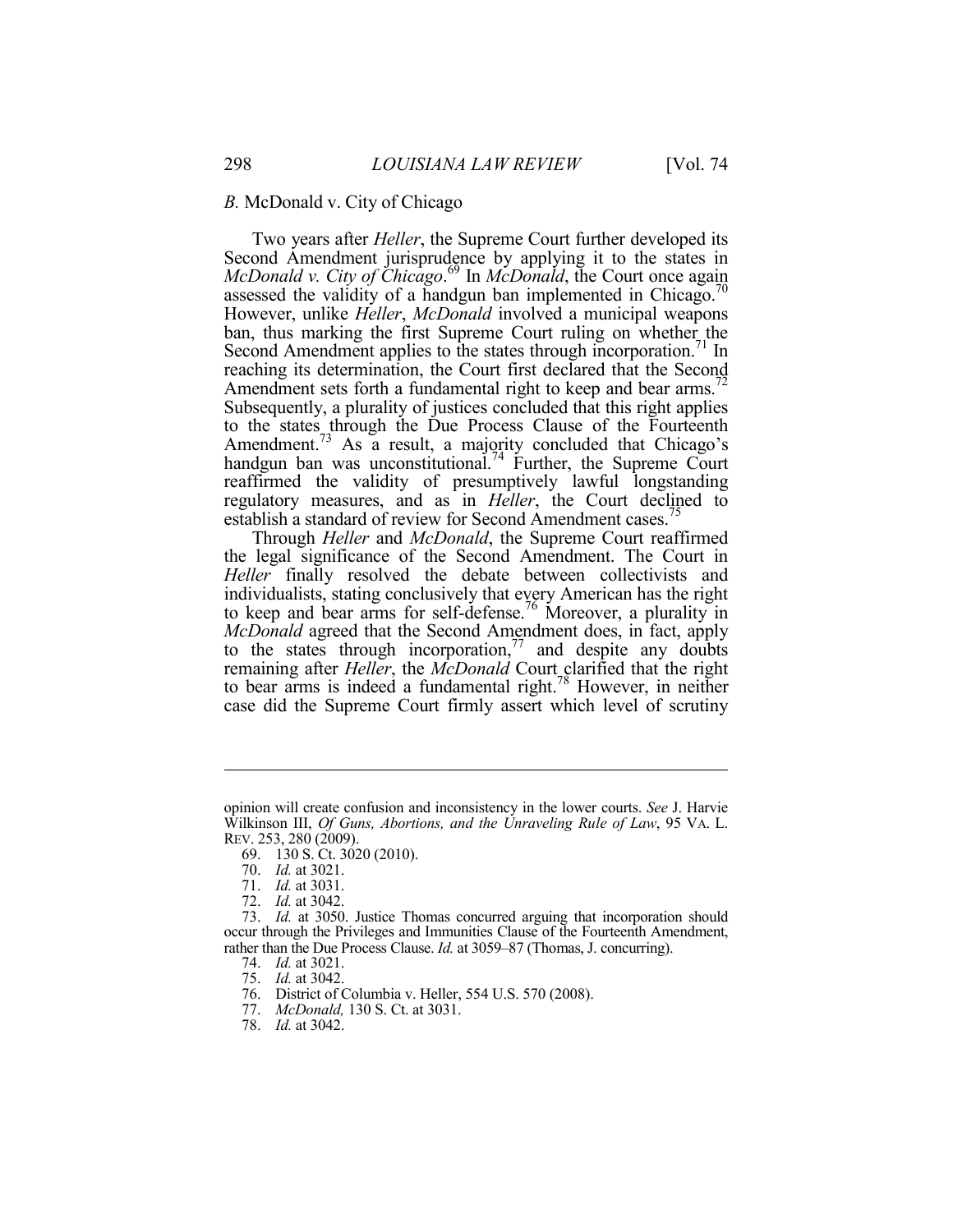must be applied to future Second Amendment challenges.<sup>79</sup> Instead, it left this question for the lower courts to decide.

# *C. Second Amendment Challenges in Federal Courts After* Heller *and* McDonald

In the wake of *Heller* and *McDonald*, a number of challenges to federal gun regulations, particularly laws prohibiting firearm possession in sensitive places and by convicted felons, have emerged.<sup>80</sup> Claimants have asserted that such firearm regulations unconstitutionally infringe upon their fundamental, individual right to bear arms.<sup>81</sup> However, after *Heller* and *McDonald*, certain firearm regulations appear to be safe from constitutional invalidation.<sup>82</sup> In *Heller*, the majority opinion stated:

[N]othing in our opinion should be taken to cast doubt on longstanding prohibitions on the possession of firearms by felons and the mentally ill, or laws forbidding the carrying of firearms in sensitive places such as schools and government buildings, or laws imposing conditions and qualifications on the commercial sale of arms.<sup>83</sup>

This statement not only recognizes certain common firearm regulations, but it also provides constitutional protection for any such longstanding firearm regulations.<sup>84</sup>

Despite this express Supreme Court safeguard, federal circuit courts have faced a number of constitutional challenges to various elements of 18 U.S.C. § 922, the comprehensive federal gun regulation statute.<sup>85</sup> In addressing these challenges, circuit courts have developed certain trends in their interpretations of *Heller* and

 <sup>79.</sup> *Id.*; *Heller*, 544 U.S. at 628.

 <sup>80.</sup> Scholars predicted correctly that the broad language in *Heller* and *McDonald* would open the doors to extensive Second Amendment challenges in the lower courts. *See* Wilkinson, *supra* note 68, at 283 (explaining some of the questions that remain after the narrow holding of *Heller*).

 <sup>81.</sup> *See, e.g.*, United States v. Skoien, 614 F.3d 638 (7th Cir. 2010) (en banc).

 <sup>82.</sup> *Heller*, 554 U.S. at 626.

 <sup>83.</sup> *Id. See also McDonald*, 130 S. Ct. at 3047. The majority in *McDonald* reemphasized this point made in *Heller*. *Id.* It stated: "We made it clear in *Heller* that our holding did not cast doubt on such longstanding regulatory measures . . . . We repeat those assurances here." *Id.*

 <sup>84.</sup> *See* United States v. McCane*,* 573 F.3d 1037 (10th Cir. 2009) (using the longstanding prohibition dicta from *Heller* to uphold the constitutionality of 18 U.S.C. § 922(g)(7), prohibiting felons from possessing firearms, despite *Heller*'s holding that the Second Amendment confers an individual right to possess firearms); *see also* United States v. Gieswein, 346 F. App'x. 293 (10th Cir. 2009).

 <sup>85.</sup> *See infra* note 99.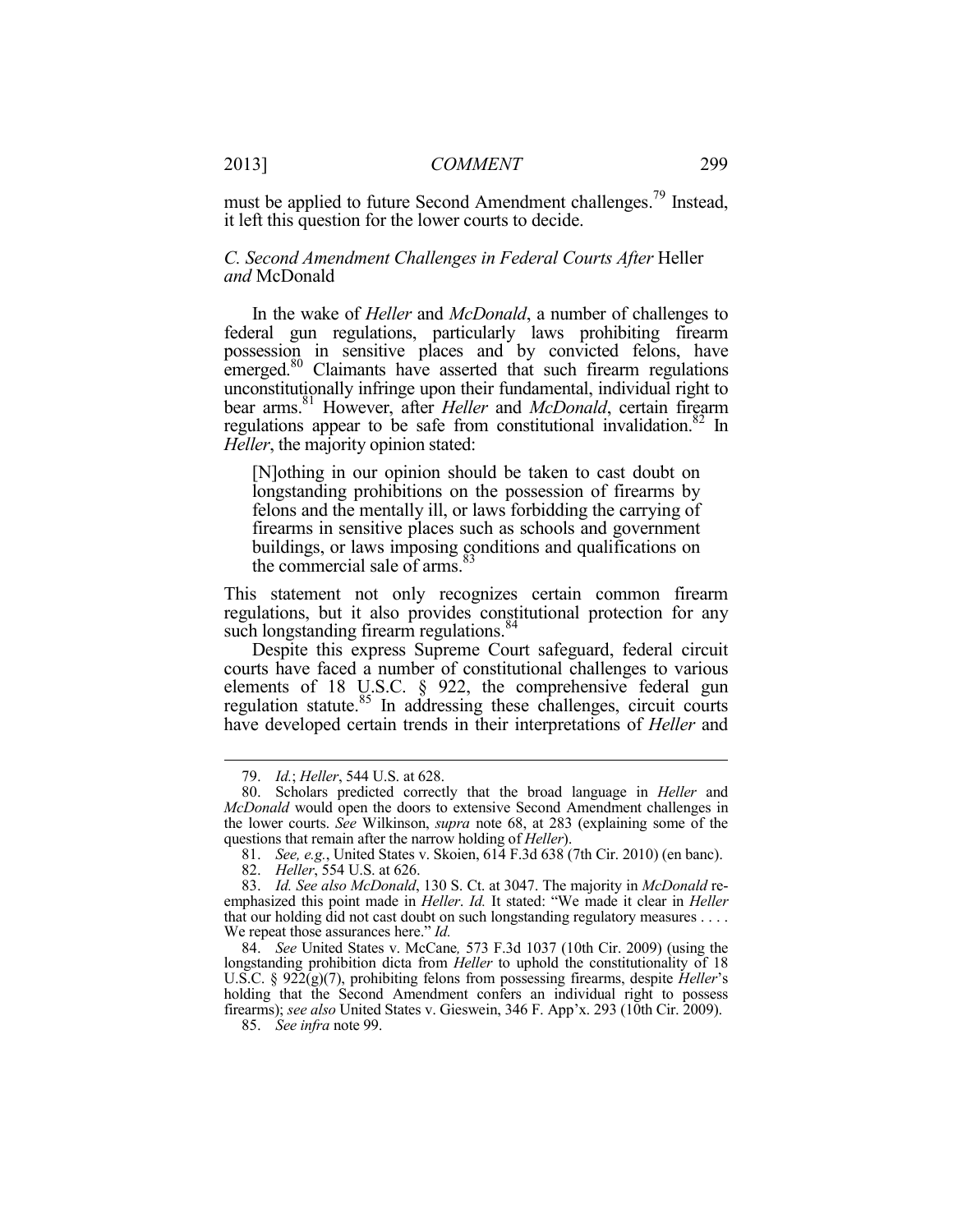*McDonald*. 86 Most notably, circuit courts have expounded upon *Heller*'s dicta declaring the Second Amendment to be a limited right.<sup>87</sup> In other words, despite being fundamental, the right to bear arms is subject to legislative regulation. Under this premise, lower federal courts have consistently upheld existing firearm regulations after *Heller* and *McDonald*. 88

Federal circuit courts have predominately relied on two analytical frameworks in assessing the constitutionality of firearm regulations: (1) *Heller*'s list of presumptively lawful regulations and  $(2)$  the traditional ends–means scrutiny examination.<sup>89</sup> In cases involving regulations found on *Heller*'s presumptively lawful list of prohibitions, $90$  many courts have simply pointed to the list as a source of regulations categorically excluded from Second Amendment protection and upheld the application of the law in that case.91 In such cases, the courts determined that because of their exclusion from Second Amendment protection, such regulations did not warrant any ends–means analysis.92 The Eleventh Circuit has even included by analogy certain regulations that do not appear in *Heller*'s list, such as violent misdemeanor crimes.<sup>93</sup>

Other courts have analyzed challenges to firearm regulations under the traditional ends–means analysis, instead of relying on

1

 89. *See* GeorgiaCarry.Org, Inc. v. Georgia, 764 F. Supp. 2d 1306, 1313–16 (M.D. Ga. 2011), *aff'd*, 687 F.3d 1244 (11th Cir. 2012) (discussing the various analytical methods employed by the federal circuit courts).

90. McDonald v. City of Chicago, 130 S. Ct. 3020, 3047 (2010).

92. *Rozier*, 598 F.3d at 771.

 93. United States v. White, 593 F.3d 1199, 1206 (11th Cir. 2010) (stating that 18 U.S.C. § 922(g)(8), prohibiting the possession of a firearm by anyone convicted of a misdemeanor crime of domestic violence, deserved a place on the "list of longstanding prohibitions on which *Heller* does not cast doubt").

 <sup>86.</sup> *See infra* note 88.

 <sup>87.</sup> *Heller*, 554 U.S. at 595 ("There seems to us no doubt, on the basis of both text and history, that the Second Amendment conferred an individual right to keep and bear arms. Of course the right was not unlimited . . . .")*. See, e.g.*, United States v. Booker, 644 F.3d 12, 22–24 (1st Cir. 2011) (reaffirming this *Heller* dicta).

 <sup>88.</sup> United States v. Skoien, 614 F.3d 638, 638 (7th Cir. 2010) (en banc) (upholding 18 U.S.C. §  $922(g)(9)$ , which prohibits possession of firearms by individuals convicted of a misdemeanor crime of domestic violence); *Booker*, 644 F.3d at 26; United States v. Rozier, 598 F.3d 768, 771 (11th Cir. 2010) (upholding a prohibition of firearm possession by a felon,  $18 \text{ U.S. C. }$  § 922(g)(1)).

 <sup>91.</sup> *See Rozier*, 598 F.3d at 771 (upholding a prohibition of firearm possession by a felon, 18 U.S.C. § 922(g)(1)); United States v. Vongxay, 594 F.3d 1111, 1115 (9th Cir. 2010) (upholding the same prohibition against felon possession, 18 U.S.C. § 922(g)(1)); United States v. McCane, 573 F.3d 1037 (10th Cir. 2009).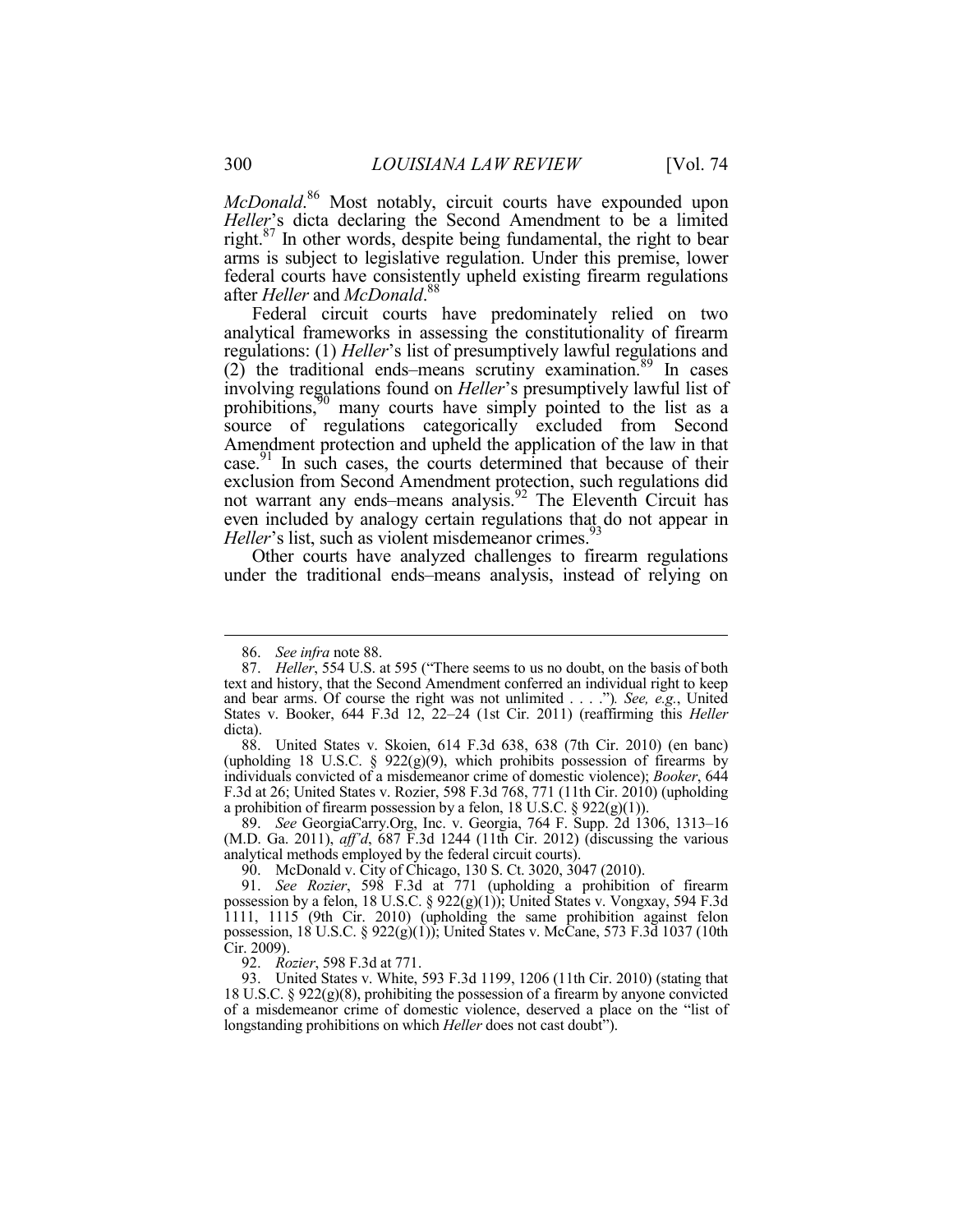*Heller*'s list.<sup>94</sup> These courts have examined the regulation at issue in order to uncover a sufficient showing to justify the restriction on the right to bear arms.<sup>95</sup> Finally, some courts have analyzed guns laws under both frameworks: analogizing to *Heller*'s presumptively lawful regulations as well as subjecting it to an ends–means scrutiny examination.<sup>96</sup>

Federal courts have also varied the level of scrutiny in Second Amendment cases after *Heller*. The Court in *Heller* specifically rejected rational basis scrutiny for laws burdening the Second Amendment, but it declined to explicitly endorse either intermediate or strict scrutiny.<sup>97</sup> In light of the Supreme Court's ambiguity, circuit courts have likewise declined to acknowledge a universal standard of scrutiny for Second Amendment cases; instead, they have reasoned that the level of scrutiny applied will depend on the extent to which the right is burdened.<sup>98</sup> Under this reasoning, the majority of federal circuits have found intermediate scrutiny, which examines whether there is a reasonable fit between the law and an important government interest, to be the most appropriate standard to apply.<sup>99</sup> However, several circuits have recognized that certain

 97. District of Columbia v. Heller, 554 U.S 570, 628 n.27 (2008) ("If all that was required to overcome the right to keep and bear arms was a rational basis, the Second Amendment would be redundant with the separate constitutional prohibitions of irrational laws, and would have no effect."). The Court also noted that the handgun ban in question was so burdensome that it failed constitutional muster under any level of scrutiny. *Id.* at 628–29 ("Under any of the standards of scrutiny that we have applied to enumerated constitutional rights [the ban] . . . would fail constitutional muster.").

 98. *See* United States v. Decastro, 682 F.3d 160, 164–68 (2d Cir. 2012) (holding that a law regulating the availability of firearms is not a substantial burden on the right to keep and bear arms and therefore heightened scrutiny is not appropriate). "[H]eightened scrutiny is appropriate only as to those regulations that substantially burden the Second Amendment." *Id.* at 164.

 99. *See* United States v. Reese, 627 F.3d 792, 802 (10th Cir. 2010) (determining that 18 U.S.C.  $\S$  922(g)(8), which prohibits possession of firearms by anyone who is subject to a domestic protection order, shall be subject to intermediate scrutiny); *Marzzarella*, 614 F.3d at 96 (suggesting that because the *Heller* Court explicitly rejected rational basis scrutiny for Second Amendment restrictions, yet struck down the handgun ban, implies that it applied some form of heightened scrutiny); *Skoien*, 614 F.3d at 641 (concluding that 18 U.S.C. §

 <sup>94.</sup> *See* United States v. Skoien, 614 F.3d 638, 641 (7th Cir. 2010) (applying an ends–means analysis to a challenge to 18 U.S.C.  $\S$  922(g)(9), which prohibits the possession of a firearm by anyone convicted of a misdemeanor crime of domestic violence); *see also* United States v. Marzzarella, 614 F.3d 85 (3d Cir. 2010).

 <sup>95.</sup> *Skoien*, 614 F.3d at 641–42.

 <sup>96.</sup> *See* United States v. Walker, 709 F. Supp. 2d. 460, 464 (E.D. Va. 2010) ("[D]ue to the . . . uncertainty over the proper analysis in other Circuits, this Court will apply both approaches.").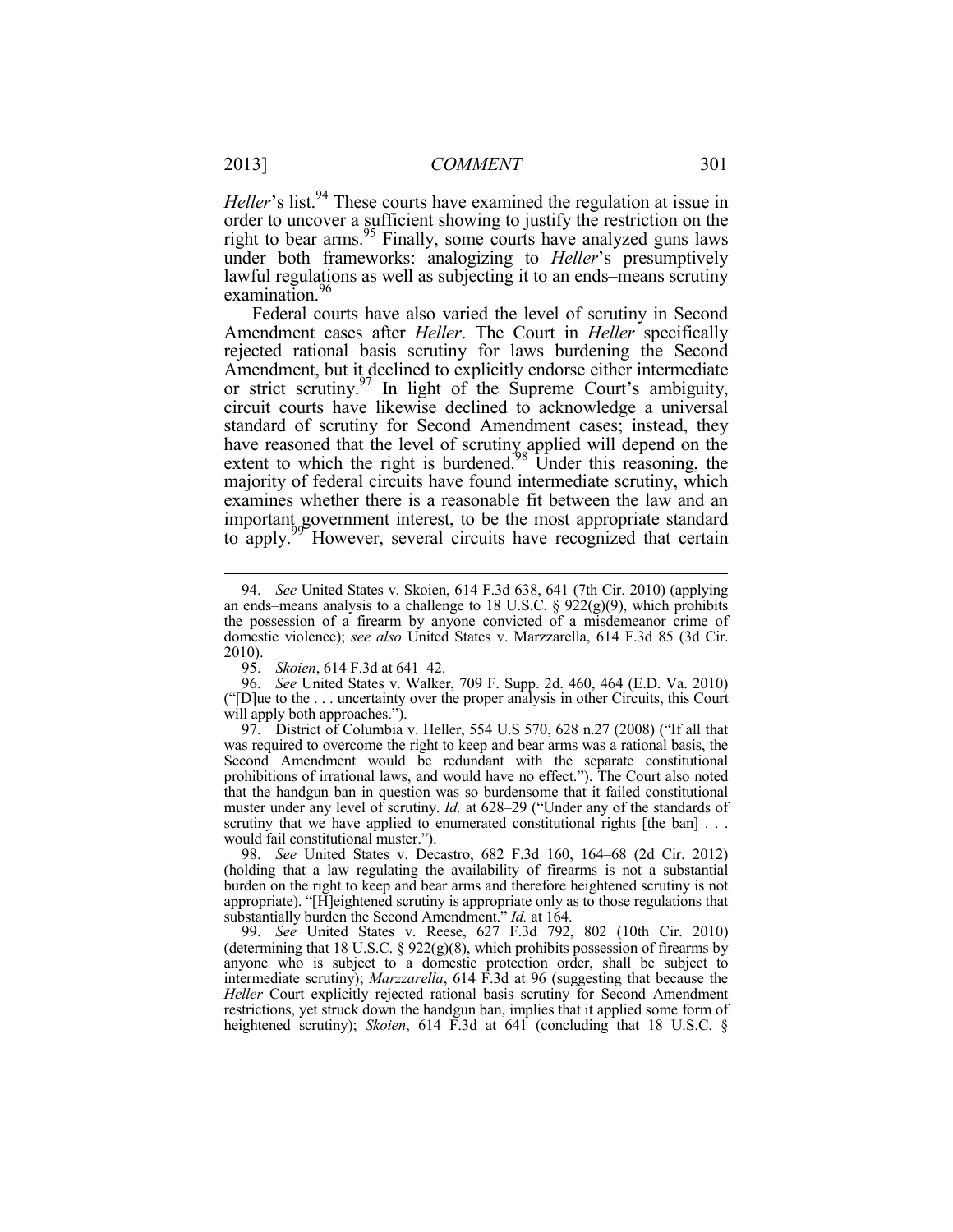restrictions on the Second Amendment may warrant a higher level of scrutiny.<sup>100</sup> They agree that certain regulations may be so burdensome on the right to bear arms that they warrant strict scrutiny, and a small number of courts have even gone so far as to apply strict scrutiny.<sup>101</sup> Ultimately, regardless of the level of scrutiny applied, federal courts have consistently upheld gun regulations that burden the Second Amendment right to bear arms in the wake of *Heller* and *McDonald.*<sup>102</sup>

 101. *See Reese*, 627 F.3d at 804 n.4 (stating that, although it declared intermediate scrutiny the appropriate level of review, 18 U.S.C.  $\S$  922(g)(8) could also pass strict scrutiny); United States v. Ligon, No. 3:04-cr-00185 HDM, 2010 WL 4237970, at \*6 (D. Nev. Oct. 20, 2010) (applying strict scrutiny and upholding 18 U.S.C. § 922(g)(1)); United States v. Luedtke, 589 F. Supp. 2d 1018, 1021–25 (E.D. Wis. 2008) (analyzing 18 U.S.C. § 922(g)(8), which prohibits firearm possession by a person convicted of a misdemeanor crime of domestic violence, primarily by analogy to *Heller*'s presumptively lawful regulations, but also concluding that it would survive strict scrutiny as well); *see also* United States v. Masciandaro, 648 F. Supp. 2d. 779, 789–91 (E.D. Va. 2009) (applying strict scrutiny and upholding 36 C.F.R. § 2.4(b) (2007), which prohibited the possession of a loaded firearm in a motor vehicle in a National Park), *aff'd*, 638 F.3d 458 (4th Cir. 2011) (applying intermediate scrutiny); United States v. Engstrum, 609 F. Supp. 2d 1227, 1231–35 (D. Utah 2009) (applying strict scrutiny and upholding 18 U.S.C. § 922(g)(9)); United States v. Erwin, No. 1:07-CR-556 (LEK), 2008 WL 4534058 (N.D.N.Y. Oct. 6, 2008); Bateman v. Perdue, 881 F. Supp. 2d 709 (E.D.N.C. 2012); United States v. Bay, No. 2:09-CR-83 TS, 2009 WL 3818382 (D. Utah Nov. 13, 2009); United States v. Emerson, 270 F.3d 203, 261 (5th Cir.  $2001$ ) (upholding 18 U.S.C. § 922(g)(8), prohibiting felons from possession of firearms). "Although, as we have held, the Second Amendment *does* protect individual rights, that does not mean that those rights may never be made subject to any limited, *narrowly tailored* specific exceptions . . . ." *Id.* (emphasis added).

 102. United States v. Huitron-Guizar, 678 F.3d 1164, 1166 (10th Cir. 2012) (explaining that no Second Amendment challenge to any provision of 18 U.S.C. §  $922(g)$ , a part of the amended Gun Control Act of 1968 that forbids gun possession by nine classes of individuals, has succeeded). *See also supra* note 88.

 $922(g)(9)$ , prohibiting any person convicted of a misdemeanor crime of domestic violence from possessing a firearm, was subject to intermediate scrutiny); *see also* United States v. Chester, 628 F.3d 673, 682 (4th Cir. 2010).

 <sup>100.</sup> *Marzzarella*, 614 F.3d at 96–97 ("[T]he right to free speech, an undeniably enumerated fundamental right, . . . is susceptible to several standards of scrutiny, depending upon the type of law challenged and the type of speech at issue. We see no reason why the Second Amendment would be any different."); United States v. Skoien, 587 F.3d 803, 813 (7th Cir. 2009) ("The Second Amendment is no more susceptible to a one-size-fits-all standard of review than any other constitutional right.").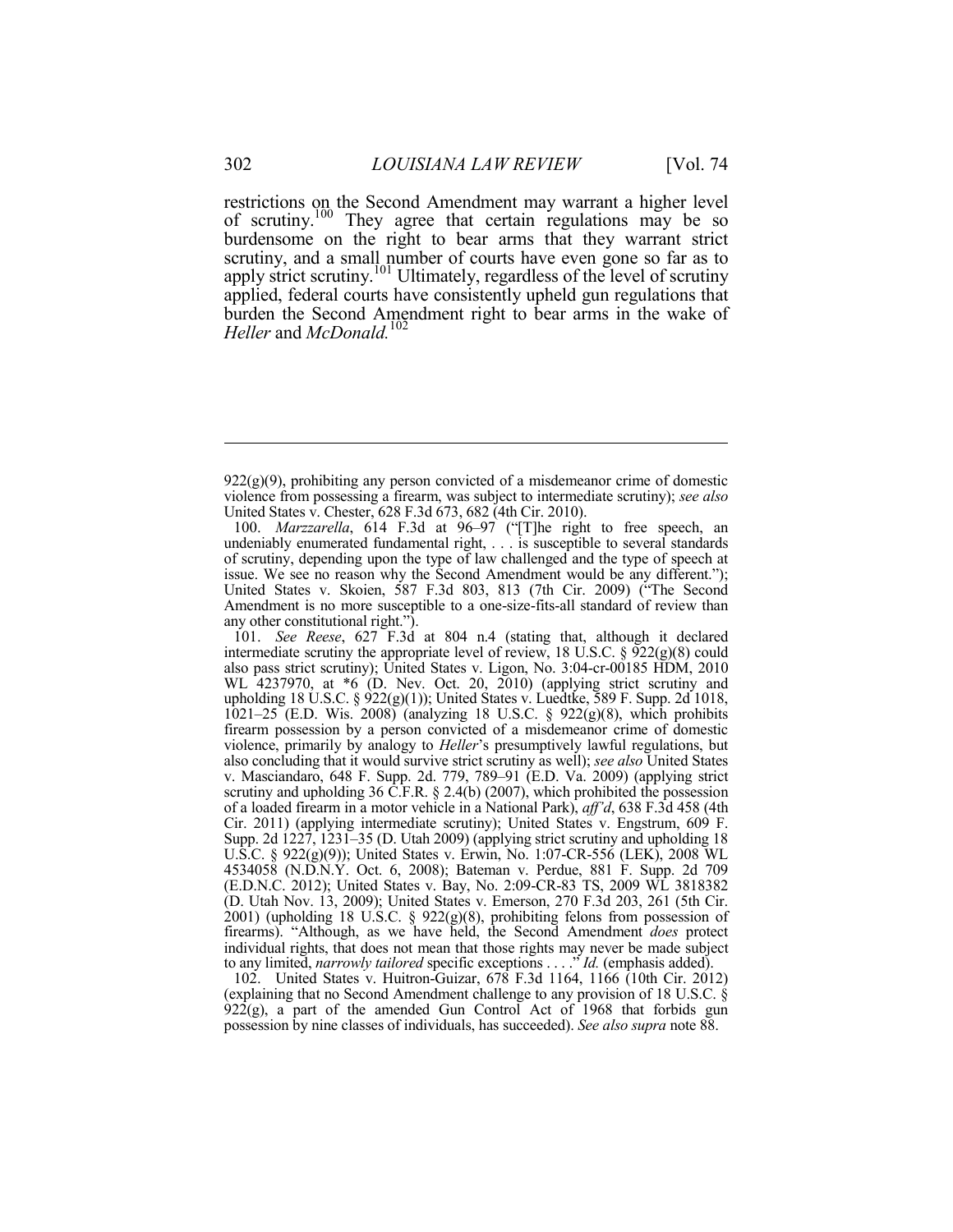# *D. The Fourth Circuit's Approach*

The most consistent Second Amendment analysis to develop since *Heller* has emerged from the United States Court of Appeals for the Fourth Circuit. Over a series of Second Amendment challenges, the Fourth Circuit has established a unique criterion to determine the gravity of a particular challenge.<sup>103</sup> The Fourth Circuit has focused its Second Amendment analysis on the core right first established in *Heller*—*a law-abiding citizen's right to keep and bear arms for defense of hearth and home*. 104 If a particular exercise of the Second Amendment falls completely within the scope of this core right, the court will apply a strict scrutiny standard of review to ensure that the core right is afforded the highest protection.<sup>105</sup> However, if the regulated behavior does not fall firmly within the scope of this core right, then the court will apply a less demanding scrutiny.<sup>106</sup> In other words, if the firearm regulation in question does not involve the restriction of an individual's use of a firearm for selfdefense within his home, then the court will not subject it to a strict scrutiny review.<sup>107</sup>

The Fourth Circuit applied this reasoning in *United States v. Chester*,  $^{108}$  a case in which the appellant challenged 18 U.S.C. §  $922(g)(9)$ ,<sup>109</sup> which prohibits the possession of a firearm by any person convicted of a misdemeanor crime of domestic violence, as an infringement of his protected right to bear arms.<sup>110</sup> This asapplied Second Amendment challenge compelled the court to decide the appropriate amount of Second Amendment protection afforded to the defendant under this particular statute.<sup>111</sup> The court first identified the *Heller* core right as "the right of law-abiding, responsible citizens to use arms in defense of hearth and home."<sup>112</sup> Then the court determined that the appellant's prior conviction of misdemeanor domestic violence placed him outside the scope of this

 <sup>103.</sup> *See Chester*, 628 F.3d 673; *Masciandaro*, 638 F.3d 458.

 <sup>104.</sup> District of Columbia v. Heller, 554 U.S. 570, 635 (2008). *See also Chester*, 628 F.3d at 676.

 <sup>105.</sup> Woollard v. Sheridan, 863 F. Supp. 2d 462, 467 (D. Md. 2012).

 <sup>106.</sup> *Id.* at 468–70.

 <sup>107.</sup> *Id.*

 <sup>108. 628</sup> F.3d 673.

<sup>109. 18</sup> U.S.C. §  $922(g)(9)$  ("It shall be unlawful for any person—who has been convicted in any court of a misdemeanor crime of domestic violence, to ship or transport in interstate or foreign commerce, or possess in or affecting commerce, any firearm or ammunition . . . .").

 <sup>110.</sup> *Chester*, 628 F.3d 673.

 <sup>111.</sup> *Id.* at 678.

 <sup>112.</sup> District of Columbia v. Heller, 554 U.S. 570, 635 (2008).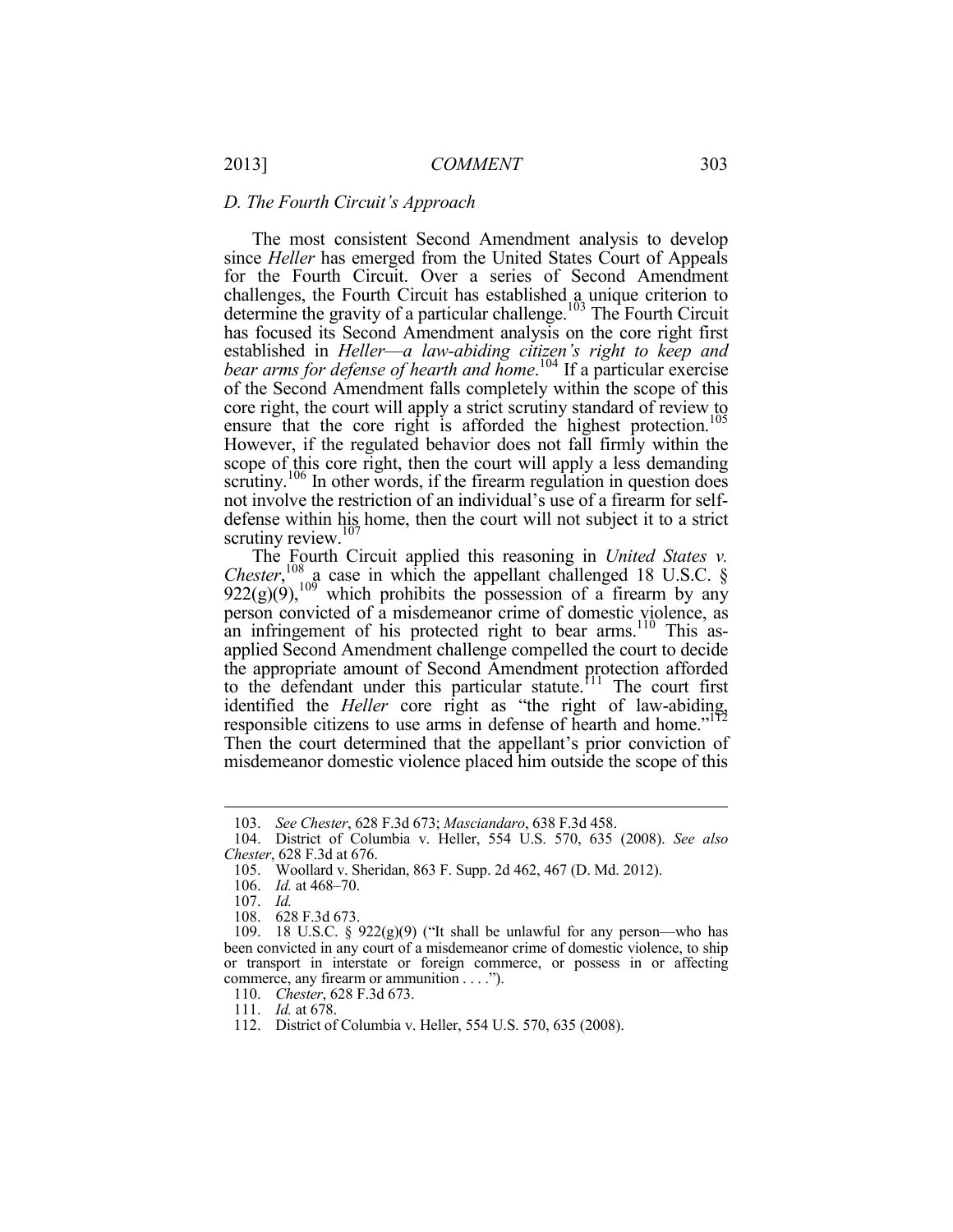core right.<sup>113</sup> Because of his criminal history, the appellant, Chester, could not be classified as a law-abiding citizen; therefore, the court concluded that this case did not warrant the Second Amendment's highest protection.<sup>114</sup>

The Fourth Circuit further refined its Second Amendment analysis in *United States v. Masciandaro.* Here, the appellant challenged a statute that prohibited loaded guns in a National Park.<sup>115</sup> Unlike Chester, Masciandaro had no criminal history, thus he fell within the scope of a law-abiding citizen.<sup>116</sup> However, the court distinguished Masciandaro's access to the core right on other grounds. The court tightened the scope of the right by restricting it to the use of firearms within the home.<sup>117</sup> In this case, Masciandaro was convicted of possessing a gun not in his home but in a public park.<sup>118</sup> Accordingly, the court concluded that because the statute pertained to the possession of a firearm outside of the home, it did not burden the core Second Amendment right, and therefore, a lesser scrutiny review was appropriate.<sup>119</sup>

Based on these two cases, the Fourth Circuit has effectively adopted the same core Second Amendment right as posited by the majority in *Heller*: the right of a law-abiding citizen to keep and bear arms within the home for the purpose of self-defense.<sup>126</sup> Any circumstance that does not include these elements falls outside of the scope of the core right and thus will not receive the Second Amendment's strongest protection.<sup>121</sup> In applying the core right analysis to a gun regulation challenge, a court must consider the circumstances of the defendant in relation to his position within the

<u>.</u>

119. *Masciandaro*, 638 F.3d at 471.

 120. *See* United States v. Chester, 628 F.3d 673, 673 (4th Cir. 2010); *Masciandaro*, 638 F.3d at 460.

 121. *See* United States v. Smoot, 690 F.3d 215, 221 (4th Cir. 2012) (applying the core right analysis to a Second Amendment challenge to 18 U.S.C. § 922(g)(1), prohibiting felons from possessing firearms); *see also* United States v. Moore, 666 F.3d 313, 319–20 (4th Cir. 2012).

 <sup>113.</sup> *Chester*, 628 F.3d at 683.

 <sup>114.</sup> *Id.*

 <sup>115.</sup> United States v. Masciandaro, 638 F.3d 458, 460 (4th Cir. 2011); 36 C.F.R. § 2.4(b) (2007).

 <sup>116.</sup> *Masciandaro*, 638 F.3d at 470.

 <sup>117.</sup> *Id.* at 471. Also in *Heller*, the Court stated that the home is "where the need for defense of self, family, and property is most acute." 554 U.S. at 628.

 <sup>118.</sup> *See Masciandaro*, 638 F.3d at 470. The court discussed the fact that when a firearm leaves the privacy of a home, it becomes a more significant issue of public security. *Id.* The state has a greater interest in regulating guns outside of the home, especially those in a national park open to the general public. *Id. See also Heller*, 554 U.S. at 625 (noting that this reasoning is reflected by the majority of courts in the 19th century ruling it lawful to regulate the possession of concealed handguns under the Second Amendment).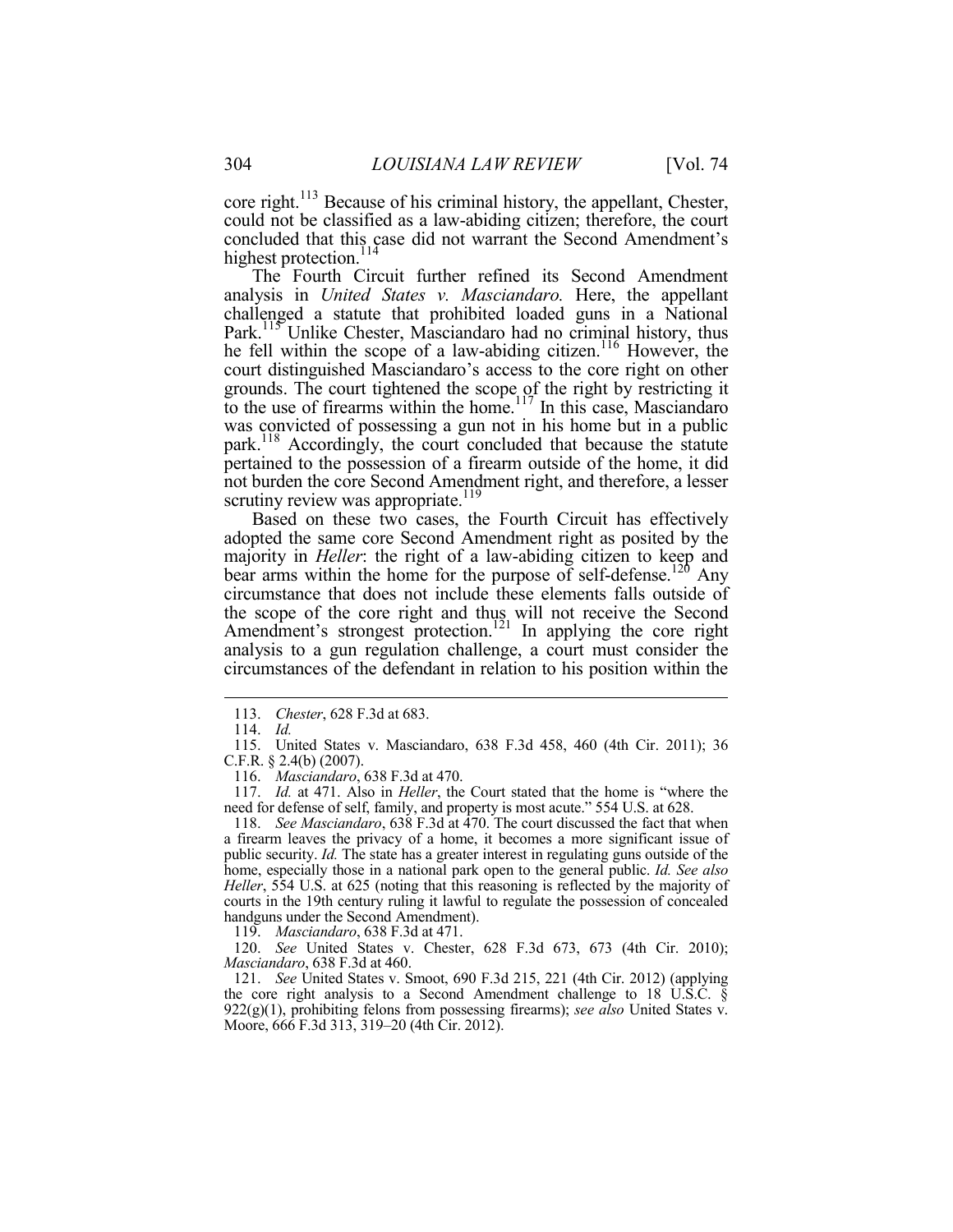scope of the right.<sup>122</sup> The Fourth Circuit's reasoning would dictate that a statute prohibiting behavior that falls outside of a law-abiding citizen's use of a firearm for self-defense within the home will be better positioned to pass a strict scrutiny examination.<sup>123</sup> Accordingly, statutes such as felony-firearm restrictions and schoolzone restrictions will be more likely to meet strict scrutiny because they do not burden the core right—They extend to firearm use beyond the home and to individuals outside of the law-abiding class.<sup>124</sup> If this is the case, similar firearm regulations may have a strong chance of survival, even under strict scrutiny.

#### III. LOUISIANA'S RIGHT TO BEAR ARMS JURISPRUDENCE

Louisiana's gun rights case law has developed out of important cases dating back to the 19th century. In the past, the Supreme Court of Louisiana has recognized the right to keep and bear arms; however, traditionally, it has ruled with considerable deference to the Legislature regarding gun regulations.<sup>125</sup> Louisiana courts have previously addressed past firearm legislation, such as concealedcarry and felony-firearm restrictions, that are akin to modern regulations that remain the focus of the contemporary gun law  $debate.<sup>126</sup>$  In doing so, they have laid an important methodological foundation for future challenges to Louisiana firearm regulations.

#### *A. Concealed-Carry Regulations*

1

The Supreme Court of Louisiana first addressed a citizen's right to bear arms in a line of cases beginning with *State v. Chandler* in 1850.127 In *Chandler*, the court faced a challenge against a law that

 <sup>122.</sup> *See Chester*, 628 F.3d 673; *Masciandaro*, 638 F.3d 458. In other words, the defendant must be a law-abiding citizen using a firearm within his home for the purpose of self-defense.

 <sup>123.</sup> *Masciandaro*, 638 F.3d at 471. In other words, the court may recognize that a statute regulating behavior outside of the core right is more narrowly tailored than a law that regulates behavior resting firmly within the scope of the core right. Because such a regulation is narrowly tailored, it will have a better chance of passing strict scrutiny.

 <sup>124.</sup> LA. REV. STAT. ANN. §§ 14:95.1, .2 (2009). These statutes fall outside of the scope of the core right to bear arms because they regulate behavior outside of a private home and pertain to people with criminal histories. They do not regulate law-abiding citizens using firearms within the home for self-defense.

 <sup>125.</sup> Louisiana courts have consistently applied rational basis review to gunregulation challenges. *See infra* note 151.

 <sup>126.</sup> *See infra* Parts III.A–B.

 <sup>127.</sup> State v. Chandler, 5 La. Ann. 489, 490 (La. 1850).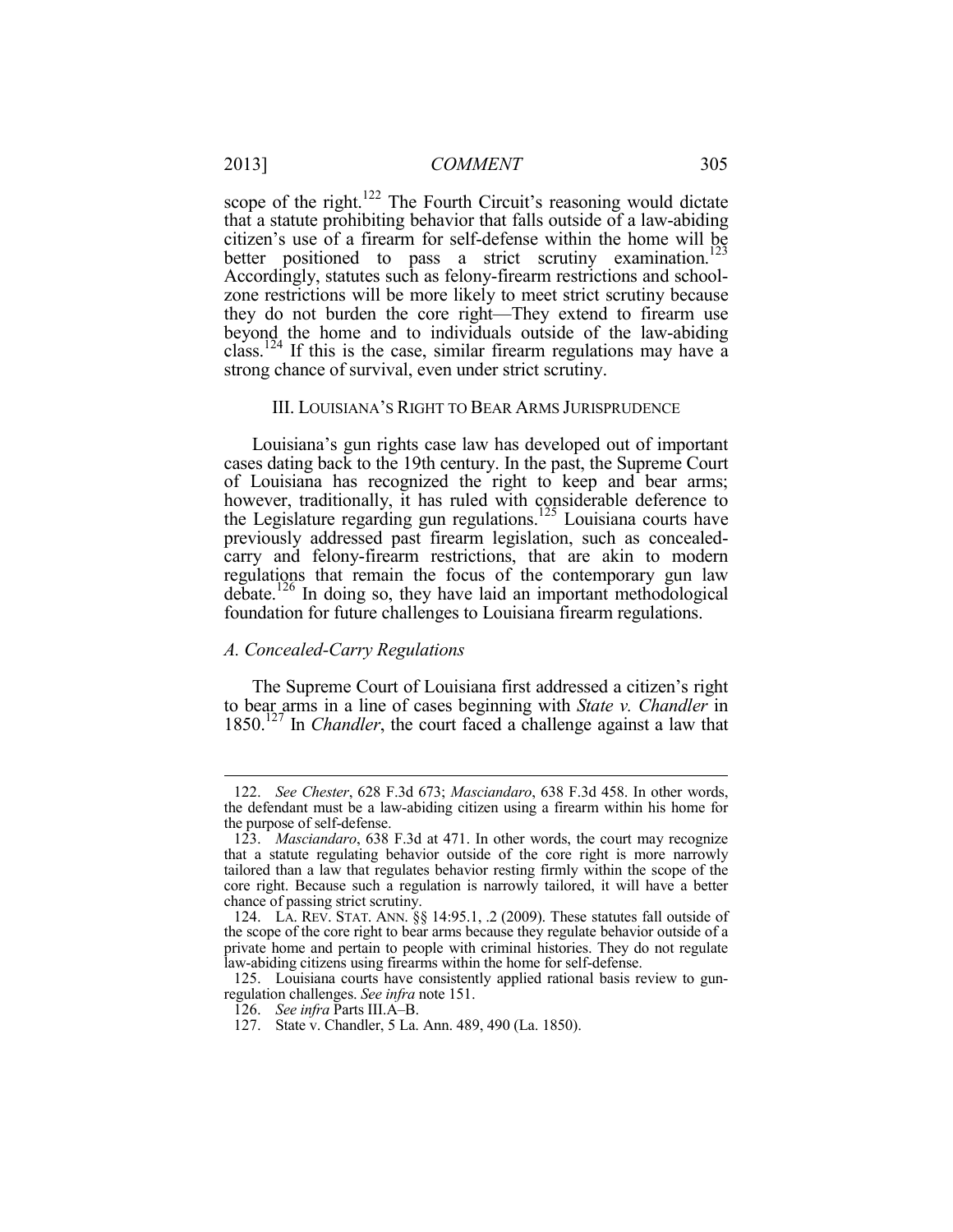criminalized the carrying of a concealed weapon.<sup>128</sup> The court found that such a regulation did not offend the Second Amendment's guarantee to the right to bear arms.<sup>129</sup> The court reasoned that this law did not interfere with a citizen's right to carry arms in open view, which is the central right guaranteed by the Constitution of the United States.<sup>130</sup> Indeed, the court acknowledged that the right to bear arms was attached to the right to defend oneself, thus implicitly recognizing the individual nature of the right. $131$ 

The Supreme Court of Louisiana again addressed a law against carrying concealed weapons in *State v. Smith*. 132 As in *Chandler* two years before, the court concluded that the concealed-weapons regulation was constitutional.<sup>133</sup> In this decision, the court made the notable declaration that the Second Amendment "never intended to prevent the individual States from adopting such measures of police as might be necessary." $134$  The court concluded that this law was, in fact, necessary to protect the citizens from the dangerous use of weapons.<sup>135</sup> Because the law met this necessary purpose requirement, the court professed that there is "nothing in the Constitution of the United States which requires of us a rigorous construction of the statute in question."<sup>136</sup>

The most notable concealed-carry case in Louisiana dates back to 1858. The Supreme Court of Louisiana in *State v. Jumel* assessed the lawfulness of prohibiting the possession of concealed weapons.<sup>137</sup> In its brief analysis, the court concluded: "The statute in question does not infringe the right of the people to keep or bear arms which is found dangerous to the peace of society."<sup>138</sup> Although the court did not consciously engage in an ends–means scrutiny analysis,139 one can easily draw a contemporary, syllogistic formula

<u>.</u>

130. *Id.*

131. *Id.*

132. State v. Smith, 11 La. Ann. 633 (La. 1856).

133. *Id.* at 633.

134. *Id.*

135. *Id.*

 136. *Id.* at 634. The court makes a point to expressly dismiss the need for a higher standard of review for this statute. *Id.* Because it meets the requirement of being a necessary policing measure, it need not undergo further scrutiny. *Id.*

137. State v. Jumel, 13 La. Ann. 399, 399 (La. 1858).

138. *Id.* at 399–400.

 139. *See* United States v. Carolene Prods. Co., 304 U.S. 144, 152 n.4 (1938). The principle of heightened judicial scrutiny did not emerge until the mid-20th century. It dates back to footnote 4 of *Carolene*. *Id. See* discussion *supra* Part I.B.

 <sup>128.</sup> *Id.* 129. *Id.* The right to bear arms was not explicitly recognized in Louisiana until the Constitution of 1879; consequently, this case was a challenge based on the Second Amendment of the U.S. Bill of Rights. *Id.*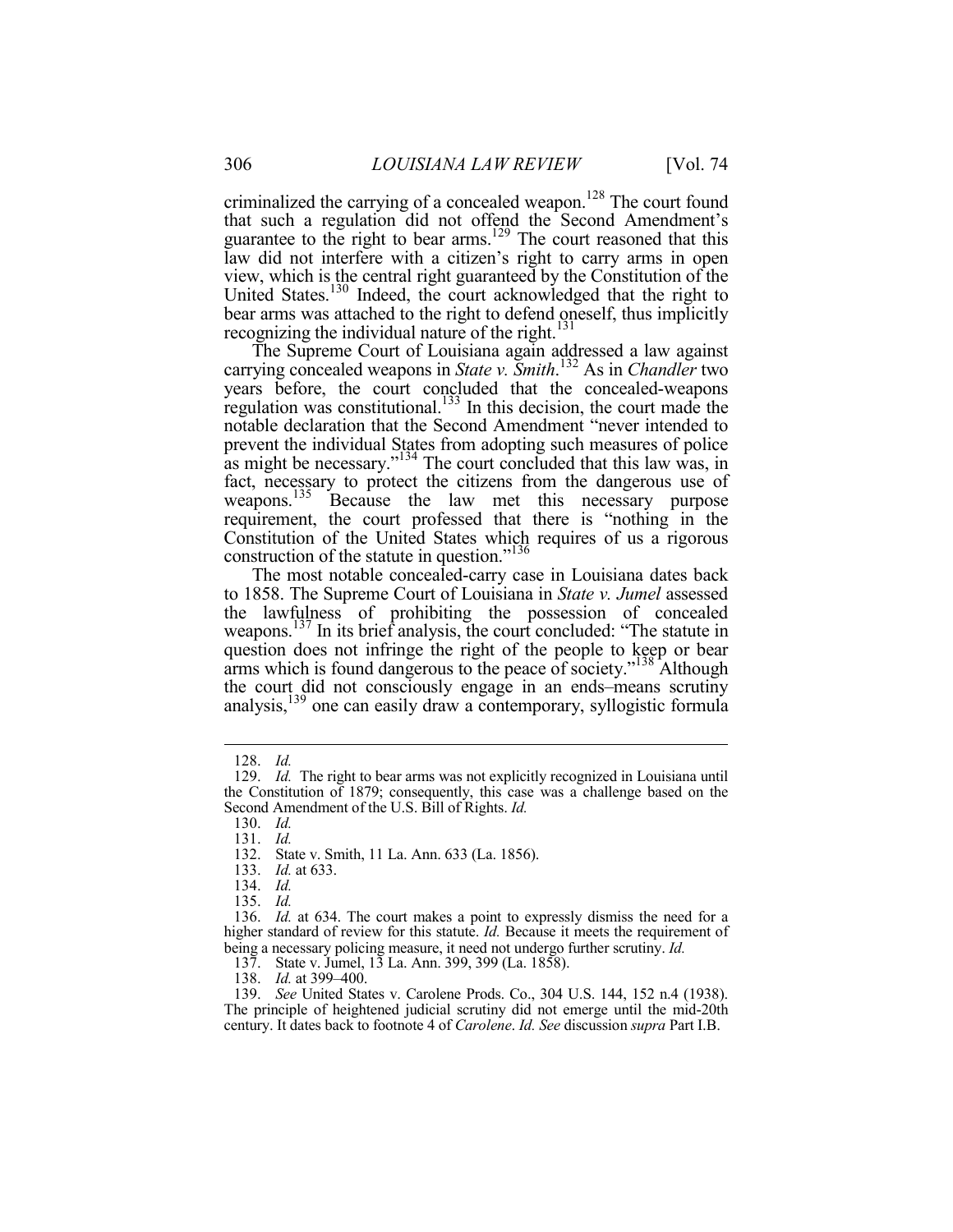out of this opinion. The court first recognized a right to keep and bear arms,<sup>140</sup> then identified the state interest of maintaining peace in society, and finally determined that this restriction was particular, or narrow, enough to further this state objective.<sup>141</sup>

*Jumel* stemmed from a different era of legal history and evolution, yet its reasoning remains helpful. A Louisiana state court today must engage in a contemporary form of judicial review, but a mere change in verbiage does not necessarily denote a change in fundamental analysis.<sup>142</sup> When examining the constitutionality of Louisiana's current concealed handgun permit statute, $143$  the court must apply a similar mechanical analysis as that employed by the court in *Jumel*, only now, because of the amendment's strict scrutiny mandate, a more rigorous inquiry is required.

#### *B. Firearm Restrictions for Convicted Felons*

The state courts of Louisiana have, in the past, faced a number of challenges to Louisiana Revised Statutes section 14:95.1, which prohibits certain felons from possessing firearms,<sup>144</sup> as an unconstitutional infringement of the right to keep and bear arms guaranteed by the Constitution of Louisiana.145 In *State v. Amos*, the Supreme Court of Louisiana ruled on the constitutionality of prohibiting firearms from convicted felons.146 In its decision, the court set forth a number of significant points. First, the court recognized that the right to keep and bear arms is a guaranteed right, but it is not absolute.<sup>147</sup> The court then acknowledged that the right may be regulated in order to protect the public health, safety, and morals or general welfare, so long as the regulation is a reasonable one.148 Using this reasonableness test, the court concluded that denying weapons from serious felons is a reasonable measure to take in the interest of public welfare and safety, and therefore

 <sup>140.</sup> *See* State v. Chandler, 5 La. Ann. 489 (La. 1850). At the time, the Louisiana Constitution did not include an express right to keep and bear arms provision. David B. Kopel & Clayton Cramer, *State Court Standards of Review for the Right to Keep and Bear Arms,* 50 SANTA CLARA L. REV. 1113, 1136 (2010).

 <sup>141.</sup> *Jumel*, 13 La. Ann. at 399–400.

 <sup>142.</sup> *See* Kopel & Cramer, *supra* note 140, at 1113.

 <sup>143.</sup> *See* LA. REV. STAT. ANN. § 40.1379.3 (2010).

 <sup>144.</sup> LA. REV. STAT. ANN. § 14:95.1 (2009). *See infra* Part IV.C.

 <sup>145.</sup> *See, e.g.*, State v. Cobb, 428 So. 2d 935 (La. Ct. App. 1983).

 <sup>146.</sup> State v. Amos, 343 So. 2d 166 (La. 1977).

 <sup>147.</sup> *Id.* at 168. This point is consistent with the same point made in *Heller* some 40 years after this case. *See* District of Columbia v. Heller, 554 U.S. 570, 682–83 (2008).

 <sup>148.</sup> *Amos*, 343 So. 2d at 168.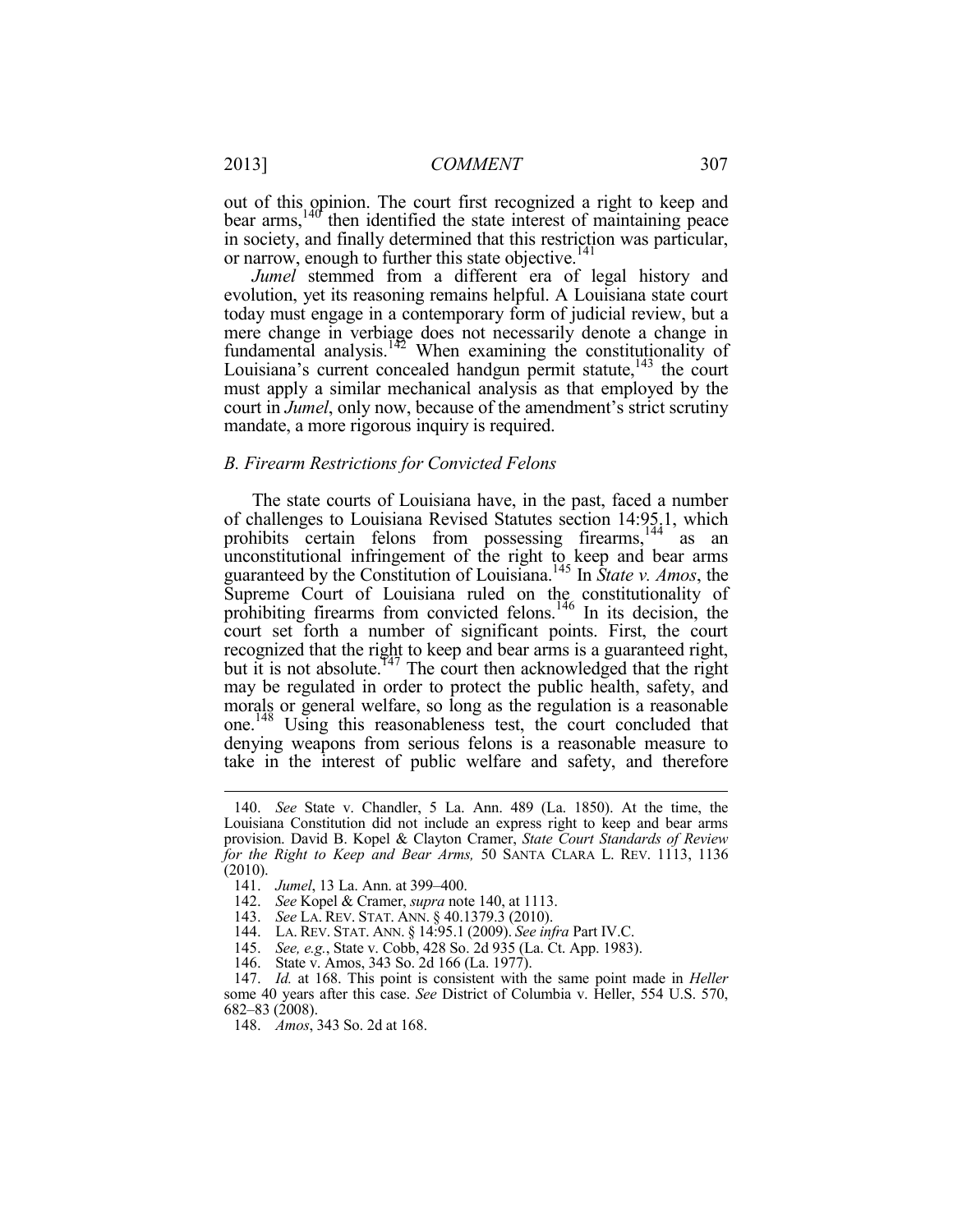section 14:95.1 did not impermissibly infringe upon the rights guaranteed by the Constitution of Louisiana.<sup>149</sup>

# *C. Louisiana's Contemporary Approach to Reviewing Firearm Regulations*

These past cases illustrate that, over the course of its history, the Supreme Court of Louisiana has consistently recognized the principle that the right to bear arms is not an absolute right. The Supreme Court has continued to extend this reasoning to cases in more recent history. In particular, the court in *State v. Blanchard* applied a rational basis standard of review to a statute that criminalized the possession of a firearm while in possession of a controlled dangerous substance.<sup>150</sup> The court held "that there is a rational relationship between the statute's scope . . . and its legitimate state purpose of preventing drug-related violence."<sup>151</sup>

*Blanchard* illustrates that leading up to the passage of the section 11 amendment, the Supreme Court of Louisiana was committed to rational basis scrutiny, the least demanding standard of review, for gun regulation challenges.152 The *Blanchard* opinion reflects an analysis consistently employed by the Supreme Court of Louisiana in preceding cases addressing Second Amendment challenges.<sup>153</sup> Accordingly, proponents of the amendment's strict scrutiny mandate are concerned that the court's commitment to rational basis review has left the existing right to bear arms vulnerable to further legislative and judicial exploitation.<sup>154</sup> By applying rational basis review, the judiciary has essentially put the integrity of the right to bear arms exclusively in the hands of the Legislature.<sup>155</sup> However,

152. *See supra* note 35.

1

 153. *See* State v. Clement, 368 So. 2d 1037 (La. 1979); State v. Hamlin, 497 So. 2d 1369 (La. 1986) (holding that it is reasonable for the Legislature, in the interest of public safety and welfare, to require the registration of a sawed-off shotgun whose customary use is in the perpetuation of crime).

 154. See Video: Judiciary C Hearing on S.B. 303 (La. 38th Regular Session 2012) (on file with Louisiana State Senate, Broadcast Archives) where Senator Neil Riser expresses his concern that the existing gun laws are vulnerable to judicial challenge.

 155. Generally, rational basis is characterized as a very limited review. *See* United States v. Skoien, 587 F.3d 803, 814 (7th Cir. 2009). It affords nearly

 <sup>149.</sup> *Id.*; LA. CONST. art. 1, § 11. Note the current version of section 11 is the same as it was in 1974.

 <sup>150.</sup> State v. Blanchard, 776 So. 2d 1165, 1173 (La. 2001).

 <sup>151.</sup> *Id.* The court was applying a rational basis test to an equal protection analysis. *Id.* Although the rights at issue may be different, the analysis is fundamentally the same. The court must find a means that is rationally related to the state's end. This is the exact language employed by the court in this opinion. *Id.*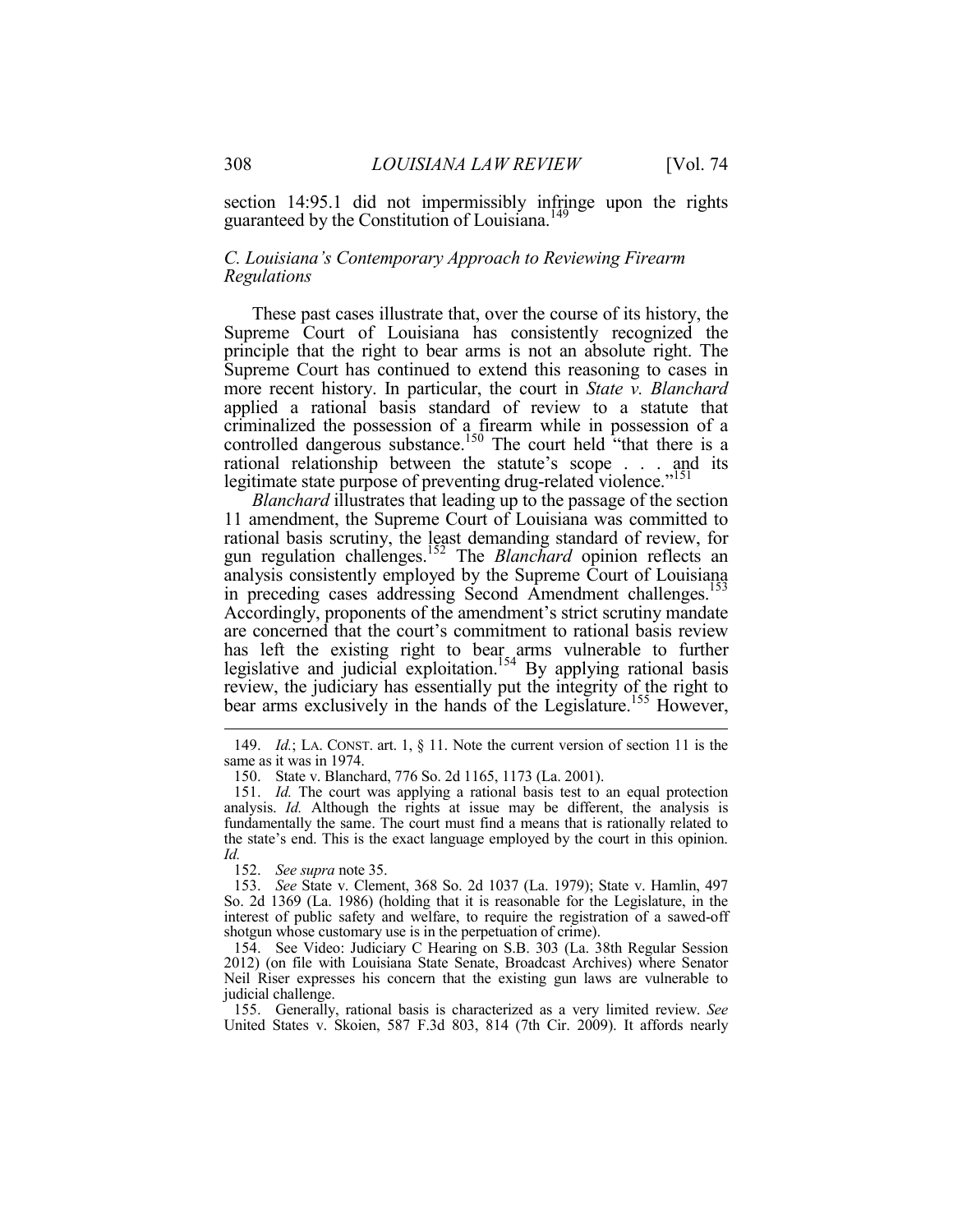such judicial deference will no longer be possible as a result of this amendment. The judiciary is now bound to apply strict scrutiny to any law that burdens the right to bear arms, and this much more thorough judicial examination will demand the utmost justification for any legislation in question.

#### IV. EFFECTS OF THE AMENDMENT: THE IMPACT OF THE AMENDMENT ON CURRENT FIREARM REGULATIONS

The new section 11 of the Constitution of Louisiana reads: "The right of each citizen to keep and bear arms is fundamental and shall not be infringed. Any restriction on this right shall be subject to strict scrutiny."<sup>156</sup> Although proponents of the amendment assert that their goal is to secure a lasting right to bear arms in Louisiana by codifying the holdings of *Heller* and *McDonald*, the amendment extends beyond these two decisions.<sup>157</sup> The U.S. Supreme Court in both *Heller* and *McDonald* denied the opportunity to mandate strict scrutiny review for firearm regulations.<sup>158</sup> Instead, the Court left the level of review open to the discretion of the lower courts.<sup>159</sup> Nevertheless, the Louisiana Legislature has gone a step further than the Supreme Court by mandating strict scrutiny for any infringement of Louisiana's fundamental right to keep and bear arms.160 Such a substantial revision of section 11 of the Constitution of Louisiana undoubtedly signifies an intention to break from existing state jurisprudence and spawn a new line of judicial interpretation for Louisiana's right to bear arms.<sup>161</sup> Because challenges to gun laws are sure to arise in the wake of this amendment, it is imperative to understand how strict scrutiny will affect Louisiana's firearm regulations.

# *A. Breadth of the Amendment*

In order to fully comprehend the consequences of a strict scrutiny standard of review for Louisiana's gun regulations, the

complete deference to the legislative process. *Id.* If the legislature sees fit to pass a law to address a particular concern, the court will not interfere. *Id.*

 <sup>156.</sup> LA. CONST. art. 1, § 11.

 <sup>157.</sup> Video: Judiciary C Hearing on S.B. 303, *supra* note 154.

 <sup>158.</sup> *See supra* Part II.A, B.

 <sup>159.</sup> *See supra* Part II.A. Also note, in his opinion Scalia stated that a rational basis review for a Second Amendment infringement would not be appropriate. District of Columbia v. Heller, 554 U.S. 570, 628 n.27 (2008).

 <sup>160.</sup> LA. CONST. art. 1, § 11.

 <sup>161.</sup> Video: Judiciary C Hearing on S.B. 303, *supra* note 154.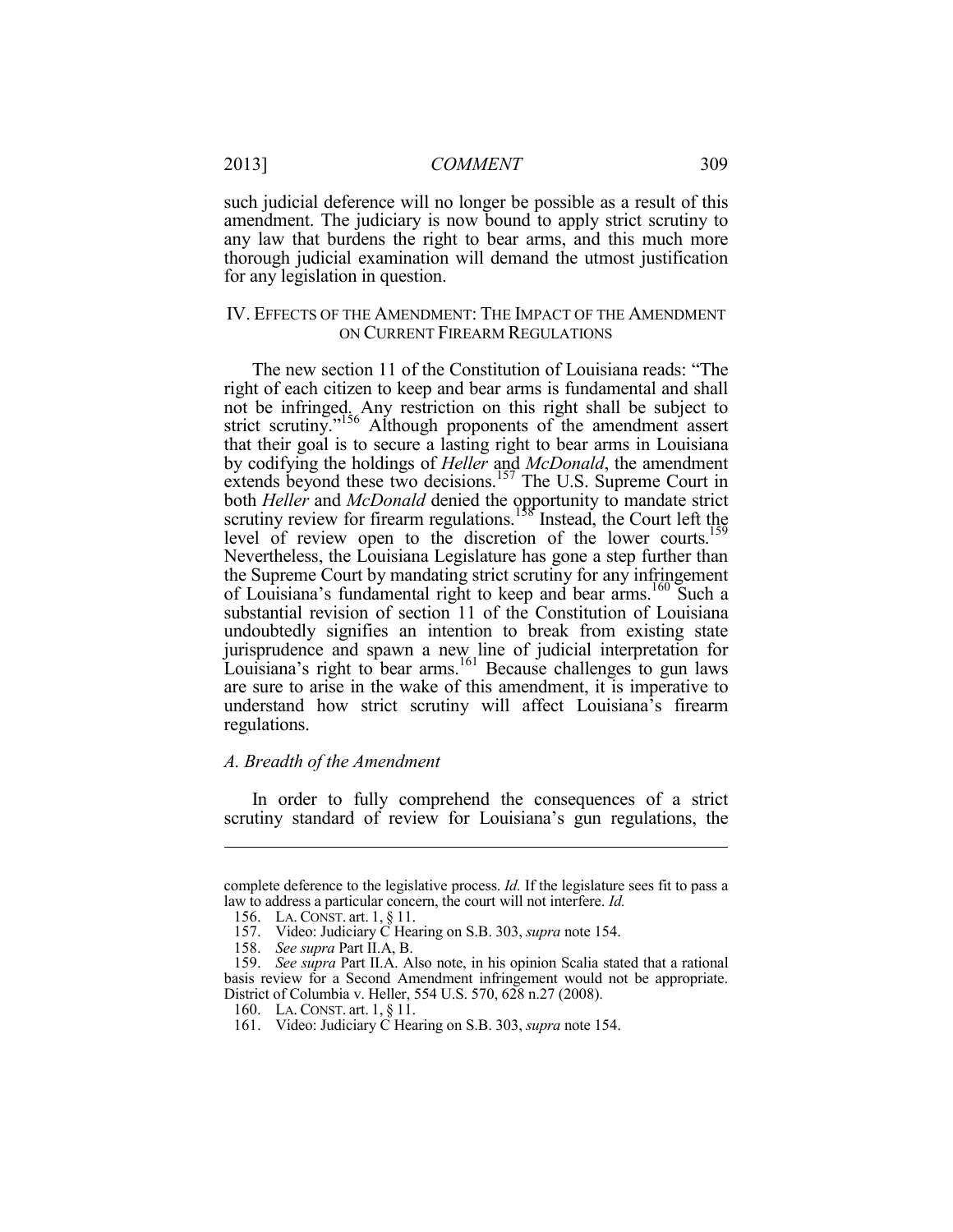language and scope of the statutes must be carefully dissected. Because there have been no Louisiana state court cases addressing a Second Amendment challenge post-*Heller* and *McDonald*, it is necessary to consider how other state courts and federal circuit courts have handled such challenges. Although existing Louisiana jurisprudence concerning the right to bear arms remains binding on its own courts, it is now, alone, insufficient. Louisiana courts have consistently applied the equivalent of rational basis review to firearm regulation challenges, but in the face of the amendment's strict scrutiny mandate, courts must now develop a new approach to analyzing restrictions on the right to bear arms.<sup>1</sup>

As a result of the amendment, any new or existing Louisiana firearm regulation, each of which impacts the fundamental right to bear arms, is now susceptible to challenge under the new section 11.<sup>163</sup> Accordingly, it is crucial for any gun regulation's survival that it not only serve a compelling state interest but that it is narrowly tailored so as to be absolutely necessary to serve that state objective.164 Despite valid concerns, many of Louisiana's existing gun laws are, indeed, capable of passing strict scrutiny. As exhibited by the firearm regulations discussed in the Subsections below, Louisiana gun laws do serve compelling state interests and are narrowly tailored to those interests.

#### *B. Concealed Handguns*

There are currently 83 laws regulating firearms in Louisiana.<sup>165</sup> These laws regulate various facets of buying, selling, and using guns. Many such regulations are known as time, place, and manner restrictions.166 These laws govern a person's ability to carry and use a firearm, and they are often some of the most restrictive regulatory measures.167 Because these regulations present significant burdens on the right to keep and bear arms, they are often the measures that fall under constitutional attack.<sup>168</sup> Louisiana has a number of laws

 <sup>162.</sup> *See* LA. CONST. art. 1, § 11; *supra* Part III.C.

 <sup>163.</sup> LA. CONST. art. 1, § 11.

 <sup>164.</sup> *See supra* Part I.B.

 <sup>165.</sup> Video: Judiciary C Hearing on S.B. 303, *supra* note 154.

 <sup>166.</sup> *See* Michael Anthony Lawrence, *Government As Liberty's Servant: The "Reasonable Time, Place, and Manner" Standard of Review for All Government Restrictions on Liberty Interests*, 68 LA. L. REV. 1, 49 (2007).

 <sup>167.</sup> *See* LA. REV. STAT. ANN. § 40:1379.3 (2010).

 <sup>168.</sup> Nicholas Johnson, Associated Press, *Gun-rights Backers Expect Suits Against NY Gun Law*, FORDHAM U. (Jan. 16, 2013), http://law.fordham .edu/28746.htm.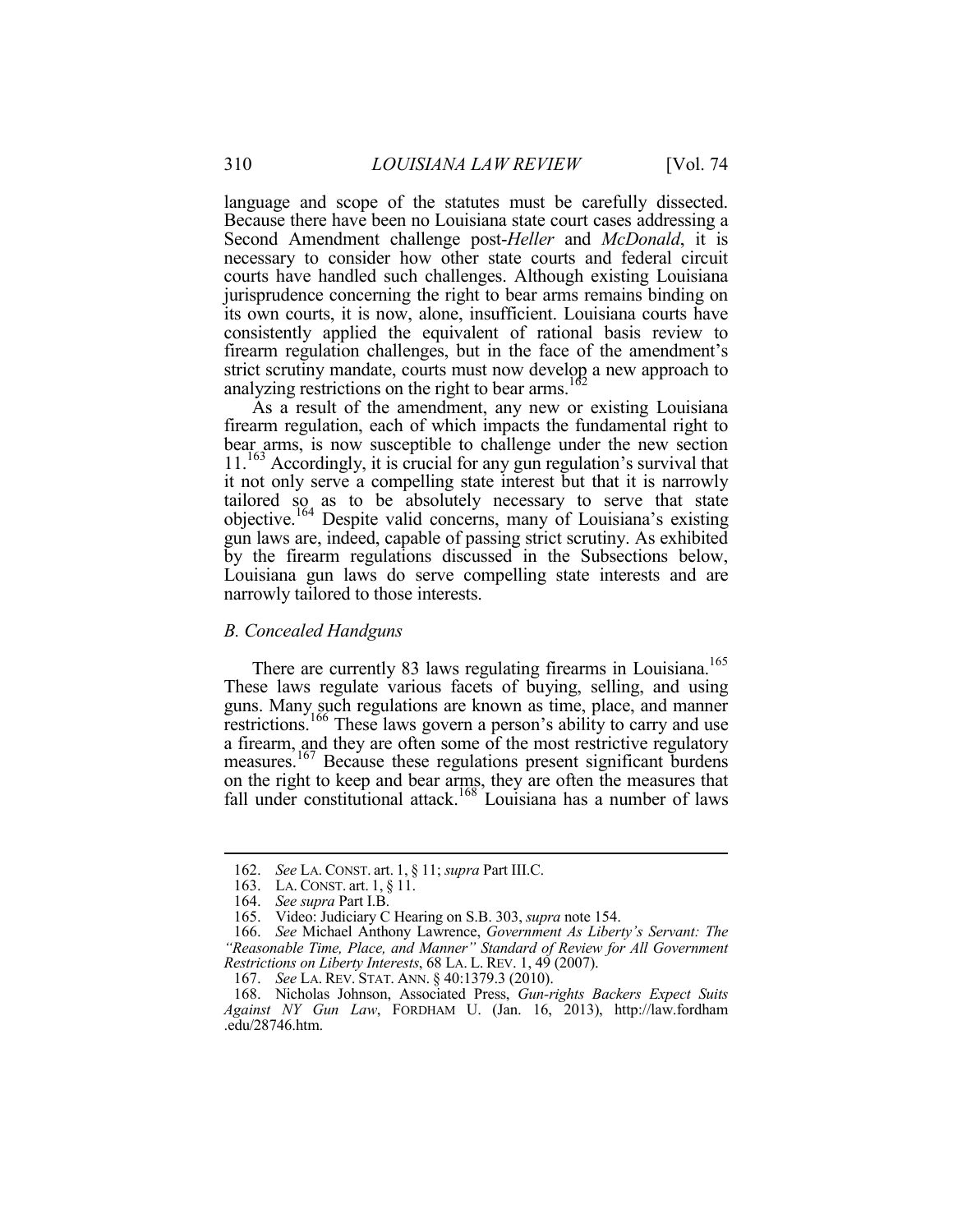that restrict guns in certain locations and from certain people.<sup>169</sup> Because every Louisiana citizen now has the fundamental right to own and carry a firearm, any such restriction must be able to withstand strict scrutiny.<sup>170</sup>

Louisiana Revised Statutes section 40:1379.3 stipulates that anyone who qualifies for a permit under the provisions of the statute is eligible to carry a concealed handgun on his person in any parish in Louisiana for a period of five years.<sup>171</sup> This statute restricts a person's ability to carry a firearm, consequently it infringes a Louisiana citizen's fundamental right to bear arms and must be subject to strict scrutiny.

Under this statute, an applicant must meet  $19$  minimum requirements in order to qualify under the statute.<sup>172</sup> The applicant must be at least 21 years old and must undergo training in pistol handling.<sup>173</sup> Also, the statute precludes those with mental infirmity due to disease, illness, or retardation, as well as those convicted of a felony or a crime of violence, from qualifying under the statute.<sup>174</sup> In addition to these threshold requirements, an applicant must "demonstrate competence with a handgun." $175$  A person who completes any National Rifle Association (NRA) handgun safety or training course conducted by an NRA-certified instructor is deemed competent with a handgun.<sup>176</sup> The completion of any training course offered by a law enforcement agency will also suffice as proof of handgun competency.<sup>177</sup>

This statute's most problematic provision is set forth in the second subsection of the statute, which states: "A Louisiana resident shall be required to possess a valid concealed handgun permit issued by the state of Louisiana pursuant to the provisions of this section in order to carry a concealed handgun in the state of Louisiana."<sup>178</sup> In other words, the carrying of a concealed handgun is unlawful unless the carrier has a valid permit issued in accordance with this statute. Beyond this basic restriction, the statute includes two more

1

178. *Id.* § 40:1379.3(B)(2).

 <sup>169.</sup> *See, e.g.*, LA. REV. STAT. ANN. §§ 14:95.1, .2 (2009).

 <sup>170.</sup> LA. CONST. art. 1, § 11.

 <sup>171.</sup> LA. REV. STAT. ANN. § 40:1379.3 (2010). In 2010, the Legislature amended this statute to extend the lifetime of the permit from four to five years. H.B. 1272, Act no. 944.

 <sup>172.</sup> Nicole Montagnet Smith, *Packing Heat in Louisiana: An Analysis of Louisiana's New Concealed Handgun Legislation and Its Possible Constitutional Ramifications*, 43 LOY. L. REV. 239, 241 (1997).

 <sup>173.</sup> LA. REV. STAT. ANN. § 40:1379.3(C)(1), (4) (2009).

 <sup>174.</sup> *Id.* § 40:1379.3(C)(5), (6), (9).

 <sup>175.</sup> *Id.* § 40:1379.3(D)(1).

 <sup>176.</sup> *Id.* § 40:1379.3(D)(1)(a); Smith, *supra* note 172, at 241.

<sup>177. § 40:1379.3(</sup>D)(1)(b) (listing other additional methods of training).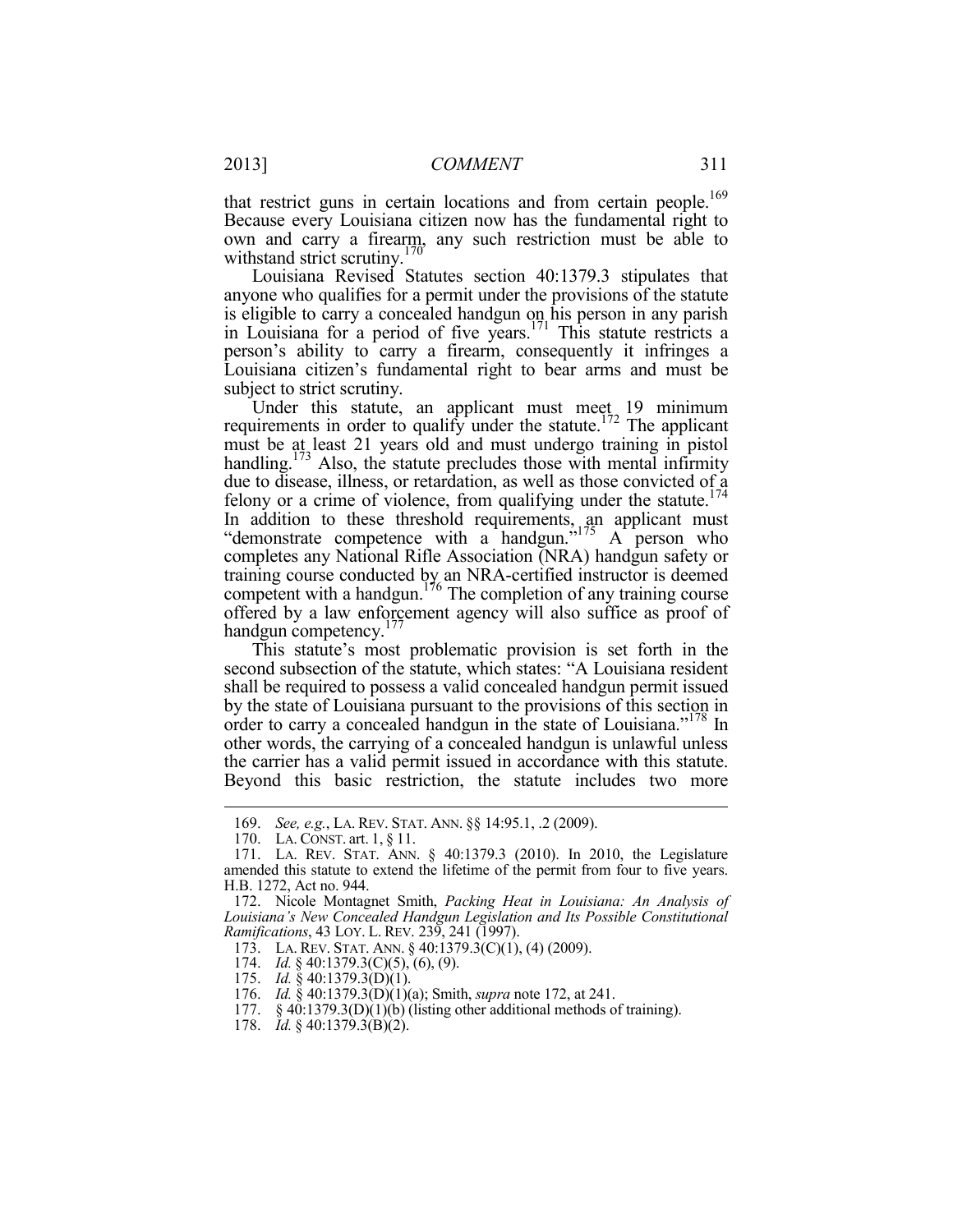prohibitions that burden a Louisiana citizen's right to bear arms. First, it prohibits qualified permit holders from carrying a concealed handgun while under the influence of alcohol or drugs,<sup>179</sup> and second, a qualified permit holder cannot carry a concealed handgun "in any facility, building, location, zone, or area in which firearms are banned by state or federal law,"<sup>180</sup> or in any "school, school campus, or school bus."<sup>181</sup> Consequently, this statute imposes three restrictions on the right to keep and bear arms for Louisiana citizens. Generally, it restricts the freedom to freely carry a concealed handgun on one's person;<sup>182</sup> and for those persons who hold a concealed handgun permit pursuant to this statute, it restricts the possession of a handgun when using alcohol or drugs and the possession of a handgun within certain unauthorized locations.<sup>183</sup>

This statute can be dissected into three distinct restrictions on the right to bear arms, but most likely a claimant will mount an attack against the statute's more constitutionally vulnerable prohibitions,<sup>184</sup> such as the prohibition against carrying concealed handguns in sensitive places.<sup>185</sup> "Place restrictions" on firearms are blanket prohibitions that constitute a direct infringement on the express fundamental right to bear arms.<sup>186</sup> Because these prohibitions burden the right to bear arms so heavily, it is more difficult to justify their necessity under strict scrutiny.

#### *1. Concealed Handguns in Schools*

One likely battleground to emerge from within Louisiana Revised Statutes section 40:1379.3 will be the prohibition of

 <sup>179.</sup> *Id.* § 40:1379.3(I)(1).

 <sup>180.</sup> *Id.* § 40:1379.3(M).

 <sup>181.</sup> *Id.* § 40:1379.3(N)(11). This was amended in 2010 to remove "firearm free zone," which includes any area within 1,000 feet of a school campus. 2010 La. Sess. Law Serv. Act 925 (H.B. 556) (West). Accordingly, a concealed handgun permit holder in Louisiana can now carry a concealed handgun on any public property within 1,000 feet of a school campus. *Id.*

 <sup>182.</sup> One should note that this has no bearing on Louisiana's open carry law. *See, e.g.*, State v. Ferrand, 664 So. 2d 396, 397 (La. 1995) ("[T]he public possession of an openly displayed handgun is not a crime in Louisiana and does not alone provide probable cause for an arrest.").

 <sup>183.</sup> LA. REV. STAT. ANN. § 40:1379.3 (2009).

 <sup>184.</sup> For instance, a court will likely have little trouble surmising the legality of a prohibition against drunk people carrying concealed handguns as set forth Louisiana Revised Statutes section 40:1379.3(I)(1). Such a prohibition clearly serves a compelling state interest in public safety and is tailored to include only those inhibited by alcohol.

 <sup>185. § 40:1379.3(</sup>M).

 <sup>186.</sup> LA. CONST. art. 1, § 11.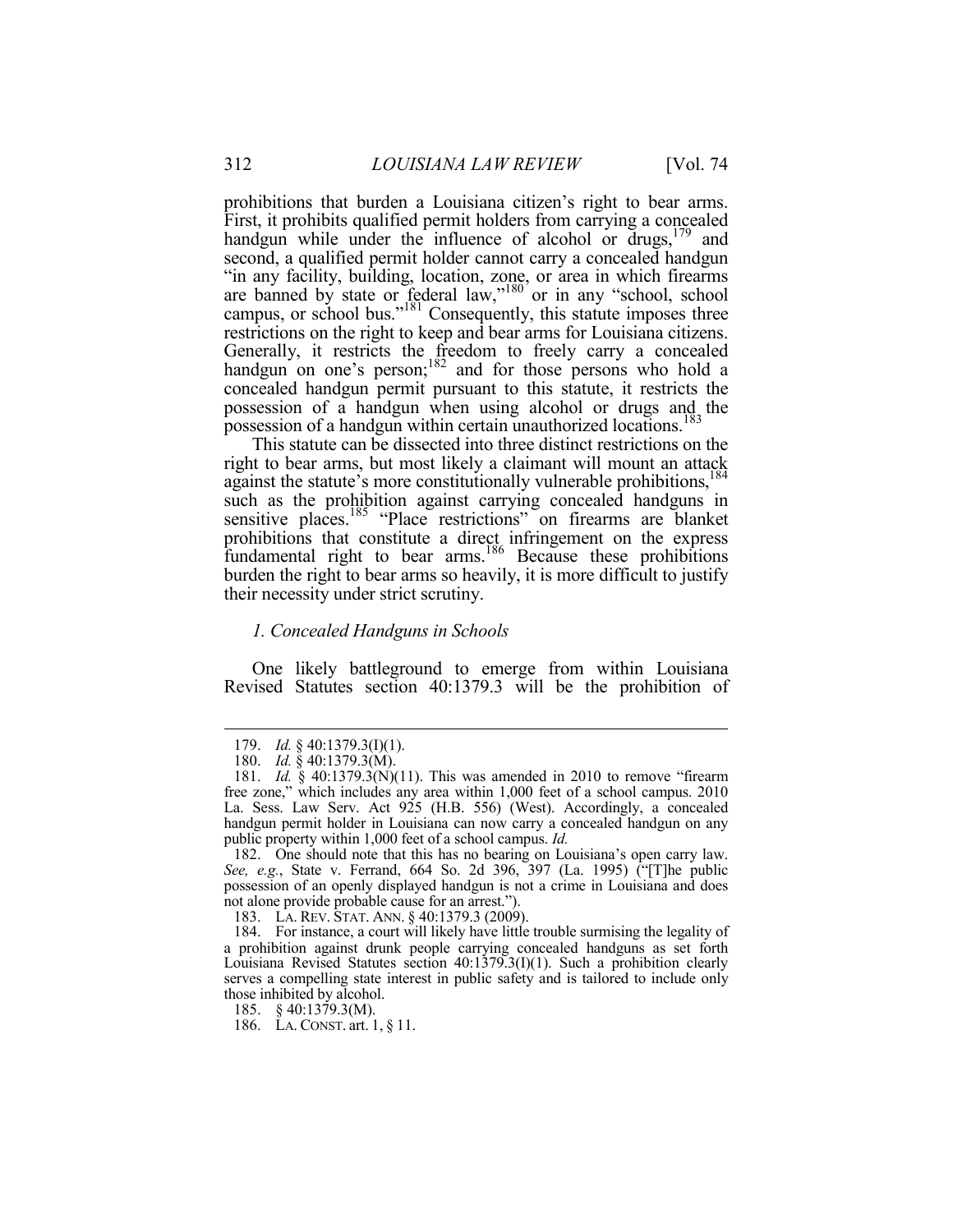handguns on school campuses.<sup>187</sup> In light of the recent Newtown, Connecticut, tragedy, guns on school campuses have become the central issue of a heated, nationwide debate.<sup>188</sup> Louisiana, like many other states, restricts the presence of firearms, including concealed handguns, on school campuses.<sup>189</sup> With limited exceptions, no person is permitted to carry a weapon, concealed or not, on school property.<sup>190</sup> Although this law constitutes a direct infringement of the fundamental right to keep and bear  $\arccos \frac{191}{191}$  it remains a permissible infringement because it is narrowly tailored to a compelling state interest.<sup>192</sup>

#### *a. Compelling State Interest*

The first prong of strict scrutiny analysis requires the existence of a compelling state interest. In *State v. Jumel*, the court recognized that banning concealed weapons fulfilled the state's goal of achieving social peace.<sup>193</sup> In this same vein, Louisiana continues to have a right, if not a duty, to ensure peace and safety for its citizens.<sup>194</sup> This public safety interest also extends to, and may even be heightened on, school campuses where large groups of young people gather to pursue educational and social activities.<sup>1</sup>

Generally speaking, the regulation of concealed handguns is an attempt to promote safety and thwart violence in society. A handgun concealed on a person poses a threat to innocent bystanders, as well as to law enforcement officers as they attempt to create a secure environment in public places.<sup>196</sup> It is in the best interest of the state

<sup>187. § 40:1379.3(</sup>N)(11).<br>188. *Guns and Gun* (

 <sup>188.</sup> *Guns and Gun Control*, N.Y. TIMES, http://topics.nytimes.com/top /reference/timestopics/subjects/g/gun\_control/index.html (last visited Sept. 30, 2013). *See generally Gunfight in America*, USATODAY.COM, http://www .usatoday.com/topic/9694898b-d569-45b7-82b8-f3c6f5192868/gunfight-in-america (last visited Jan 21, 2013) (compiling several updated news sources relating to the current gun regulation debate).

 <sup>189. § 40:1379.3(</sup>N)(11); LA. REV. STAT. ANN. § 14:95.2(A) (2009).

 <sup>190.</sup> LA. REV. STAT. ANN. § 14:95.2 (2009).

 <sup>191.</sup> LA. CONST. art. 1, § 11.

 <sup>192.</sup> *See supra* Part I.B.

 <sup>193.</sup> State v. Jumel, 13 La. Ann. 399, 399 (La. 1858).

 <sup>194.</sup> *See, e.g.*, United States v. Salerno, 481 U.S. 739 (1987) (recognizing public safety to be a compelling state interest); *see also* Lochner v. New York, 198 U.S. 45, 53 (1905) (stating that due process rights are limited by the states' powers to protect the safety, health, morals, and general welfare of the public).

 <sup>195.</sup> *See* United States v. Masciandaro, 648 F. Supp. 2d. 779, 790 (E.D. Va. 2009).

 <sup>196.</sup> *See* United States v. Skoien, 614 F.3d 638, 642–43 (7th Cir. 2010) (discussing studies finding that an assault with a gun is five times more deadly than an assault with a knife).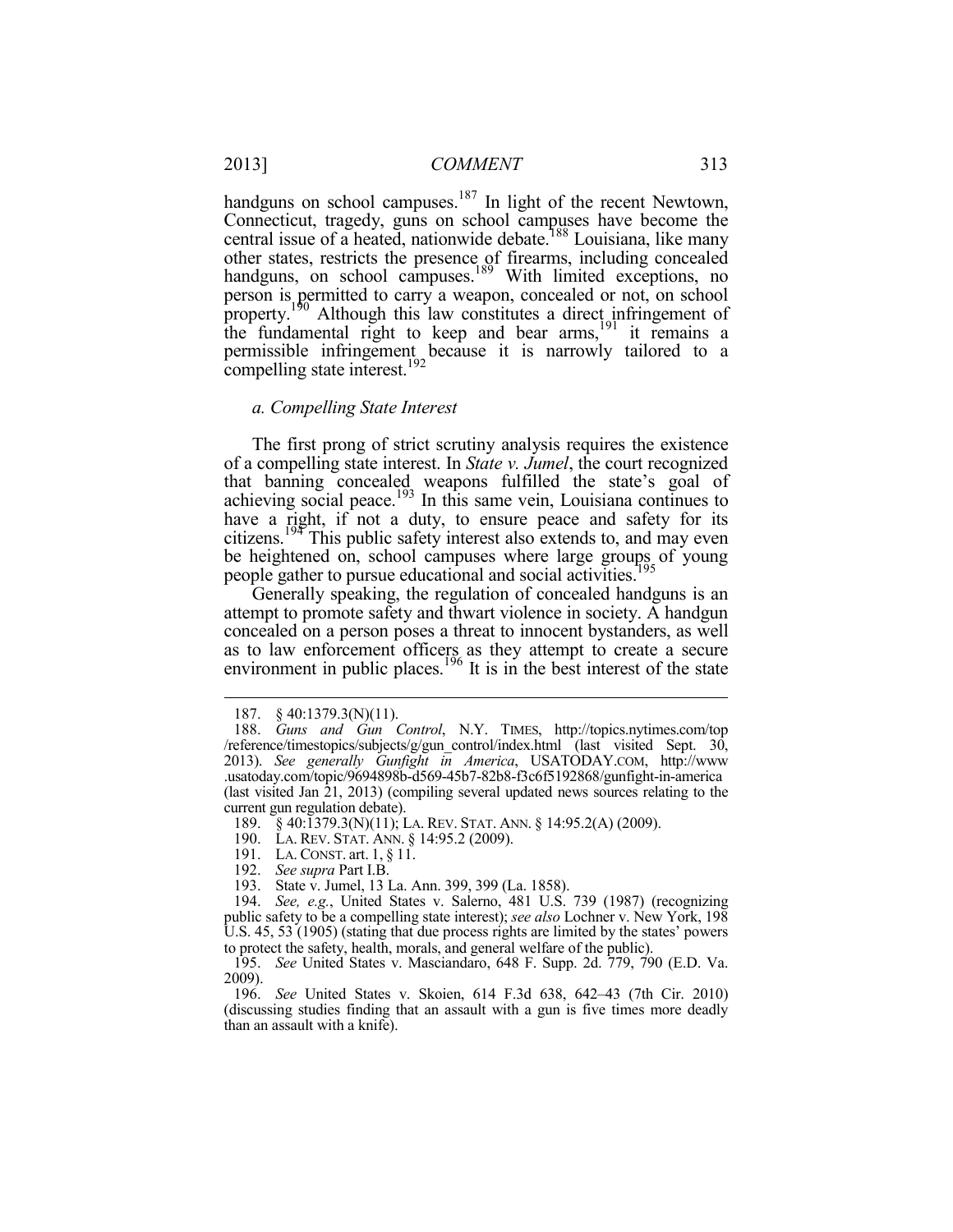to impose regulations to ensure that those permitted to carry concealed weapons are well-trained and safe individuals. This lends itself to a secondary purpose of the statute: to allow qualified citizens the ability to legally defend themselves with a handgun.<sup>197</sup> Accordingly, this statute aims to facilitate public safety and prevent violence by providing state regulation and oversight of guns while still allowing those qualified to exercise their fundamental right to bear arms for self-defense.

In addition to the state's interest in general public safety, schools are especially sensitive places in need of heightened regulation.<sup>198</sup> The state has a vested interest in ensuring the best education possible for its citizens. An element of this goal includes the responsibility to provide a safe and healthy environment in which students can effectively interact and learn.<sup>199</sup> Also, schools are public places where large amounts of people, often strangers, gather together.200 Whenever large groups of people congregate in a public place, a unique security interest arises.<sup>201</sup> Applying this sensible reasoning, a Louisiana court will likely agree that protecting students and other members of the public on school campuses amounts to a compelling state interest.

#### *b. Narrowly Tailored Means*

The second prong of strict scrutiny examines the sufficiency of the means used to achieve the compelling state interest.<sup>202</sup> Under this heightened review, section 40:1379.3 must be narrowly tailored

 <sup>197.</sup> Smith, s*upra* note 172, at 239 (describing Governor Foster's express purpose behind the concealed handgun permit statute).

<sup>198.</sup> LA. REV. STAT. ANN. § 40:1379.3(N)(11) (2009).

 <sup>199.</sup> *The Case Against Guns on Campus*, THE CAMPAIGN TO KEEP GUNS OFF CAMPUS, http://www.keepgunsoffcampus.org/brady.html (last visited Dec. 13, 2012).

 <sup>200.</sup> *See Masciandaro*, 648 F. Supp. 2d at 790 (making sense of the *Heller* sensitive places reference, the court made a distinction between a public place and a private home).

 <sup>201.</sup> *See id.* at 789–90. Applying strict scrutiny to a statute prohibiting loaded firearms in national parks, the federal district court determined that the governmental interest of public safety in national parks is important and compelling. *Id.* It reasoned that, like schools and government buildings, National Parks are public properties attracting large numbers of people for recreational and educational activities. *Id.* Unlike a home or other private property where the "'need for defense of self, family, and property is most acute," national parks, schools, and government buildings are sensitive places where the necessity and means of firearm regulation must be left up to the legislature to decide, not the judiciary. *Id*. at 790 (quoting District of Columbia v. Heller, 554 U.S. 570, 628  $(2008)$ 

 <sup>202.</sup> Winkler, *supra* note 34, at 727.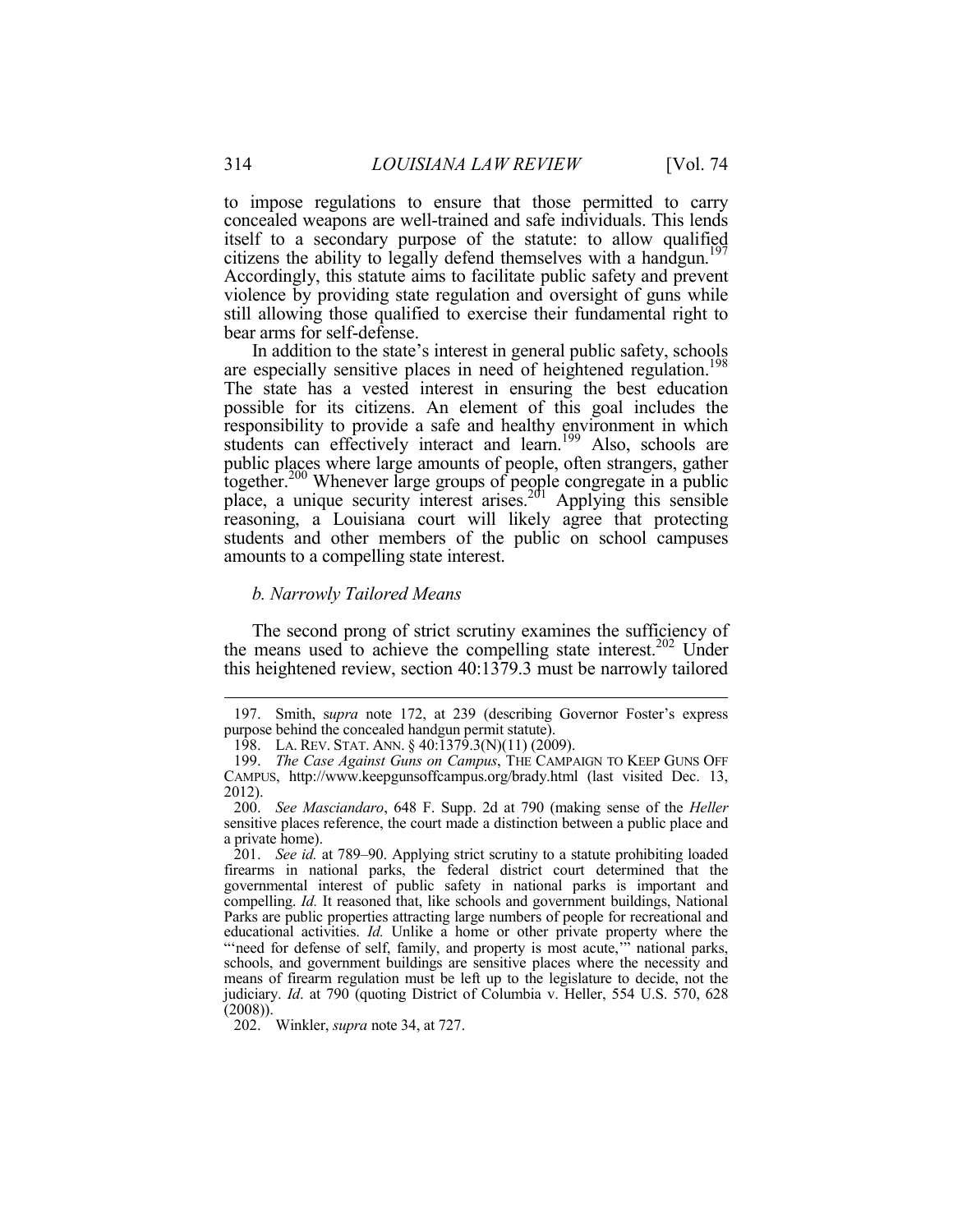to the state's interest of promoting safety on school campuses. Often, this part of the review presents the largest problems for legislation.<sup>205</sup> Generally, the statute in question must effectively address the state's concern or objective without being under- or over-inclusive. $204$  Also, the state must not have any less restrictive alternatives to achieve its goal. $205$  In other words, the regulation must not impose any burden on the fundamental right to keep and bear arms that is not necessary for the furtherance of protecting school campuses from violence.

Although section 40:1379.3 falls outside the scope of the core right because it restricts behavior outside of the home, it nonetheless infringes on a Louisiana citizen's fundamental right to keep and bear arms.<sup>206</sup> While most school administrators and gun control activists vehemently oppose guns on school campuses, others question the effectiveness of such a regulation in preventing violence.<sup>207</sup> Many gun lobbyists argue that an environment with the lawful presence of guns is inherently safer.<sup>208</sup> These activists often cite statistics illustrating that gun bans do not translate into a reduction in crime rates.209 It follows that if a law is inherently ineffective, it will unlikely be considered narrowly tailored; however, this data remains inconclusive, and it will ultimately fall upon the court to decide its relevance. $210$ 

#### *i. A Potential Weakness*

One aspect of this regulation has fallen under particular criticism: Section 40:1379.3, when read *in pari materia* with section 14:95.2 prohibiting the possession of firearms on school property,

 <sup>203.</sup> *Id.* at 800.

 <sup>204.</sup> *Id.* at 801 n.31.

 <sup>205.</sup> *See* Woollard v. Sheridan, 863 F. Supp. 2d 462, 467 (D. Md. 2012).

 <sup>206.</sup> *See supra* Part I.A; *see also Heller*, 554 U.S. at 634 (establishing the natural right of self defense).

 <sup>207.</sup> John R. Lott, *More Guns Equal Less Violent Crime*, L.A.R.G.O., http://www.largo.org/Lott.html (last visited Mar. 26, 2013).

 <sup>208.</sup> *See generally* JOHN R. LOTT, MORE GUNS, LESS CRIME (2d ed. 2000).

 <sup>209.</sup> Lawrence Rosenthal & Joyce Lee Malcolm, *McDonald v. Chicago: Which Standard of Scrutiny Should Apply to Gun Control Laws*, 105 NW. U. L. REV. 437, 457 (2011).

 <sup>210.</sup> For instance, several published criticisms have undermined the findings set forth in Lott's, *More Guns, Less Crime, supra* note 208, by criticizing the quality of his evidence or by demonstrating conflicting evidence using a similar methodology. *See also* Franklin E. Zimring, *Firearms, Violence, and the Potential Impact of Firearms Control*, 32 J.L. MED. & ETHICS 34 (2004) (collecting studies and asserting that guns are about five times more deadly than knives in a violent attack).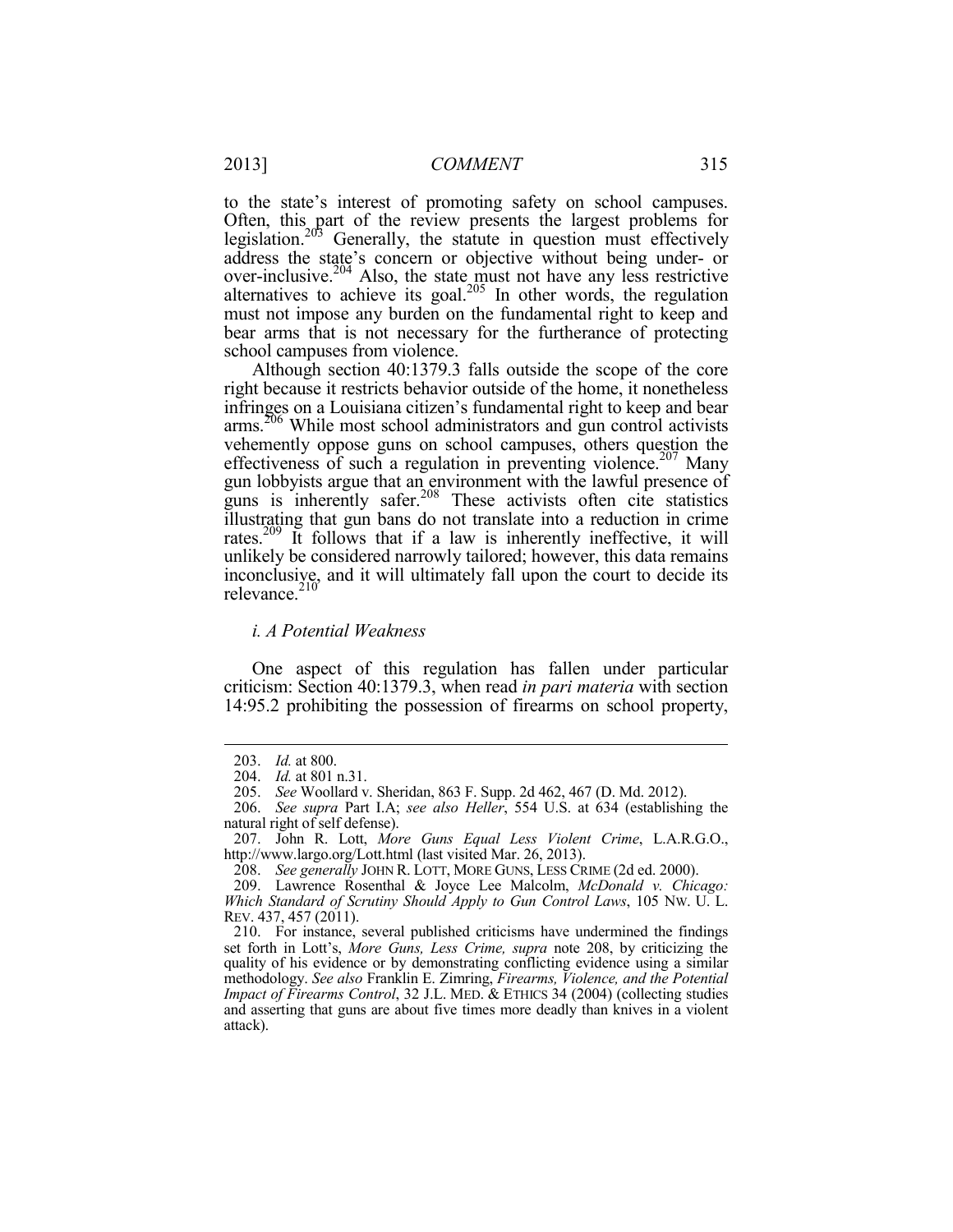creates an inconsistency in the law.211 Section 14:95.2 declares that its provisions shall not apply to a "student who possesses a firearm in his dormitory room or a student who is carrying a firearm to and from his vehicle." $^{212}$  Meanwhile, such activity is banned by section  $40:1379.3$  for qualified permit holders.<sup>213</sup> In other words, a student without a concealed handgun permit can lawfully possess a firearm in his dorm room and can carry the firearm to and from his car on campus, but a professor or school employee who holds a concealed handgun permit shares no equivalent right.<sup>214</sup> The concern here lies in the school employee's inability to exercise his right to defend himself while at work and while walking to and from his vehicle. Conceivably a nighttime walk to one's vehicle can be a dangerous journey, even on a school campus, yet this statute prevents a vulnerable employee from protecting himself with a concealed handgun.<sup>215</sup> Such a deficiency could be viewed by a court as an indication that this regulation is over-inclusive and therefore not narrowly tailored to safety on school campuses.

# *ii. Rectifying the Contradiction*

On the other hand, a distinction between these two different provisions exists. The language of section  $95.2(C)(8)$  indicates that allowing a student to carry a gun to and from his car is an incidental exception necessary to preserve the student's right to possess a firearm in his dorm room.216 Prohibiting a student from carrying his firearm from his car to his campus residence would render his right to possess a firearm in his dormitory meaningless. Without this transportation exception, the statute would create a legal paradox whereby a student would have to violate the law in order to exercise his right to possess a firearm in his dorm room.

The key here is the statute's recognition of the student's right to keep arms in his campus residence. In this sense, the Legislature has

 <sup>211.</sup> See Video: Judiciary C Hearing on S.B. 303, *supra* note 154 for Professor Maurice Franks's explanation of some of the inconsistencies in Louisiana firearm regulations.

 $\overline{2}12$ . LA. REV. STAT. ANN. § 14:95.2(A) (2009) (reading in pertinent part: "Carrying a firearm . . . by a student or nonstudent on school property . . . is unlawful.").

 <sup>213.</sup> LA. REV. STAT. ANN. § 40:1379.3(N)(11) (2009).

 <sup>214.</sup> *Id.*

 <sup>215.</sup> U.S. DEP'T OF JUSTICE FED. BUREAU OF INVESTIGATION, UNIFORM CRIME REPORTS: CRIME IN THE UNITED STATES BY STATE BY UNIVERSITY AND COLLEGE (2010), *available at* http://www.fbi.gov/about-us/cjis/ucr/crime-in-the-u.s/2010 /crime-in-the-u.s.-2010/tables/table-9/10tbl09la.xls. 2010 crime rates are the most recent data available.

 <sup>216.</sup> LA. REV. STAT. ANN. § 14:95.2(C)(8) (2009).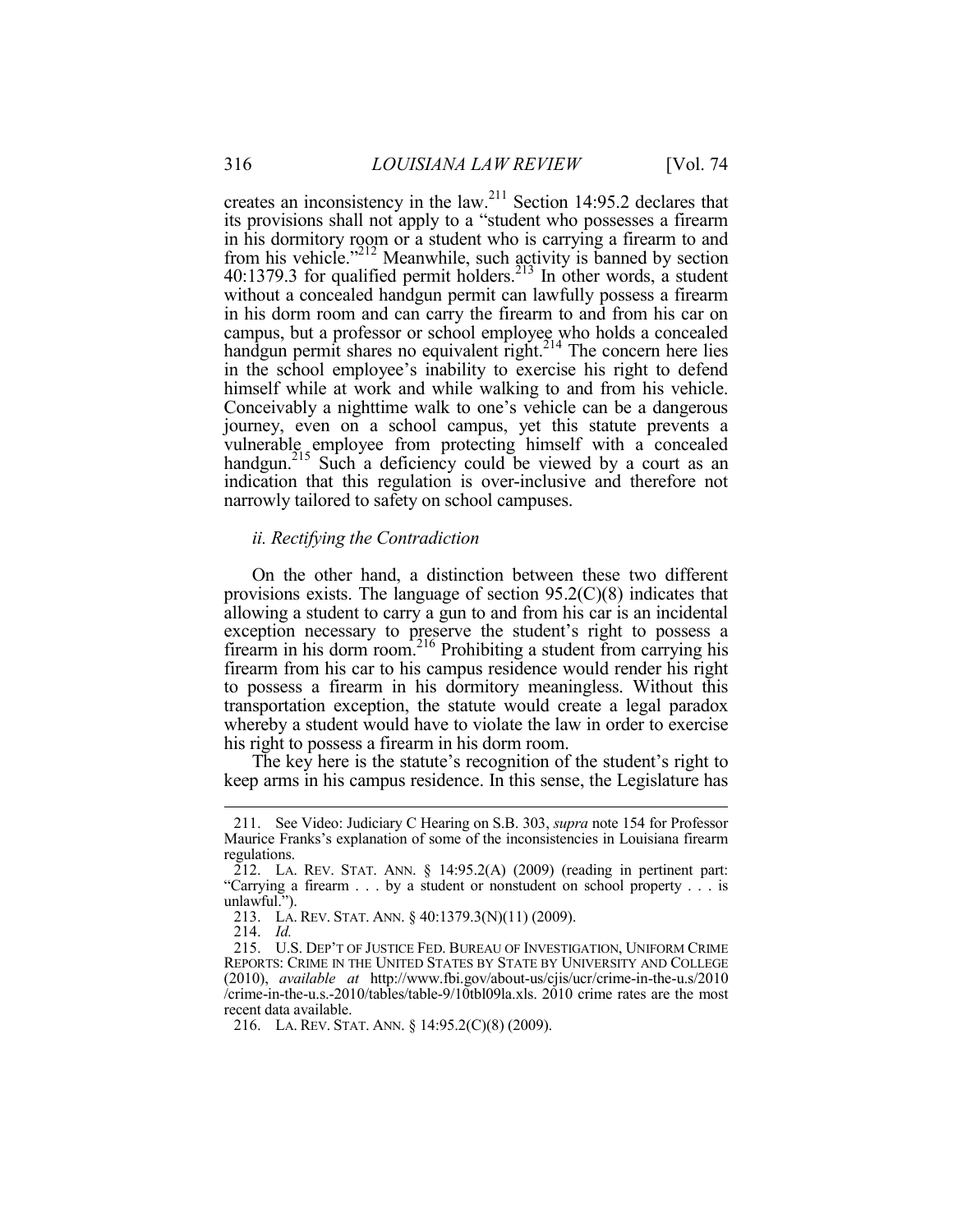analogized a student's dormitory to his home. Because the right to self-defense is strongest within one's home, a resident student must be afforded the right to keep and bear arms in order to defend himself and his property. $2^{17}$  Based on this reasoning, the school employee is in a fundamentally different position than the resident student. Although they may spend the majority of their time there, professors do not live on campus and thus are not entitled to the same core right of self-defense as the student.<sup>218</sup> Nevertheless, a court could recognize the school employee's self-defense interest as significant enough to outweigh the general objective of keeping guns out of schools.<sup>219</sup> This deficiency in the concealed handgun permit statute could render it overbroad, and accordingly, a court could strike down the school prohibition provision, section  $40.1379.3(N)(11).^{220}$ 

The more likely result, however, would be for a court to recognize the important distinction between the rights of a resident student and the rights of a school employee. As in *United States v. Chester*, a school employee does not fit firmly within the scope of the core right $2^{21}$ —the right of a law-abiding citizen to keep and bear arms for the purpose of self-defense within the home.<sup>222</sup> Unlike an employee, a resident student maintains his private place of residence in an on-campus dorm room, $223$  thus he or she carries a much

 219. *See Heller*, 554 U.S. at 626 (stating that all citizens have the right to keep and bear arms for the purpose of self defense).

220. *See supra* Part I.B.

 221. Note that if the employee does maintain residence on the school campus then he or she would fit into the core right. *See supra* Part II.C (discussing the core right).

 <sup>217.</sup> District of Columbia v. Heller, 554 U.S. 570, 628 (2008) (declaring that the right to defense is most acute in the home).

 <sup>218.</sup> This point raises another possible gap in section 14:95.2. It is possible that a school employee may live on campus. The statute is silent on whether a resident employee would enjoy the same right to possess a firearm in his residence as a student. Although the law is silent on this point, a court could logically place a resident employee in the same position as a resident student. Both share the same core right to keep arms for defense of themselves and their property, which in this case is on a school campus.

 <sup>222.</sup> *See supra* Part II.C (discussing the core right). Although a Louisiana court has not expressly defined the core right in this way, the leading Second Amendment jurisprudence since *Heller* has done so. Federal cases will be persuasive precedent in a Louisiana court's first application of strict scrutiny to a gun regulation challenge such as this. It is also important to note that the Louisiana Legislature has implicitly acknowledged this core right as indicated by the reservation of a resident student's right to keep firearms in his dorm room found in Louisiana Revised Statutes section 14:95.2(C)(8).

 <sup>223.</sup> *See Heller*, 554 U.S. at 635. A dorm room falls within the meaning of "home and hearth." The dorm room is a student's place of residence, thus it is his or her "home." *See* discussion *supra* Part II.A.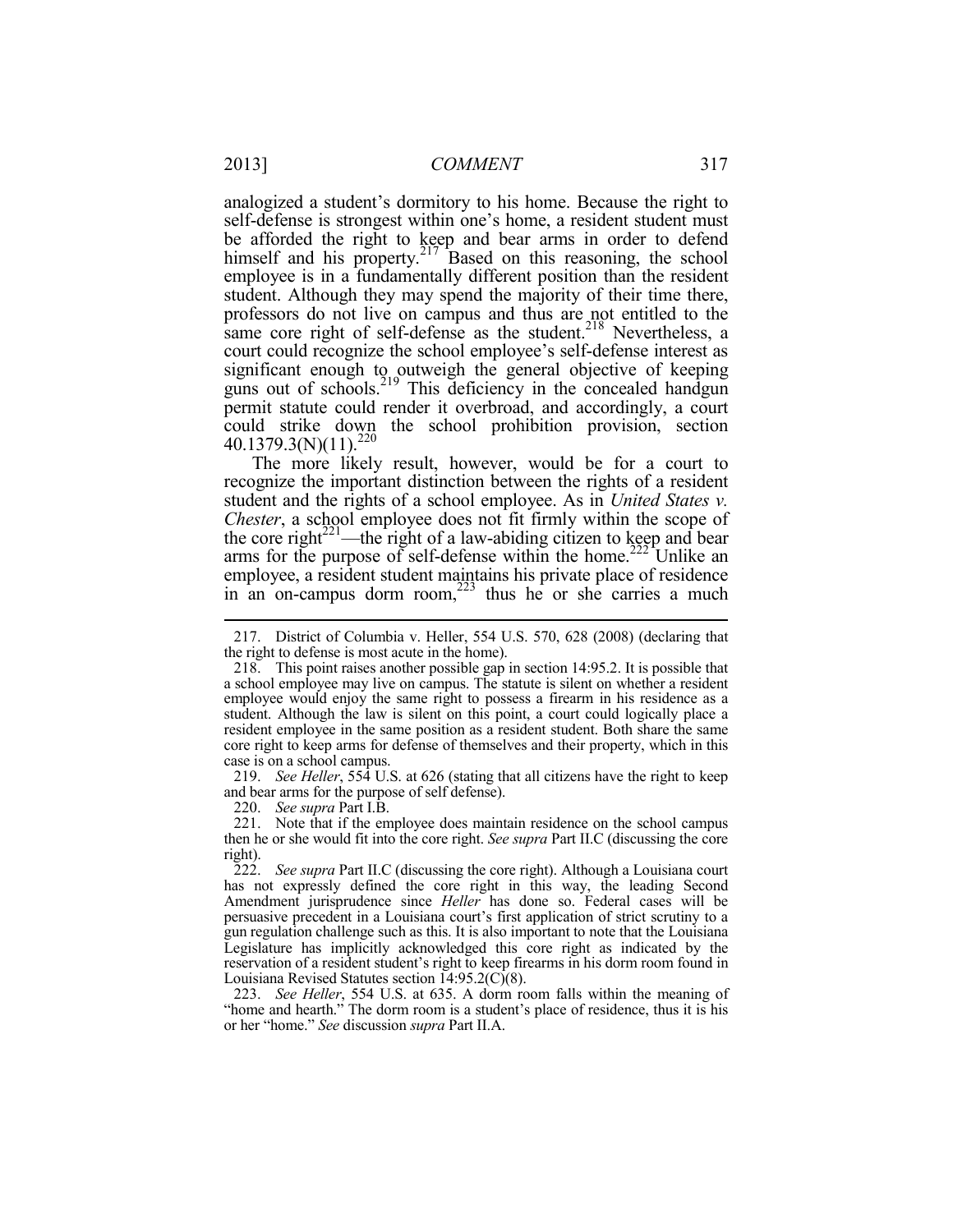stronger constitutionally protected right to keep and bear arms on campus, which the Legislature has recognized in this statute.<sup>224</sup> Such an inconsistency should not render this provision an over-inclusive restriction that undermines the purpose of public safety by keeping handguns off of school campuses. Rather, this illustrates the Legislature's recognition of an evolving right to keep and bear arms. They have narrowly tailored both sections 14:95.2 and 40:1379.3 together to effectively maintain campus security while ensuring that resident students can enjoy their constitutionally protected rights.

# *iii. Additional Tailoring*

As a more general matter, section 40.1379.3 possesses other important specifications and exceptions that tailor it to the state interest of public safety. Section 40.1379.3(N)(11) is limited in scope to "any school, school campus, or school bus."<sup>225</sup> Section  $14.95.6(C)(1)$  defines "school" as a "public or private elementary, secondary, high school, or vocational-technical school, college, or university in this state," $^{226}$  and "school campus" as "all facilities and property within the boundary of the school property."<sup>227</sup> Excluded from the statute is any termed "firearm free zone," which is defined as "any school campus and the area within one thousand feet of any such school campus."<sup>228</sup> As originally enacted, section 40.1379.3 included this firearm-free-zone restriction, but it was removed by a  $2010$  legislative amendment.<sup>229</sup> If the statute still included the firearm-free zone limitation, a strong argument could be posited against this remedy as an overbroad restriction.<sup>230</sup> As the Legislature came to realize, there are many cities in Louisiana where it is nearly impossible to not be within  $1,000$  feet of a school.<sup>231</sup> Thus, such a restriction would render the concealed handgun permit statute useless. Accordingly, this provision was removed from the statute resulting in a more viable, narrowly tailored regulation.

Additionally, if again read *in pari materia* with section 14:95.2, there are additional exceptions to the school concealed handgun ban.

 <sup>224.</sup> In *Heller*, the Supreme Court struck down the D.C. handgun ban because it extended "to the home, where the need for defense of self, family and property is most acute." 554 U.S. at 628.

 <sup>225.</sup> LA. REV. STAT. ANN. § 40:1379.3 (2009).

 <sup>226.</sup> LA. REV. STAT. ANN. § 14:95.6(C)(1) (2009).

 <sup>227.</sup> *Id.* § 14:95.6(C)(2).

 <sup>228.</sup> *Id.* § 14:95.6(A).

 <sup>229. 2010</sup> Amendment H.B. 556 Act 925.

 <sup>230.</sup> Hetzner, *supra* note 56, at 359.

 <sup>231.</sup> *Id.* This restriction left people living near schools without the ability to defend themselves when walking dogs, exercising, etc.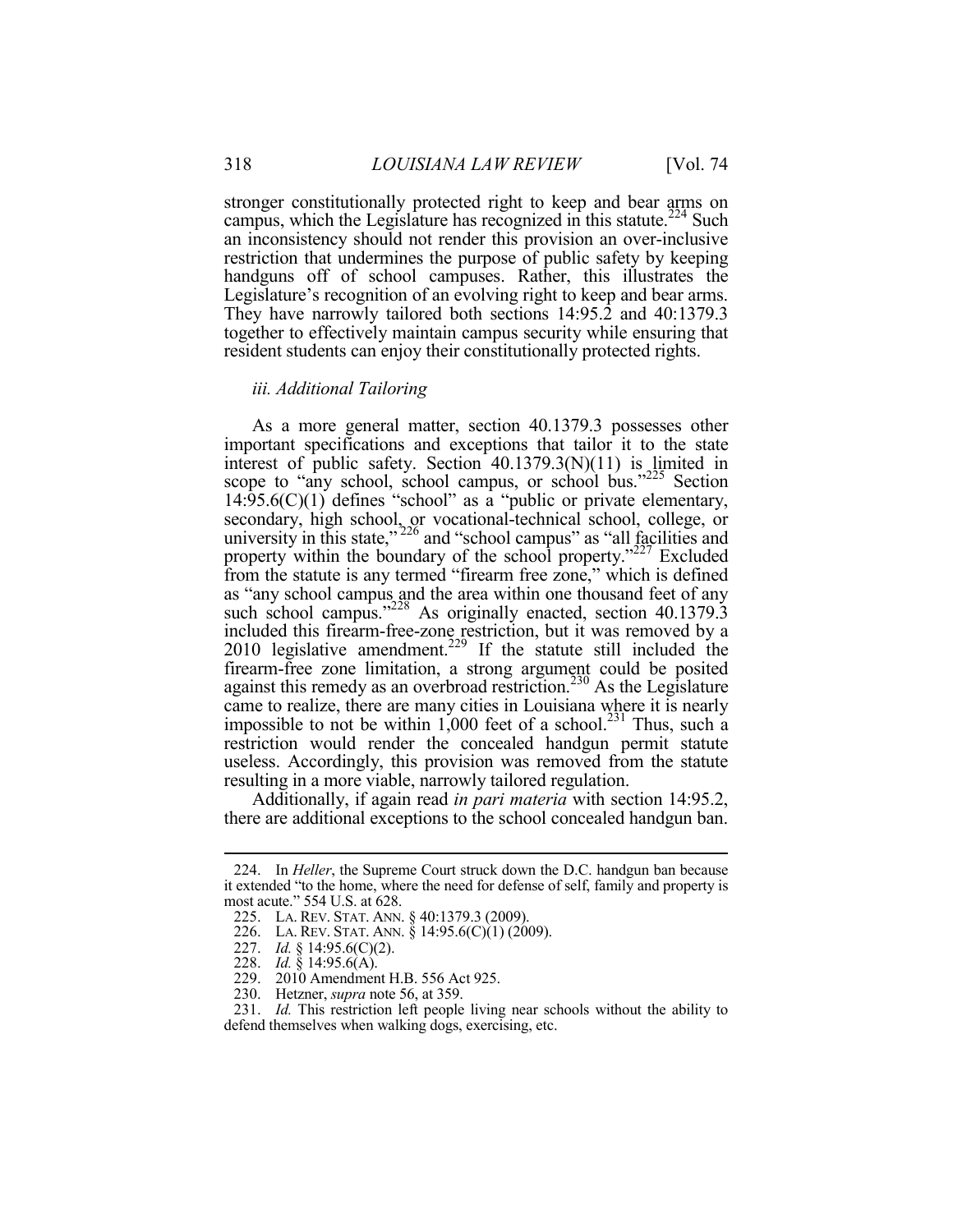For example, it remains lawful to possess a firearm contained entirely within a vehicle on a school campus.<sup>232</sup> It is also lawful for a student to possess a firearm whenever necessary for a class or activity authorized by a university, including carrying the firearm to and from that class.<sup>233</sup> Each of these exceptions remains consistent with the goal of campus and public safety while allowing qualified citizens to freely exercise their fundamental rights.

Based on the compelling state interest of avoiding violence on school campuses and the narrowly tailored means of achieving that goal, Louisiana Revised Statutes section 40:1379.3 stands a promising chance of surviving a strict scrutiny review. The Legislature has taken adequate measures to ensure that the statute restricts only behavior that is necessary to achieve its goal of providing safety on school campuses. In doing so, the Legislature has left untouched behavior falling within the scope of the core right of self-defense, as well as any activities attendant to educational needs.234 Not only does the statute serve a compelling state interest, but it does so in a fashion narrowly tailored to that state interest sufficient to justify its infringement of Louisiana's fundamental right to bear arms.

# *C. Firearm Possession for Felons*

Just as Louisiana regulates how one is permitted to use a firearm and where one can carry a firearm, the state also has laws that dictate *who* is permitted to possess a firearm. One such regulation is Louisiana Revised Statutes section 14:95.1, which prohibits persons convicted of certain felonies from possessing firearms.<sup>235</sup> This law holds generally that violent criminals, as well as sex offenders and violators of the Uniform Controlled Dangerous Substance Law, are prohibited from owning or possessing firearms.<sup>236</sup> Similar felony weapon bans are common throughout the country among both state

 <sup>232.</sup> LA. REV. STAT. ANN. § 14:95.2(C)(5) (2009). In this provision, the Legislature declares that it does not have the power to regulate the right to possess a firearm in one's vehicle. *Id.* Again, this is evidence of the Legislature's implicit recognition of a core right to keep and bear arms that it cannot restrict. Apparently, it believes that this core right extends to a private vehicle. *See supra* note 222.

 <sup>233.</sup> *See* LA. REV. STAT. ANN. § 14:95.2(C)(7), (8) (2009).

 <sup>234.</sup> *Id.*

 <sup>235.</sup> *Id.* § 14: 95.1(A).

 <sup>236.</sup> *Id.* Although not inherently violent crimes, drug crimes are included in Louisiana Revised Statutes section 14:95.1(A) because there is a strong correlation between drugs and violence in society. *See* Lana Harrison & Joseph Gfroerer, *The Intersection of Drug Use and Criminal Behavior: Results from the National Household Survey on Drug Abuse*, 38 CRIME & DELINQ. 422, 439 (1992) (finding drug use to be a strong correlate to violent crime in the United States).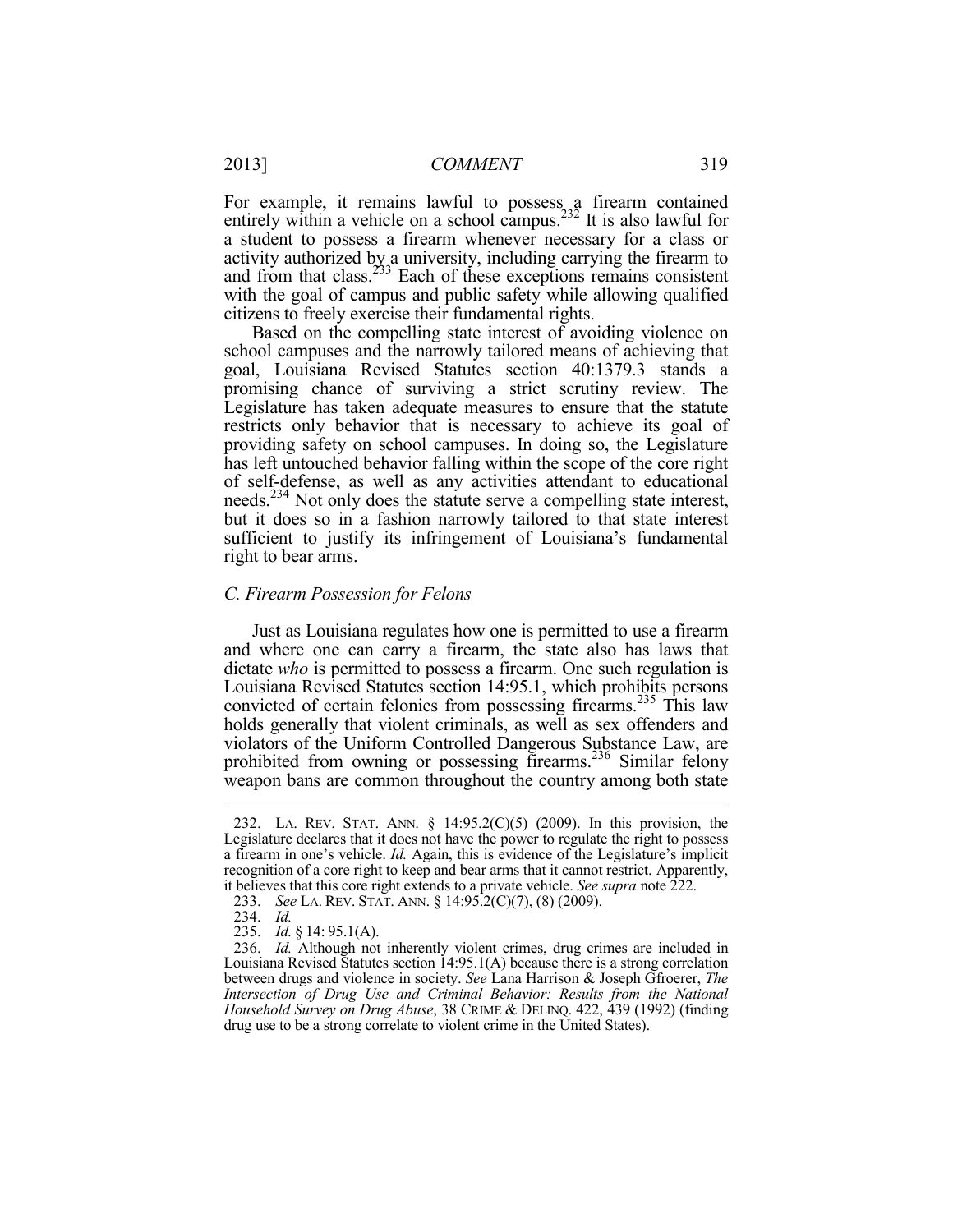and federal laws; consequently, they have frequently been the subject of Second Amendment constitutional challenges.<sup>237</sup> On its face, section 14:95.1 contradicts the new article I, section 11 of the Constitution of Louisiana, which declares that all citizens have the fundamental right to keep and bear firearms; therefore, this regulation must be subject to strict scrutiny review upon judicial challenge.<sup>238</sup> However, because this regulation is narrowly tailored to a compelling state interest, it is equipped to pass strict scrutiny review.

Louisiana Revised Statutes section 14:95.1 provides: "It is unlawful for any person who has been convicted of a crime of violence . . . to possess a firearm or carry a concealed weapon."<sup>239</sup> This statute imposes a firearm prohibition against any person who has been convicted of a violent crime or other certain felonies in the preceding ten years.<sup>240</sup> Not only does the statute ban basic firearm possession, but it also denies a felon eligibility to register for a concealed handgun permit; $^{241}$  consequently, it must be subject to strict scrutiny. $242$ 

In 1977, the Supreme Court of Louisiana upheld Louisiana Revised Statutes section 14:95.1 in *State v. Amos*. In *Amos*, the Supreme Court applied a "reasonable and legitimate" test in examining the regulation.<sup>243</sup> The court stated in its opinion that "such regulation is constitutionally permissible as a reasonable and legitimate exercise of police power."244 Under strict scrutiny, however, simply being reasonable and legitimate will not be a sufficient ground for constitutionality. Instead, the court will need to

*Id.* § 14:2(B).

<u>.</u>

 240. "Firearm" is defined as "any pistol, revolver, rifle, shotgun, machine gun, submachine gun, black powder weapon, or assault rifle, which is designed to fire or is capable of firing fixed cartridge ammunition or from which a shot or projectile is discharged by an explosion." *Id.* § 14:95.1(D).

241. *Id.* § 14:95.1.

242. LA. CONST. art. I, § 11.

243. State v. Amos, 343 So. 2d 166, 168 (La. 1977).

 244. *Id.* (noting that courts of other states with comparable statutes and right to bear arms constitutional provisions have made similar conclusions about their lawfulness).

<sup>237.</sup> *See, e.g.*, United States v. Skoien, 614 F.3d 639 (7th Cir. 2010).<br>238. LA. CONST. art. I. § 11.

LA. CONST. art. I,  $\S 11$ .

 <sup>239.</sup> LA. REV. STAT. ANN. § 14:95.1 (2009). A "crime of violence" is defined as:

an offense that has, as an element, the use, attempted use, or threatened use of physical force against the person or property of another, and that, by its very nature, involves a substantial risk that physical force against the person or property of another may be used in the course of committing the offense or an offense that involves the possession or use of a dangerous weapon.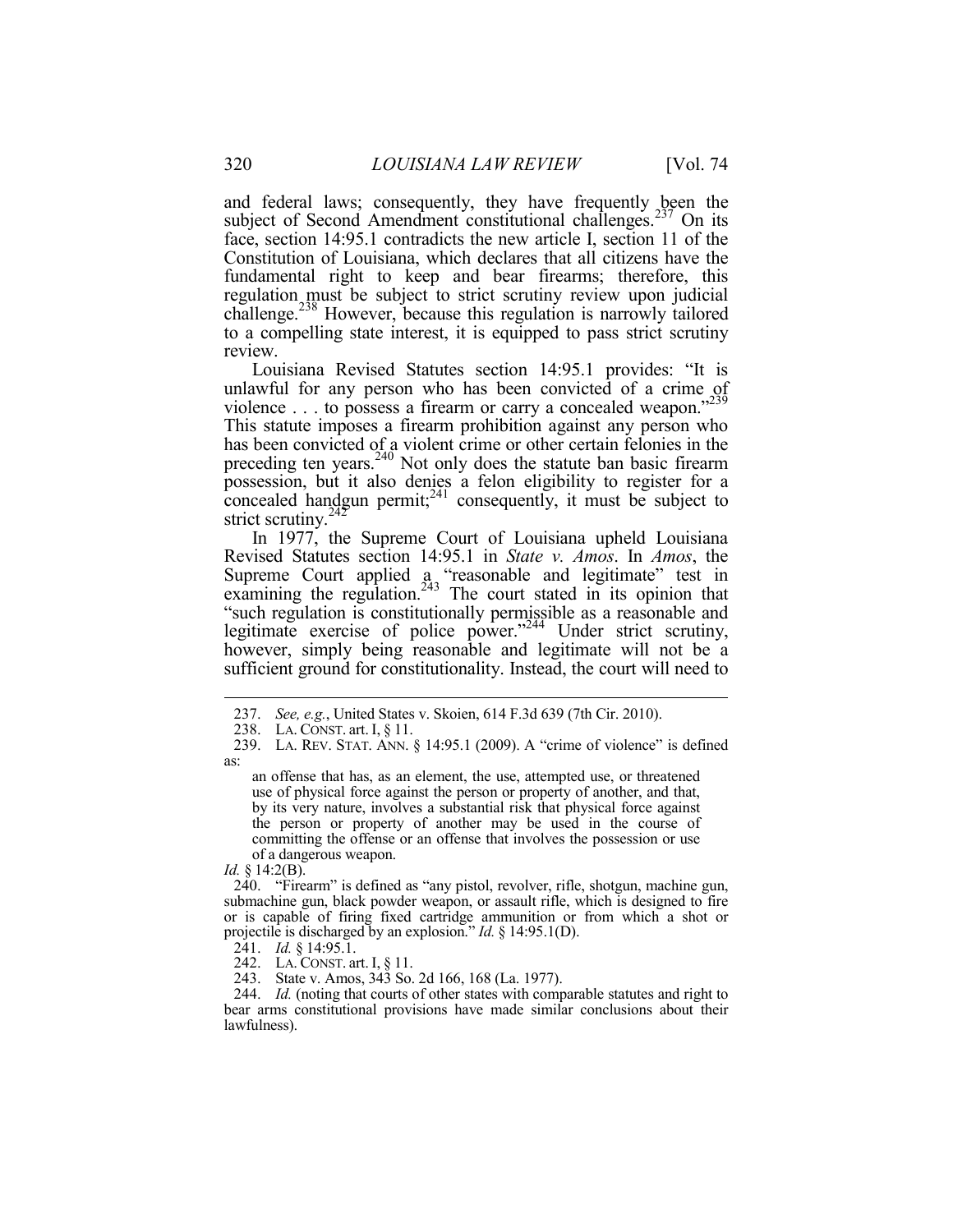identify a compelling state interest, and the statute will have to be necessary or narrowly tailored to that interest.<sup>245</sup>

#### *1. Compelling State Interest*

As is the case with most gun regulations, by restricting the possession of firearms from convicted felons, the state is trying to curb gun-related violence in order to protect social peace and safety.<sup>246</sup> In an effort to ensure safety, the Louisiana Legislature has restricted the possession of firearms from persons who "have demonstrated a dangerous disregard for the law and present a potential threat of further or future criminal activity. $247$  Many courts have noted that statistics reveal felons, such as domestic abusers, are especially inclined to recidivism.<sup>248</sup> They pose a unique risk to society, and thus their access to firearms should be limited.<sup>249</sup> Accordingly, protecting peace and safety by limiting felons from gun possession can rather convincingly amount to a compelling state  $\text{interest.}^{250}$ 

#### *2. Guidance Toward a Narrowly Tailored Means*

Louisiana Revised Statutes section 14:95.1 is also narrowly tailored to the state objective of protecting peace and safety by

 <sup>245.</sup> *See* Citizens United v. FEC, 558 U.S. 310, 340 (2010) (defining the strict scrutiny standard of review).

 <sup>246.</sup> *See Amos*, 343 So. 2d at 168 (recognizing the state's interest in protecting public health, safety, and morals or general welfare by prohibiting convicted felons from possessing firearms); *see also* U.S. v. Skoien, 614 F.3d 638, 642–45 (7th Cir. 2010). In its analysis, the Seventh Circuit Court of Appeals determined that the government's objective of 18 U.S.C.  $\S$  922(g)(9), which prohibits the possession of a firearm by anyone convicted of a misdemeanor crime of domestic violence, was to prevent "armed mayhem." *Id.* at 642. The court concluded that preventing this class of criminals from possessing firearms maintained a substantial relationship with the government's objective of preventing armed mayhem. *Id.* 

 <sup>247.</sup> *Amos*, 343 So. 2d at 168.

 <sup>248.</sup> *See Skoien*, 614 F.3d at 644.

 <sup>249.</sup> *See id.* (citing a study that asserts that domestic assaults with firearms are approximately 12 times more likely to end in the victim's death than are assaults without firearms); United States v. Everist, 368 F.3d 517, 519 (5th Cir. 2004) ("Irrespective of whether his offense was violent in nature, a felon has shown manifest disregard for the rights of others. He may not justly complain of the limitation on his liberty when his possession of firearms would otherwise threaten the security of his fellow citizens.").

 <sup>250.</sup> *See* United States v. Reese, 627 F.3d 792, 804 n.4 (10th Cir. 2010) (concluding that the state's objective of keeping firearms out of the hands of domestic abusers because of the credible threat they posed to those around them was a compelling government objective).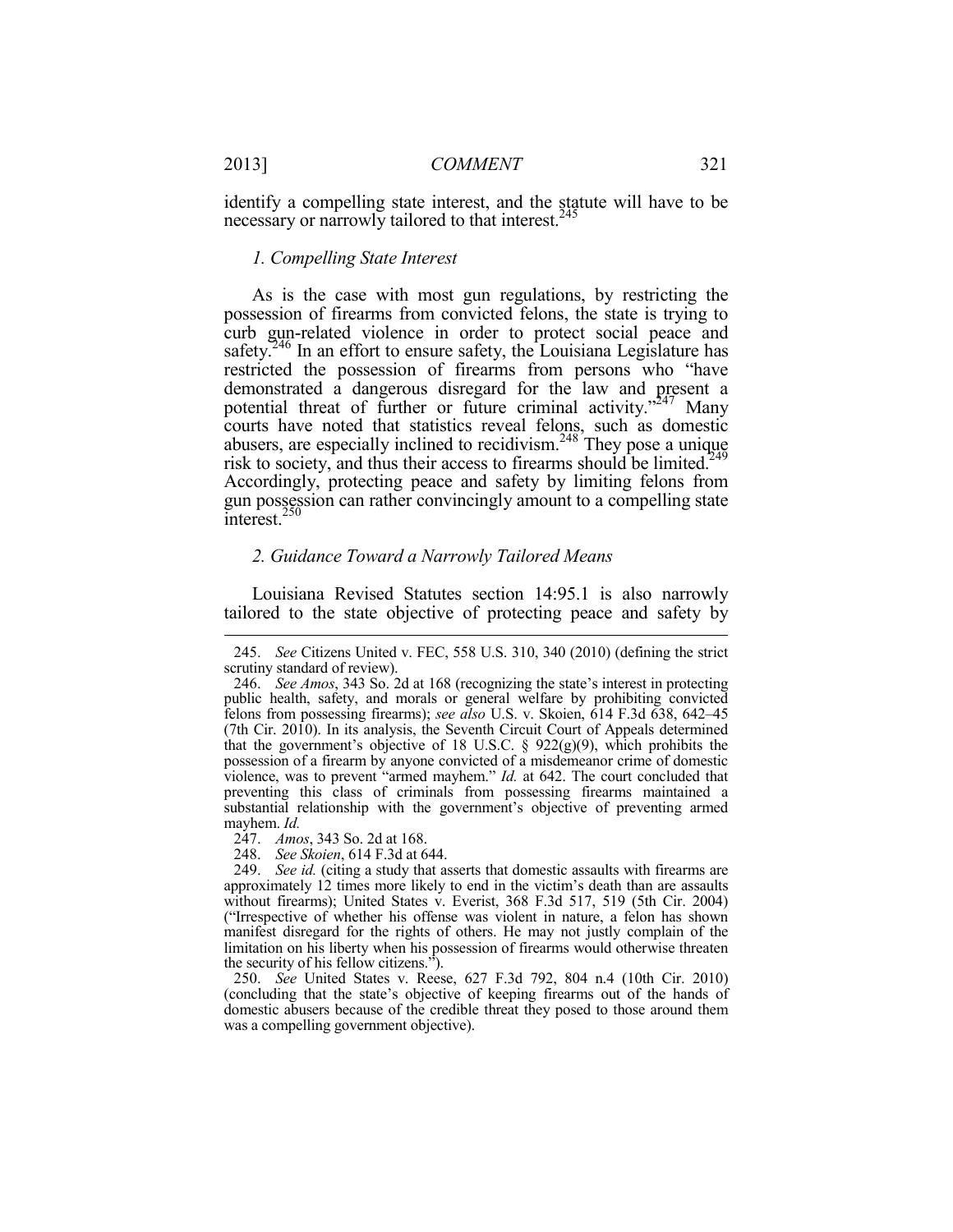keeping firearms out of the hands of dangerous criminals. Its narrowly tailored qualities are especially apparent in light of issues raised in two recent cases addressing similar statutes. In *United States v. Skoien*, the appellant contended that a lifetime disqualification from gun possession due to his past domestic abuse conviction, as set forth in 18 U.S.C. § 922(g)(9), was overbroad because the propensity for violence among domestic abusers declines with an increase in age.<sup>251</sup> Although the Seventh Circuit rejected this argument as applied to the appellant in this case,  $^{252}$  the court recognized the potential viability of a challenge by a misdemeanant who has since been law abiding.<sup>253</sup> Based on the Seventh Circuit's reasoning, it is possible that prohibiting a nonviolent criminal from possessing firearms may fail to meet the substantial relationship standard of intermediate scrutiny and thus would be even more likely to fail the narrowly tailored standard of strict scrutiny.<sup>254</sup>

The North Carolina Supreme Court addressed a similar issue in Britt v. State.<sup>255</sup> Here, the claimant challenged the constitutionality of a lifetime prohibition of gun possession for convicted felons.<sup>256</sup> The plaintiff had previously pled guilty to felony possession with the intent to sell and deliver a controlled substance.<sup>257</sup> The court noted that this crime was non-violent and did not involve the use of a firearm.<sup>258</sup> In addition, it noted that in the 30 years since his drug possession charge, the plaintiff had not been convicted of any other crimes, nor had any agency or court made a determination that he was violent, potentially dangerous, or more likely than the general public to commit a crime with a firearm.<sup>259</sup> Based on these facts, and because the statute in question provided no possible exceptions to its

 <sup>251.</sup> *Skoien*, 614 F.3d at 644. In other words, statistically, as the appellant grows older, the chances of him committing another abuse offense will decline.

 <sup>252.</sup> *Id.* at 645. The appellant, Skoien, had been convicted twice of domestic battery and arrested while in possession of multiple guns just one year after his second conviction. *Id. See also* United States v. Solerno, 481 U.S. 739, 745 (1987) (stating that a person to whom a statute properly applies cannot obtain relief based on arguments that a differently situated person might present).

 <sup>253.</sup> *Skoien*, 614 F.3d at 645. *See also* United States v. Barton*,* 633 F.3d 168, 174 (3rd Cir. 2011) (making the same point that a statute prohibiting the possession of a weapon by a law-abiding, non-violent criminal may be an improper infringement of a Second Amendment right).

 <sup>254.</sup> *Skoien*, 614 F.3d at 646.

 <sup>255.</sup> Britt v. State, 681 S.E.2d 320, 321 (N.C. 2009).

 <sup>256.</sup> *Id.*; N.C. GEN. STAT. ANN. § 14-415.1(a) (Westlaw 2013) ("It shall be unlawful for any person who has been convicted of a felony to purchase, own, possess, or have in his custody, care, or control any firearm.").

 <sup>257.</sup> *Britt*, 681 S.E.2d at 321.

 <sup>258.</sup> *Id.* 

 <sup>259.</sup> *Id.* at 322.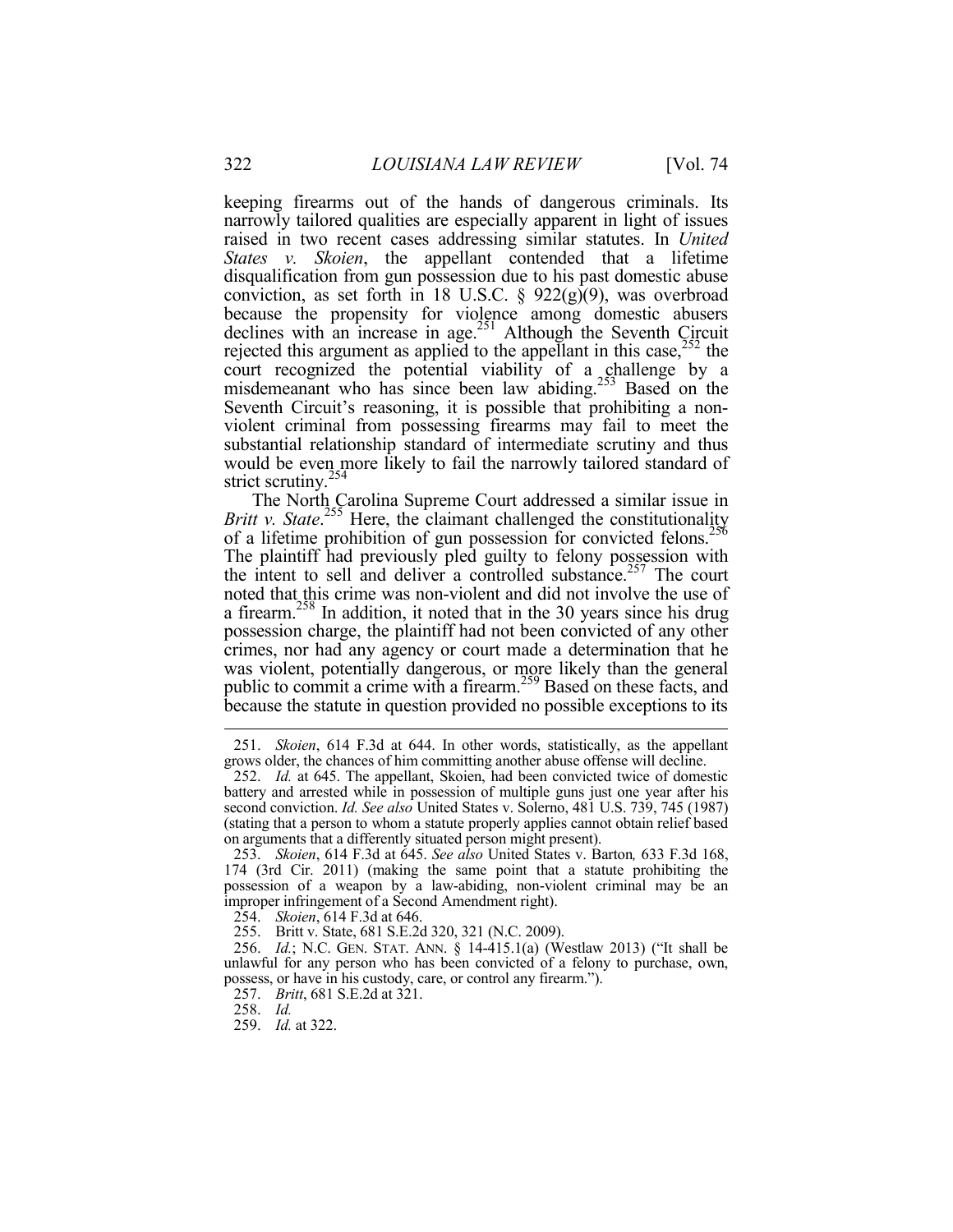firearm ban, the court concluded that the statute was an "unreasonable" regulation and "not fairly related" to the preservation of public peace and safety, thereby it constituted a violation of the plaintiff's right to keep and bear arms as enumerated in the North Carolina Constitution.<sup>260</sup>

#### *3. Distinguishing Louisiana's Law*

Considering these two decisions, there are several key characteristics that comparatively distinguish Louisiana Revised Statutes section 14:95.1 as a narrowly tailored regulation. As opposed to the North Carolina statute, which was a general firearms ban for any person convicted of a felony, section 14:95.1 limits its ban to those persons convicted of a crime of violence, sex offenders and violators of the Uniform Controlled Dangerous Substance Law.<sup>261</sup> Also, section 14:95.1 includes a time limit of ten years from the date the sentence is completed for the applicability of the ban, whereas the North Carolina statute, as well as the federal statute in *Skoien*, both involved an unconditional lifetime ban from firearms.<sup>262</sup>

These substantive measures in the law give Louisiana's firearm ban a significant edge in constitutional viability. Both of the chief concerns raised by the North Carolina Supreme Court<sup>263</sup> are addressed in section 14:95.1: a narrow focus on certain felons and a temporal restriction on the ban.<sup>264</sup> Not only does such a regulation attempt to take guns out of the hands of violent criminals, but it does

263. *Britt*, 681 S.E.2d at 323.

 <sup>260.</sup> *Id.* at 323; N.C. CONST. art. I, § 30. The language of this section is identical to that of the Second Amendment to the Constitution of the United States of America. Also note, the dissent in this case points out that the majority cites no direct authority or precedent to support its opinion. *Britt,* 681 S.E.2d at 325 (Timmons-Goodson, J. dissenting). The dissent argues that it is the responsibility of the legislature to make laws in the interest of public welfare and safety, and policy decisions such as these should be left up to the executive and legislative branches. *Id.* He also emphasized that this decision will open the floodgates to individual challenges to statutes prohibiting firearm possession by incompetents and the mentally insane. *Id.*

 <sup>261.</sup> LA. REV. STAT. ANN. § 14:95.1 (2009). The statute provides a list of specific felonies contemplated by the ban. *Id.* Also note that in *State v. Cobb*, as an example, the court determined that the distribution of marijuana was a crime sufficient to meet the threshold of this statute. 428 So. 2d 935, 936 (La. Ct. App. 1983). The defendant's appeal against the charge of felony in possession of a firearm was dismissed. *Id.* at 937.

 <sup>262.</sup> N.C. GEN. STAT. ANN. § 14-415.1 (Supp. 2007) (Westlaw 2013); United States v. Skoien, 614 F.3d 638, 645 (7th Cir. 2010); LA. REV. STAT. ANN. §  $14:95.1(C)$ .

 <sup>264.</sup> LA. REV. STAT. ANN. § 14:95.1 (2009).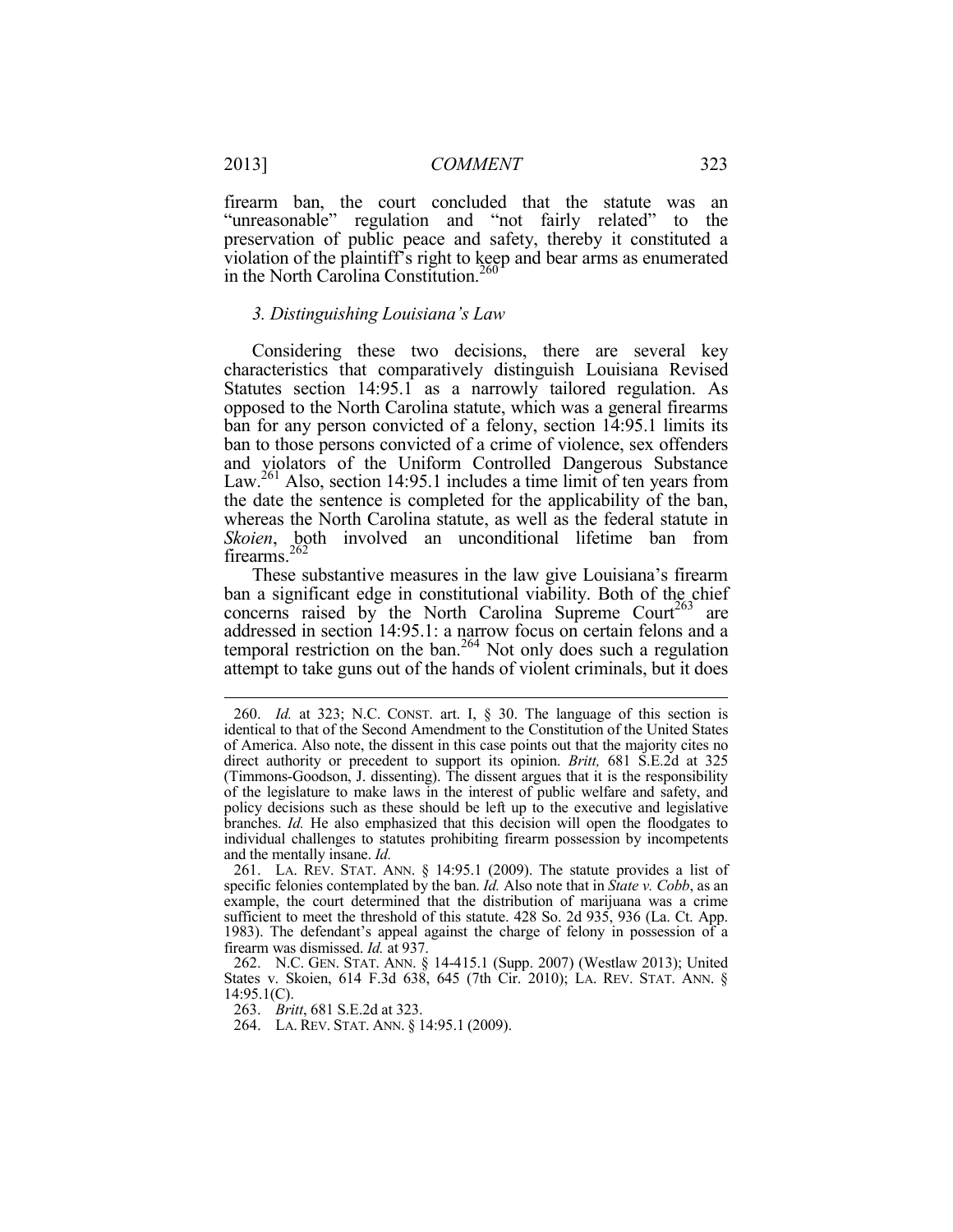so in a specifically tailored fashion. Only individuals convicted of particularly dangerous felonies are susceptible to punishment under this statute, and the effects of this regulation expire after ten years from the date of completion of the sentence in the absence of subsequent felony convictions. $^{265}$  Targeting only those criminals who have shown a propensity for serious crime is a calculated effort to keep guns away from those people who have proven to be the most dangerous in society, thereby making the state a safer place.<sup>266</sup> Placing a ten-year limit on the statute's applicability also facilitates this objective. If a violent criminal can remain law abiding for a continuous ten-year period, then he or she has presumably displayed strong signs of reform, and such a criminal does not pose the same threat of violence as one with a more recent conviction.<sup>267</sup> Both of these statutory elements sufficiently narrow the scope of this regulation and, in turn, strengthen its constitutional viability in light of strict scrutiny.<sup>268</sup>

#### *4. The Core Right Analysis*

In addition, when assessing the constitutionality of a statute that prohibits a felon's possession of a firearm, the jurisprudence of the federal circuit courts compel the application of a core right analysis.269 Because it is federal jurisprudence, Louisiana courts are not bound by this analysis; however, considering the federal circuit courts' extensive experience dealing with Second Amendment challenges in the wake of *Heller*, this methodology may prove a helpful guide to Louisiana courts in addressing the new strict scrutiny mandate.<sup>270</sup> Because of the gravity of the revised article I, section 11, Louisiana courts will not likely have the luxury of

 <sup>265.</sup> *Id.* Louisiana courts have held that the ten-year cleansing period can be interrupted by committing any felony, not only the felonies enumerated in Louisiana Revised Statutes section 14:95.1(A). State v. Batiste, 701 So. 2d 729, 733 (La. Ct. App. 1997), *writ denied*, 740 So. 2d 648 (La. 1999).

 <sup>266.</sup> *See supra* note 249.

 <sup>267.</sup> *See Skoien*, 614 F.3d at 645; State v. Glover, 997 So. 2d 137 (La. Ct. App. 2008).

 <sup>268.</sup> In addition to these two tailored features of Louisiana Revised Statutes section 14:95.1, Louisiana courts have created a jurisprudential exception to this firearm restriction in the form of an affirmative defense for a felon in possession of a firearm. If the felon can prove an imminent threat of force from another with no reasonable alternative to possession of the firearm, he may justify his possession of a firearm for self-defense. *See* State v. Qualls, 921 So. 2d 226, 237 (La. Ct. App. 2006); State v. Recard, 704 So. 2d 324, 327–29 (La. Ct. App. 1997), *writ denied*, 805 So. 2d 200 (La. 1998).

 <sup>269.</sup> *See supra* Part II.C.

 <sup>270.</sup> *See* discussion *supra* Part IV.A.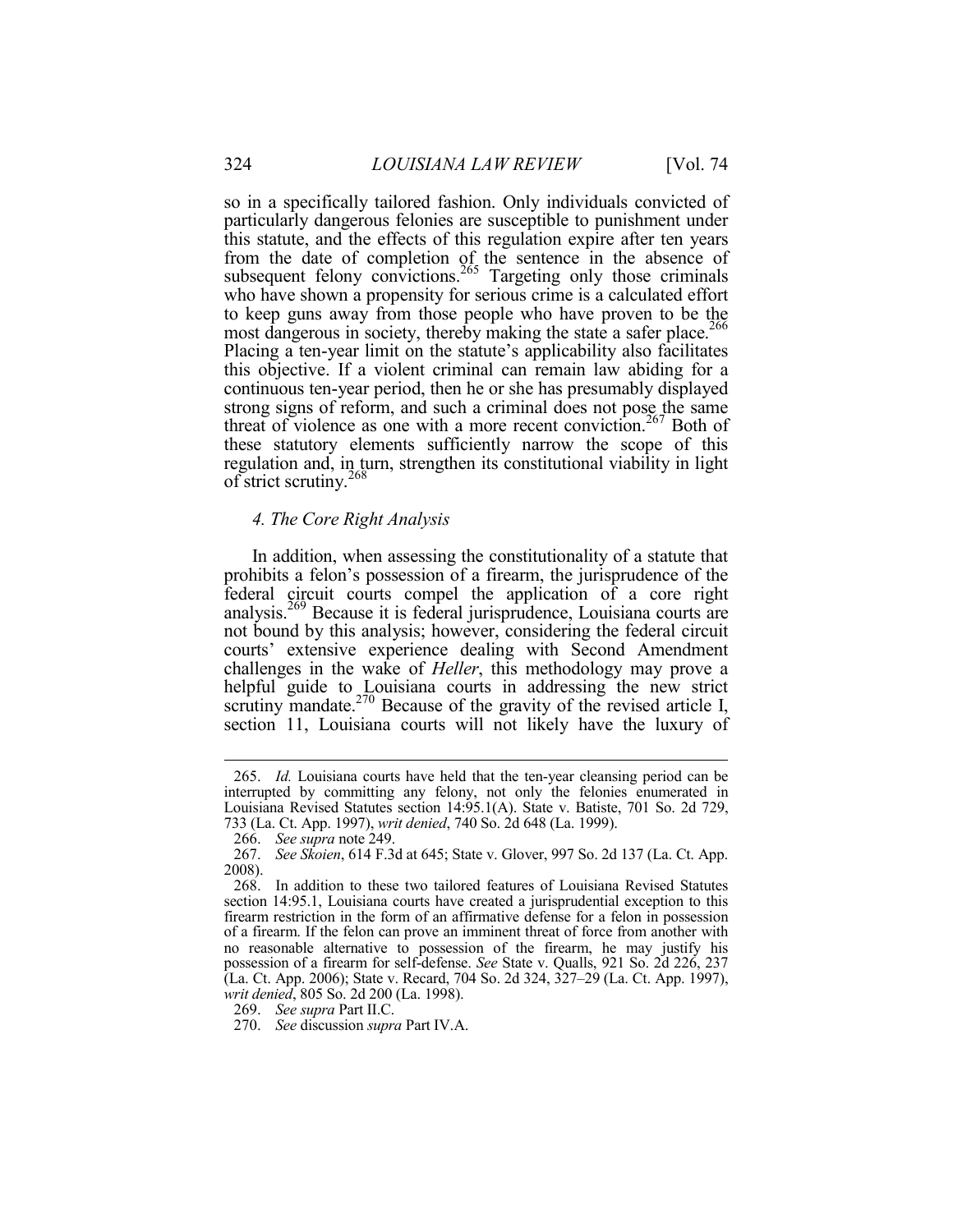revisiting Louisiana's prior right to bear arms jurisprudence.<sup>271</sup> Instead, the strict scrutiny mandate demands a break from the past and a wholly new analysis of the right. $272$ 

The United States Court of Appeals for the Fourth Circuit has identified the core Second Amendment right as the right of a lawabiding citizen to keep and bear arms for the purpose of self-defense within the home. $273$  The statute in question regulates the possession and use of firearms by persons convicted of certain felonies.<sup> $274$ </sup> This is a blanket prohibition, thus extending to the use of weapons within the home.<sup>275</sup> In so doing, this restriction offends the traditional notion of self-defense that *Heller* described as the foundation of our right to keep and bear arms.<sup>276</sup> However, the statute applies to felons, not law-abiding citizens. Accordingly, this regulatory measure does not fall firmly within the scope of the core right.<sup>277</sup> Because the statute does not infringe upon the core Second Amendment right to keep and bear arms, it does not trigger the strongest Second Amendment protections.<sup>278</sup> Because this statute falls outside of the core right and because the Legislature has tailored the statute by including both temporal and criminal limitations, Louisiana Revised Statutes section 14:95.1 remains constitutionally viable under a strict scrutiny review.<sup>279</sup>

#### V. CONCLUSION

Louisiana's article I, section 11 constitutional amendment marks the strongest expression of the right to bear arms to date for any jurisdiction within the United States. Never before has any state subjected its right to keep and bear arms to a strict scrutiny judicial review. Despite any reservations, Louisiana courts must now

275. *Id.*

1

 278. The Legislature typically has more liberty to regulate any behavior that does not involve law-abiding citizens. *See supra* Part II.C.

 <sup>271.</sup> *See* discussion *supra* Part III.C.

 <sup>272.</sup> *See* discussion *supra* Part III.C.

 <sup>273.</sup> *See supra* Part II.C.

 <sup>274.</sup> LA. REV. STAT. ANN. § 14:95.1 (2009).

 <sup>276.</sup> *See* District of Columbia v. Heller, 554 U.S. 570, 594 (2008) (discussing the natural right of self-defense).

 <sup>277.</sup> *See* United States v. Chester, 628 F.3d 673, 682 (4th Cir. 2010). The Fourth Circuit came to this same conclusion about a law prohibiting gun possession by a person convicted of a misdemeanor crime of domestic violence.

 <sup>279.</sup> *See* discussion *supra* Part II.C. Also, restricting firearms from felons was a regulation included in *Heller*'s list of presumptively lawful regulatory measures. Although Louisiana courts are not bound by *Heller*, the Supreme Court's endorsement may serve as additional support for this statute. *See Heller*, 554 U.S. at 626–27.